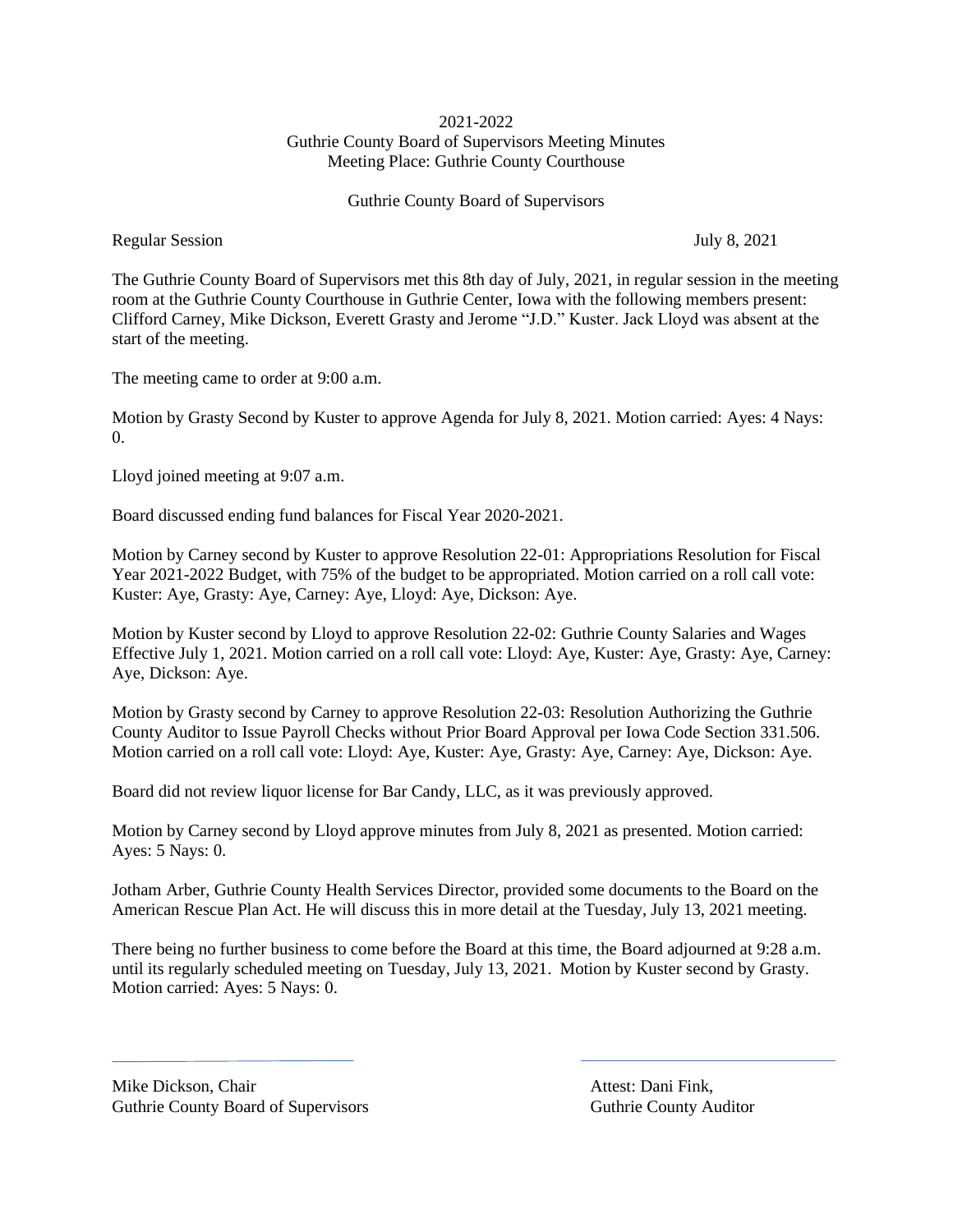### Guthrie County Board of Supervisors

# Regular Session July 13, 2021

The Guthrie County Board of Supervisors met this 13th day of July, 2021, in regular session in the meeting room at the Guthrie County Courthouse in Guthrie Center, Iowa with the following members present: Clifford Carney, Mike Dickson, Everett Grasty, Jack Lloyd and Jerome "J.D." Kuster.

The meeting came to order at 9:00 a.m.

Motion by Grasty Second by Lloyd to approve Agenda for July 13, 2021. Motion carried: Ayes: 5 Nays:  $\Omega$ .

Jotham Arber, Guthrie County Health Services Director, joined the meeting to discuss the American Rescue Plan Funding. Guthrie County is slated to receive approximately \$2.5 million. Arber discussed the different areas that this money may be used for. One favorable area to use these funds was to create a Grant for local employers that continued business during COVID.

Motion by Kuster second by Carney to establish an American Rescue Plan Funding committee. Motion carried: Ayes: 5 Nays: 0.

Arber then presented a draft 28E Agreement with Audubon County for public health services. Guthrie County currently covers Environmental Health and Home Health Services for Audubon County. Audubon County has lost all of their public health employees, and Arber was contacted by the Audubon County Board of Health to take over their public health services. Guthrie County Public Health will charge Audubon County \$75,600, as part of the 28E Agreement, along with taking over all of the Grants Audubon County Public Health would be eligible for.

Brandon Thompson, Guthrie County Facilities Manager, presented bids submitted for the Courthouse Roof project. One bid was submitted on June 29, 2021 from Darren Reeves Construction, it included all addendums, total bid was \$234,156.00. Thompson stated this bid was in the same ball park as other estimates that had been received in the past.

Motion by Carney second by Grasty to award contract for the Courthouse Roof Project to Darren Reeves Construction. Motion carried: Ayes: 5 Nays: 0.

Becky Benton, State Street Insurance, came in to review insurance policies the County has with ICAP. Benton reviewed claims to date from liability insurance and Work Comp.

Josh Sebern, Guthrie County Engineer, asked for approval of "Grade Crossing Surface Repair Fund Force Account Agreement – Iowa Interstate Railroad" McPherson Street Railroad Crossing – Casey.

Motion by Carney second by Kuster to approve "Grade Crossing Surface Repair Fund Force Account Agreement – Iowa Interstate Railroad" McPherson Street Railroad Crossing – Casey. Motion carried: Ayes: 5 Nays: 0.

Sebern provided a Secondary Roads Department update.

Board reviewed Resolution 22-04: Resolution Authorizing the Periodic Transfer of Funds from the Guthrie County General Supplemental Fund to the Adair/Guthrie County Emergency Management Commission Fund.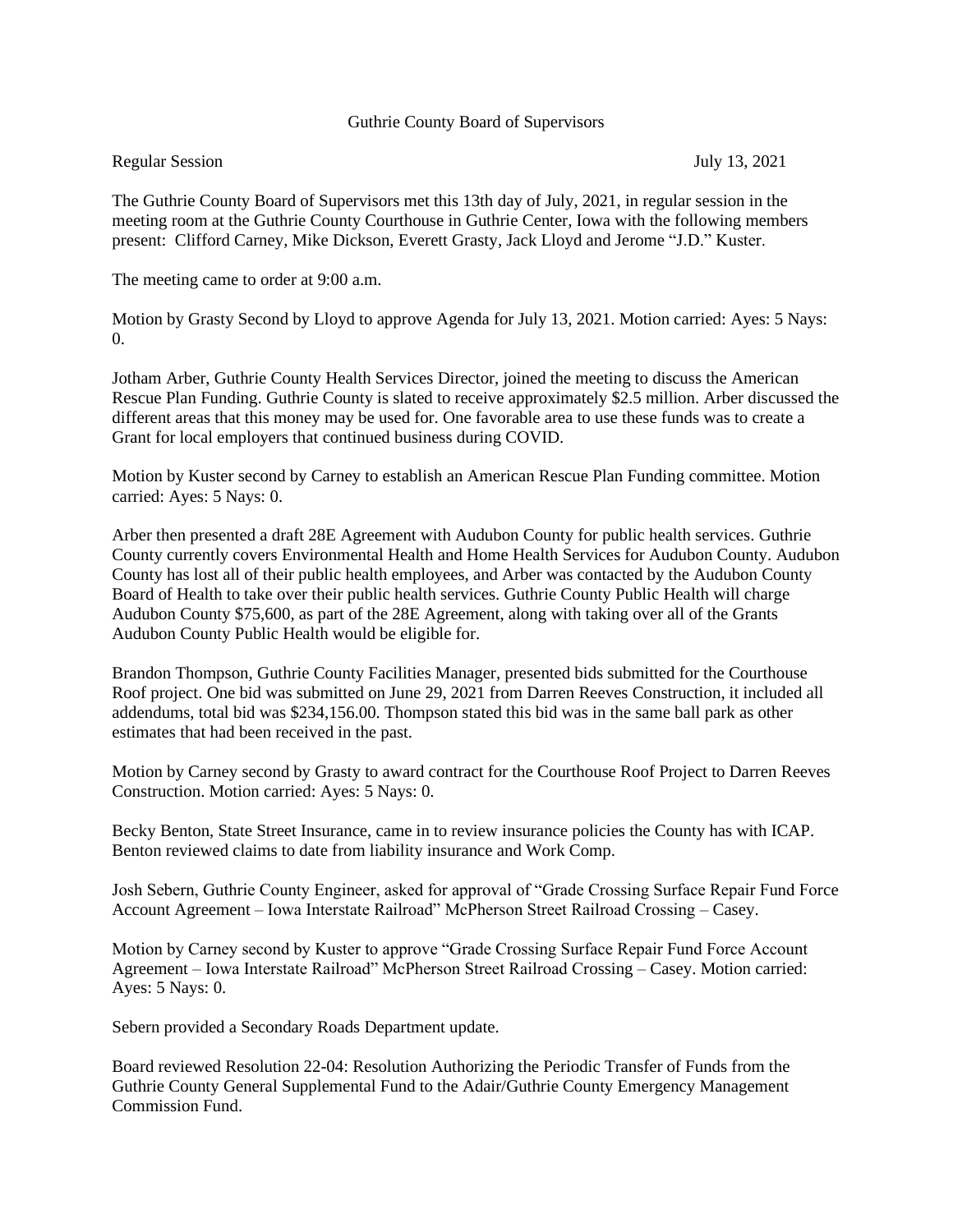Motion by Kuster second by Grasty to approve Resolution 22-04: Resolution Authorizing the Periodic Transfer of Funds from the Guthrie County General Supplemental Fund to the Adair/Guthrie County Emergency Management Commission Fund. Motion carried on a roll call vote: Carney: Aye, Lloyd: Aye, Dickson: Aye, Kuster: Aye, Grasty: Aye.

Board reviewed Resoltuion 22-05: Resolution Authorizing the Periodic Transfer of Funds from the Guthrie County General Basica Fund and the Guthrie County Rural Services Fund to the Guthrie County Secondary Roads Fund.

Motion by Grasty second by Carney to approve Resoltuion 22-05: Resolution Authorizing the Periodic Transfer of Funds from the Guthrie County General Basica Fund and the Guthrie County Rural Services Fund to the Guthrie County Secondary Roads Fund. Motion carried on a roll call vote: Carney: Aye, Lloyd: Aye, Dickson: Aye, Kuster: Aye, Grasty: Aye.

Motion by Lloyd second by Carney to approve Proposed Resolution 22-06: Resolution Approving the Sale of a Parcel of Land Owned by Guthrie County to Jennifer Ingles. Motion carried on a roll call vote: Carney: Aye, Lloyd: Aye, Dickson: Aye, Kuster: Aye, Grasty: Aye.

Board discussed Potential Change Orders for the Law Enforcement Center Project.

Motion by Carney second by Grasty to approve Potential Change Order 027-RFI-075 Wall Line Grid in the amount of \$5381.37 coming out of the contingency fund. Motion carried: Ayes: 5 Nays: 0.

Motion by Grasty second by Lloyd to approve Potential Change Order 024 – ASI-005 Elevator Electrical Equipment in the amount of \$3973.71 coming out of the contingency fund. Motion carried: Ayes: 5 Nays: 0.

Motion by Carney second by Lloyd to approve Potential Change Order 023 – ASI-012 Precast Details in the amount of \$2681.12 coming out of the contingency fund. Motion carried: Ayes: 5 Nays: 0.

Motion by Kuster second by Grasty to approve Prime Contract Potential Change Order 025: CE #0034 – PR-012R1 Sally Port Door Change – Delete Heater Unit in the amount of \$1846.77 being returned to the contingency fund. Motion carried: Ayes: 5 Nays: 0.

Dickson provided an update on the Law Enforcement Center project.

Motion by Carney second by Kuster to approve claims in the amount of \$241,628.04. Motion carried: Ayes: 5 Nays: 0.

Motion by Carney second by Lloyd to approve minutes from July 8, 2021 as presented. Motion carried: Ayes: 5 Nays: 0.

There being no further business to come before the Board at this time, the Board adjourned at 11:40 a.m. until its regularly scheduled meeting on Tuesday, July 20, 2021. Motion by Kuster second by Grasty. Motion carried: Ayes: 5 Nays: 0.

Mike Dickson, Chair **Attest: Dani Fink**, Guthrie County Board of Supervisors **Guthrie County Auditor** Guthrie County Auditor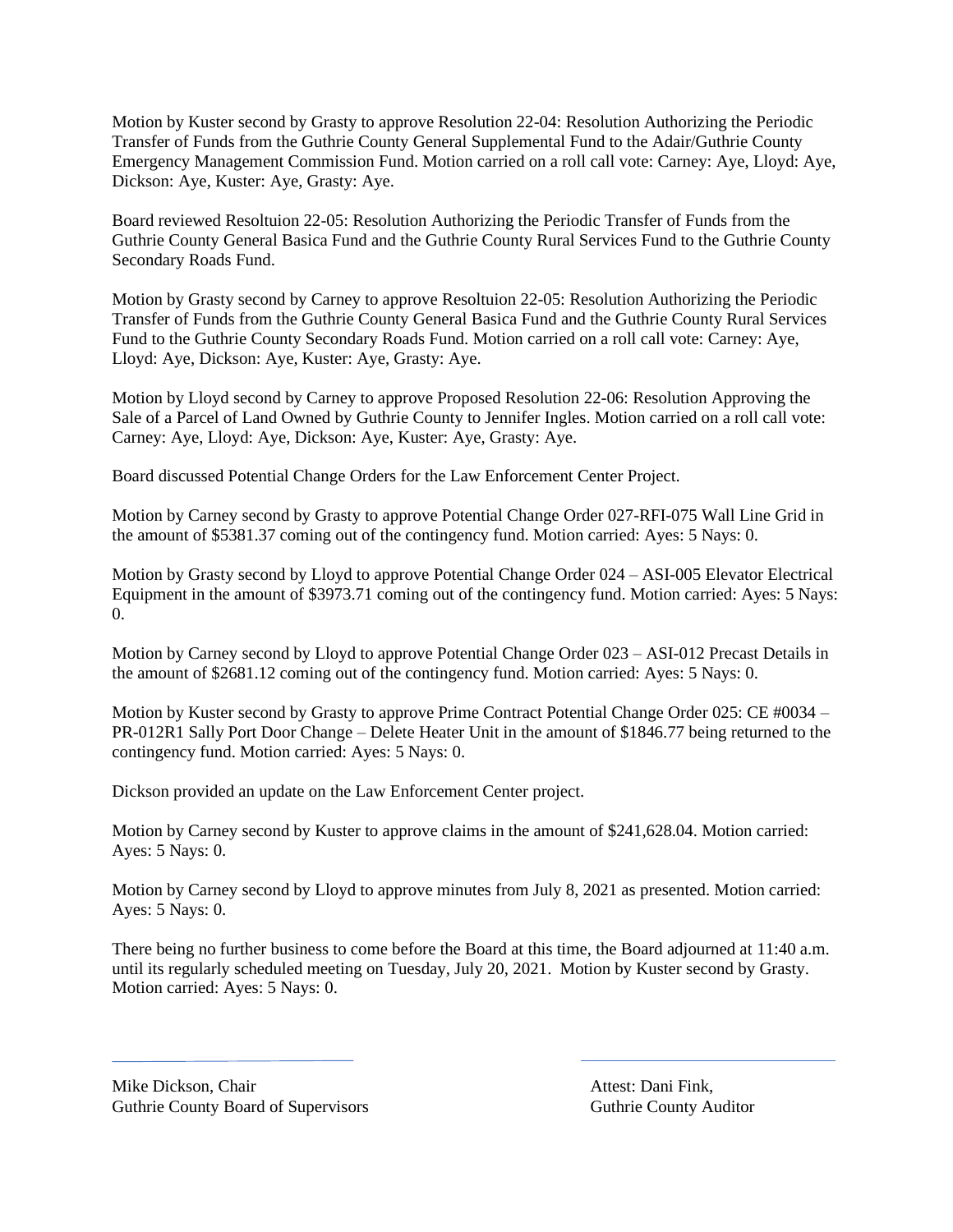### Guthrie County Board of Supervisors

### Regular Session July 20, 2021

The Guthrie County Board of Supervisors met this 20th day of July, 2021, in regular session in the meeting room at the Guthrie County Courthouse in Guthrie Center, Iowa with the following members present: Clifford Carney, Mike Dickson, Everett Grasty, Jack Lloyd and Jerome "J.D." Kuster.

The meeting came to order at 9:00 a.m.

Motion by Grasty Second by Lloyd to approve Agenda for July 20, 2021. Motion carried: Ayes: 5 Nays:  $\Omega$ .

Brad Halterman, Guthrie County Conservation Director, presented minutes from the June 9, 2021 Conservation Board meeting. Halterman stated that camping revenues have been steady. Kuster asked how the Project A.W.A.R.E. event went, Halterman explained that the event was moved to the North Raccoon River due to low water levels on the Middle Raccoon River. Halterman does not know when they will add Guthrie County back to their event list. The Board will hold their August 17, 2021 Board Meeting at the Guthrie County Conservation Office, and tour the Guthrie County Historical Village.

Jotham Arber, Guthrie County Health Services Director, stated the Audubon County 28E Agreement is still being reviewed by the County Attorney. Arber presented the 2021 Transfer Station Closure Cost. This cannot be completed until the Financial Assurance is finished, which is waiting on the State Audit for FY20 to be finalized by the State Auditor.

Motion by Kuster second by Carney to accept 2021 Transfer Station Closure Cost. Motion carried: Ayes: 5 Nays: 0.

Brenna Bird, Guthrie County Attorney, provided an Attorney's Office update. Bird updated on FY21 County Attorney Collections, a total of \$36,787.46. Bird stated there are 15 people in custody right now, and some are in other County Jails.

Marci Schreck, Guthrie County Treasurer, presented the FY21 Semi-Annual Report.

Motion by Carney second by Grasty to approve publication of the Fiscal Year 2021 Semi-Annual Report. Motion carried: Ayes: 5 Nays: 0.

Board discussed Hazard Mitigation.

Motion by Lloyd second by Grasty to approve Notice of Public Hearing for Land Sale to Jennifer Ingles. Motion carried: Ayes: 5 Nays: 0.

Motion by Grasty second by Carney to table Region XII Regional Housing Authority Board of Directors – Guthrie County Representative Appointment. Motion carried: Ayes: 5 Nays: 0.

Lloyd stated that he received a call from a Bagley resident that a tree on a County owned lot in Bagley fell on an adjoining landowner's fence. Board will have County Engineer Josh Sebern look into this.

Dickson would like the Board to take a stance on the City of Stuart Annexation of Menlo Ethanol Plant.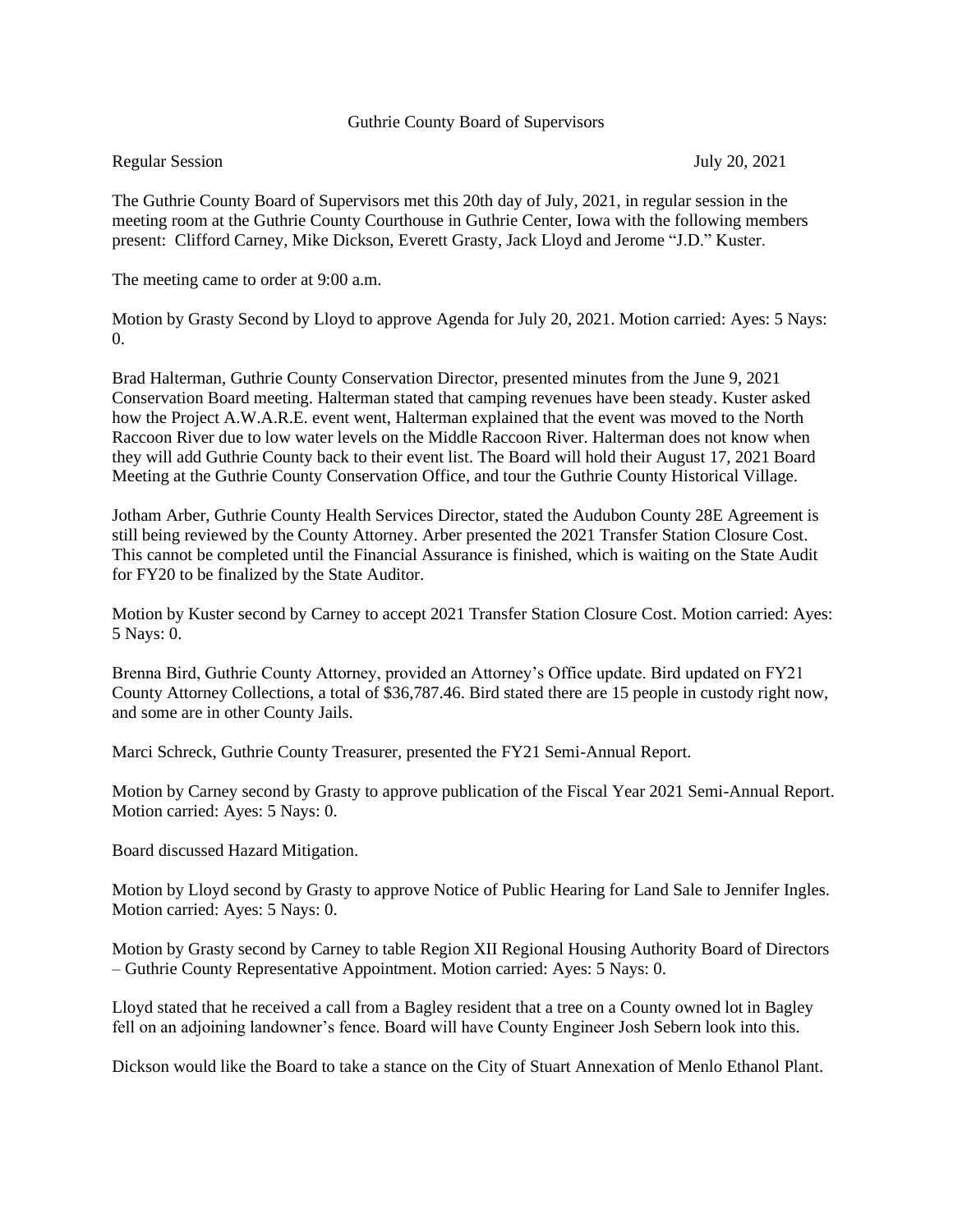Motion by Carney second by Kuster to oppose the City of Stuart Annexation of the Menlo Ethanol Plant. Motion carried: Ayes: 5 Nays: 0.

Motion by Kuster second by Grasty to approve 2021 Military Exemption Applications. Motion carried: Ayes: 5 Nays: 0.

Motion by Kuster second by Lloyd to approve 2021 Disable Veteran Homestead Tax Credit Applications. Motion carried: Ayes: 5 Nays: 0.

Motion by Grasty second by Lloyd to approve 2021 Homestead Tax Credit Applications. Motion carried: Ayes: 5 Nays: 0.

Motion by Carney second by Grasty to approve 2021 Business Property Tax Credit Applications that the Assessor recommended. Motion carried: Ayes: 5 Nays: 0.

Motion by Carney second by Grasty to approve minutes from July 13, 2021 as presented. Motion carried: Ayes: 5 Nays: 0.

Ron Allen, Guthrie County Custodian, stated he was under the impression that he would receive a \$3000 raise as a Department Head, Dickson stated that a \$1500 raise was agreed upon due to Allen's overtime he gets paid out. Dickson stated that he would like Allen to work down his comp time to 100 hours within the next 6 months. He currently has a balance of 238.75 comp hours, and the County Employee Handbook policy states that there is a max comp time limit of 160 hours. Allen stated that he has discussed with Brandon Thompson, Facilities Manager, a schedule to work down his vacation hours to the max carry over allowed, so if he needs to work down his comp time, he will be taking off 2 weeks each month. If Allen is not able to work them down, then his hours will be bought down. Allen asked if the Board wanted him to continue doing his work on the weekends, Dickson stated no. Allen stated he will get with Thompson to set up for the hours he will be taking off to work down his comp.

There being no further business to come before the Board at this time, the Board adjourned at 11:00 a.m. until its regularly scheduled meeting on Tuesday, July 27, 2021. Motion by Kuster second by Carney. Motion carried: Ayes: 5 Nays: 0.

Mike Dickson, Chair **Attest: Dani Fink**, Attest: Dani Fink, Guthrie County Board of Supervisors **Guthrie County Auditor** Guthrie County Auditor

Guthrie County Board of Supervisors

Regular Session July 27, 2021

The Guthrie County Board of Supervisors met this 27th day of July, 2021, in regular session in the meeting room at the Guthrie County Courthouse in Guthrie Center, Iowa with the following members present: Clifford Carney, Mike Dickson, Everett Grasty, Jack Lloyd and Jerome "J.D." Kuster.

The meeting came to order at 9:00 a.m.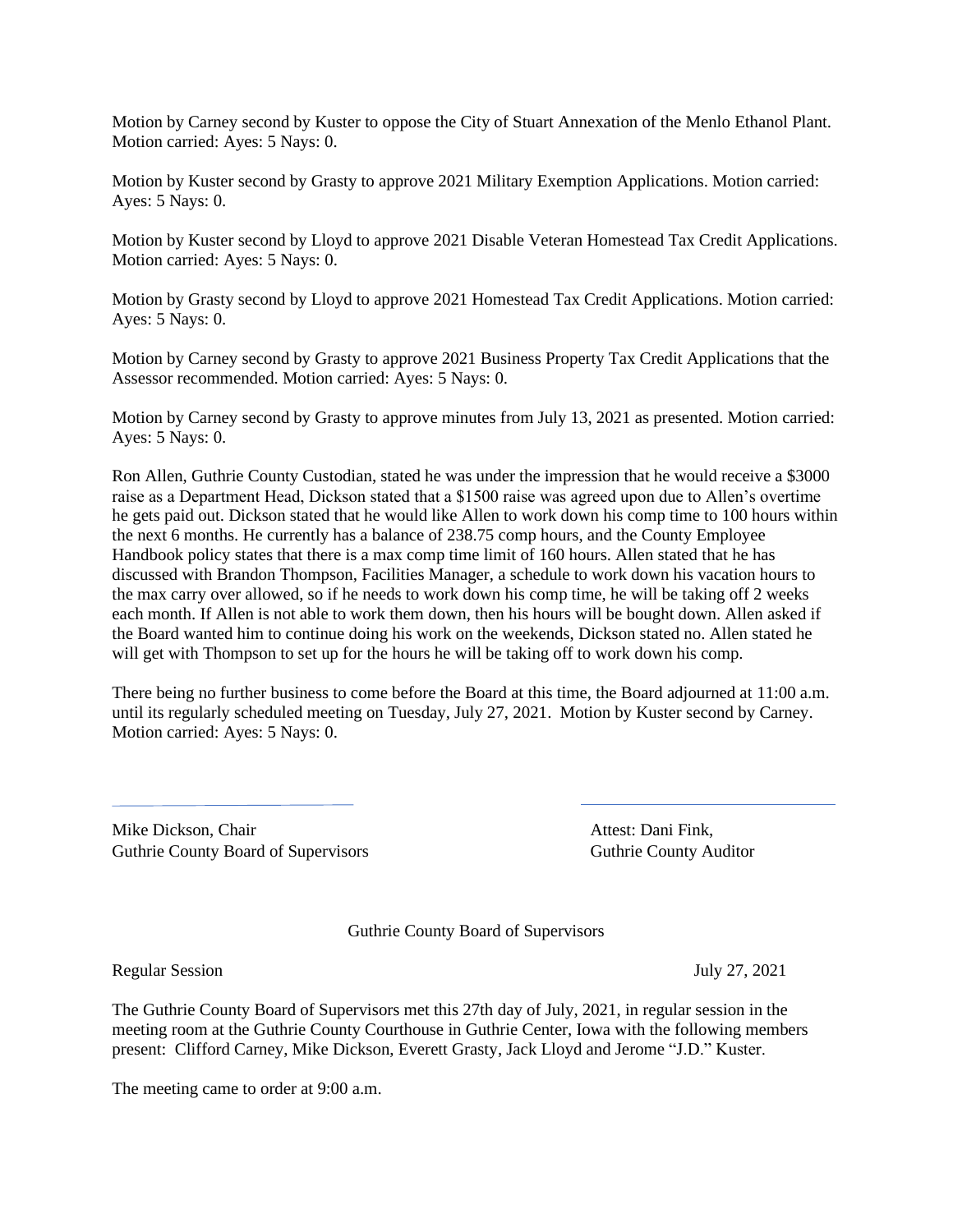Motion by Grasty Second by Lloyd to approve Agenda for July 27, 2021. Motion carried: Ayes: 5 Nays: 0.

Jotham Arber, Guthrie County Health Services Director, presented a 28E Agreement with Audubon County for Public Health services.

Motion by Carney second by Grasty to approve 28E Agreement with Audubon County. Motion carried: Ayes: 5 Nays: 0.

Rick Hunsaker, Executive Director, Region XII Council of Governments, discussed the Development Corporation Revolving Loan Fund. Hunsaker presented a participant analysis for the Board to review. The revolving loan fund is set up as a GAAP financing loan fund, comprised 50% as a bank loan, 10% equity and 40% by Region XII. Hunsaker asked the Board of Supervisors for a one-time \$50,000 contribution. Board is agreeable to participate due to the assistance that has been provided to Guthrie County in the past. Board discussed spreading the cost over a couple of Fiscal years. Dickson proposed to pay what is left in Fiscal Year 2022, and then pay the remaining in Fiscal Year 2023.

Motion by Grasty second by Lloyd to agree to participate in the revolving loan fund, and pay \$25,000 in FY22 and the remaining \$25,000 in FY23. Motion carried: Ayes: 5 Nays: 0.

Hunsaker then discussed the Housing Trust Fund. Trust fund board is the Region XII Executive Board. He is asking for an increase of \$5,000 in the yearly match on the housing trust fund.

Motion by Kuster second by Grasty to increase Guthrie County's yearly Match to the Housing Trust Fund to \$10,000 from \$5,000. Motion carried: Ayes: 5 Nays: 0.

Motion by Carney second by Lloyd to open the Public Hearing for Resolution 22-06: Resolution Approving the Sale of a Parcel of Land Owned by Guthrie County to Jennifer Ingles at 10:00 am. Motion carried: Ayes: 5 Nays: 0.

Those in attendance were as follows: Luann Waldo, KSOM News, Jerri Christman, Jo Rasmussen, Brian Hoffman, phone number 641-757-2782, Eric Coop, Karen Varley, Peter Johnson and Logan Mantz.

There were no written or verbal comments.

Motion by Grasty second by Kuster to close Public Hearing at 10:02 a.m. Motion carried: Ayes: 5 Nays: 0.

Motion by Lloyd second by Carney to approve Resolution 22-06: Resolution Approving the Sale of a Parcel of Land Owned by Guthrie County to Jennifer Ingles. Motion carried on a Roll Call Vote: Carney: Aye, Dickson: Aye, Grasty: Aye, Kuster: Aye, Lloyd: Aye.

Josh Sebern, Guthrie County Engineer, presented a preliminary project list for the Urban Renewal Area Amendment. Notable highways being added are White Pole Rd, and the south end of P28. Sebern stated that not all projects on the list will get completed, but he was encouraged to be more specific by legal counsel, Bob Josten. If Board is agreeable to this list, Sebern can proceed with Chip Schultz, Northland Public Finance and Josten to amend the Urban Renewal Area. The Board agrees to move forward.

Sebern stated that NextEra has approved the County to hire Kirland Michael to do a pre-construction assessment, and NextEra will reimburse the cost.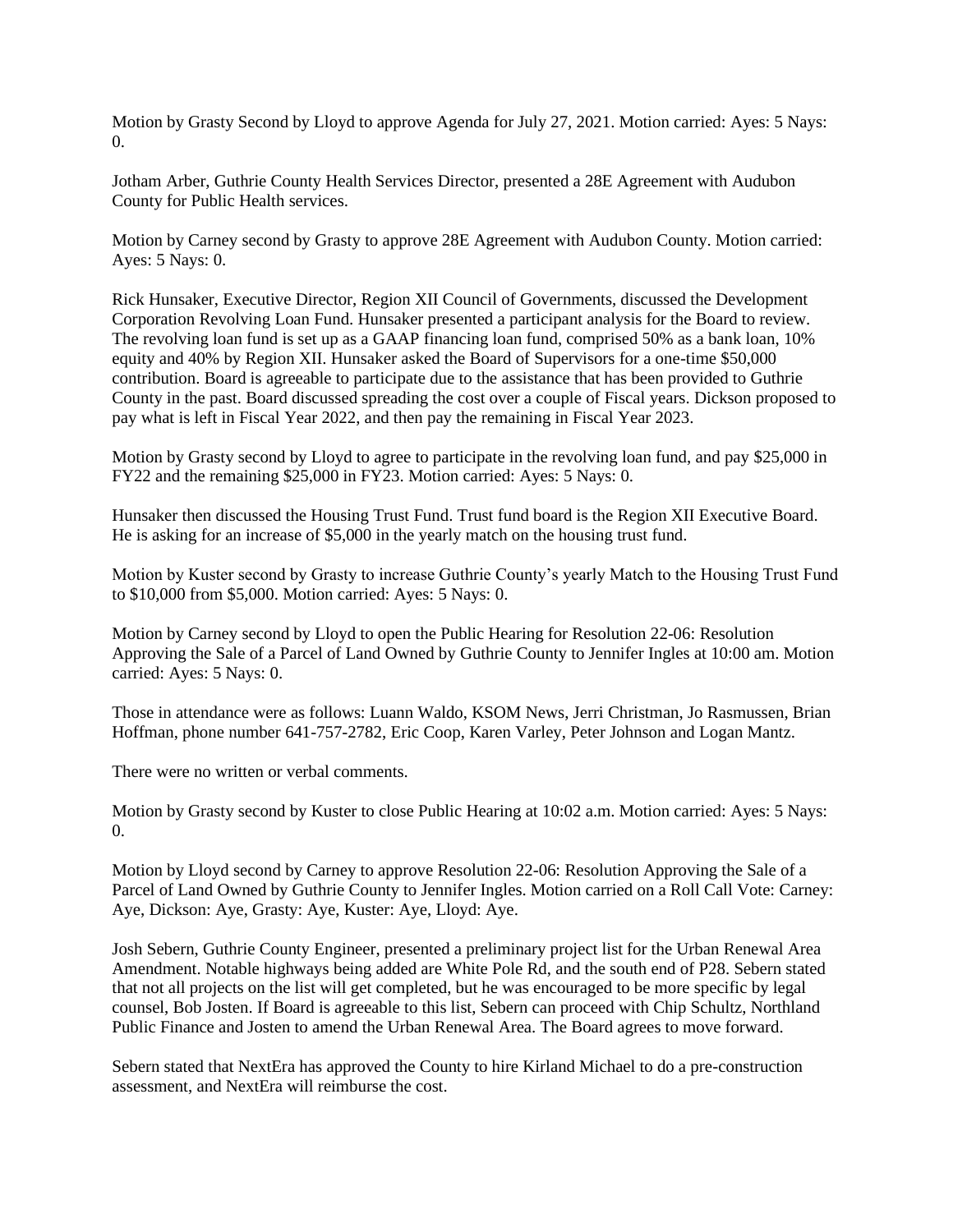Motion by Carney second by Lloyd for final approval of Road Use Agreement with NextEra Energy – Transmission Line. Motion carried: Ayes: 5 Nays: 0.

Sebern provided a Secondary Roads Department update.

Motion by Grasty second by Lloyd to table Shive Hattery Invoice 4184441-12. Motion carried: Ayes: 5 Nays: 0.

Motion by Carney second by Kuster to table Shive Hattery Invoice 4184441-13. Motion carried: Ayes: 5 Nays: 0.

Motion by Kuster second by Grasty to table Samuels Group Pay App #9. Motion carried: Ayes: 5 Nays:  $\Omega$ .

Dickson provided an update on the Law Enforcement Center Project.

Motion by Kuster second by Carney to approve claims from July 14, 2021 through July 27, 2021 in the amount of \$218,222.49. Motion carried: Ayes: 5 Nays: 0.

Motion by Carney second by Grasty to approve minutes from July 20, 2021 as presented. Motion carried: Ayes: 5 Nays: 0.

There being no further business to come before the Board at this time, the Board adjourned at 11:38 a.m. until its regularly scheduled meeting on Tuesday, August 3, 2021. Motion by Kuster second by Carney. Motion carried: Ayes: 5 Nays: 0.

Mike Dickson, Chair **Attest: Dani Fink**, Guthrie County Board of Supervisors **Guthrie County Auditor** Guthrie County Auditor

Guthrie County Board of Supervisors

Regular Session August 3, 2021

The Guthrie County Board of Supervisors met this 3rd day of August, 2021, in regular session in the meeting room at the Guthrie County Courthouse in Guthrie Center, Iowa with the following members present: Clifford Carney, Mike Dickson, Everett Grasty, Jack Lloyd and Jerome "J.D." Kuster.

The meeting came to order at 9:00 a.m.

Motion by Grasty Second by Lloyd to approve Agenda for August 3, 2021. Motion carried: Ayes: 5 Nays:  $\overline{0}$ .

Marci Schreck, Guthrie County Treasurer, discussed Lot 183, Parcel 0001430700, at Diamondhead Lake that is on County Held Tax Sale. Sara Rubin and Kurtis Gustaveson would like to purchase the parcel on back taxes.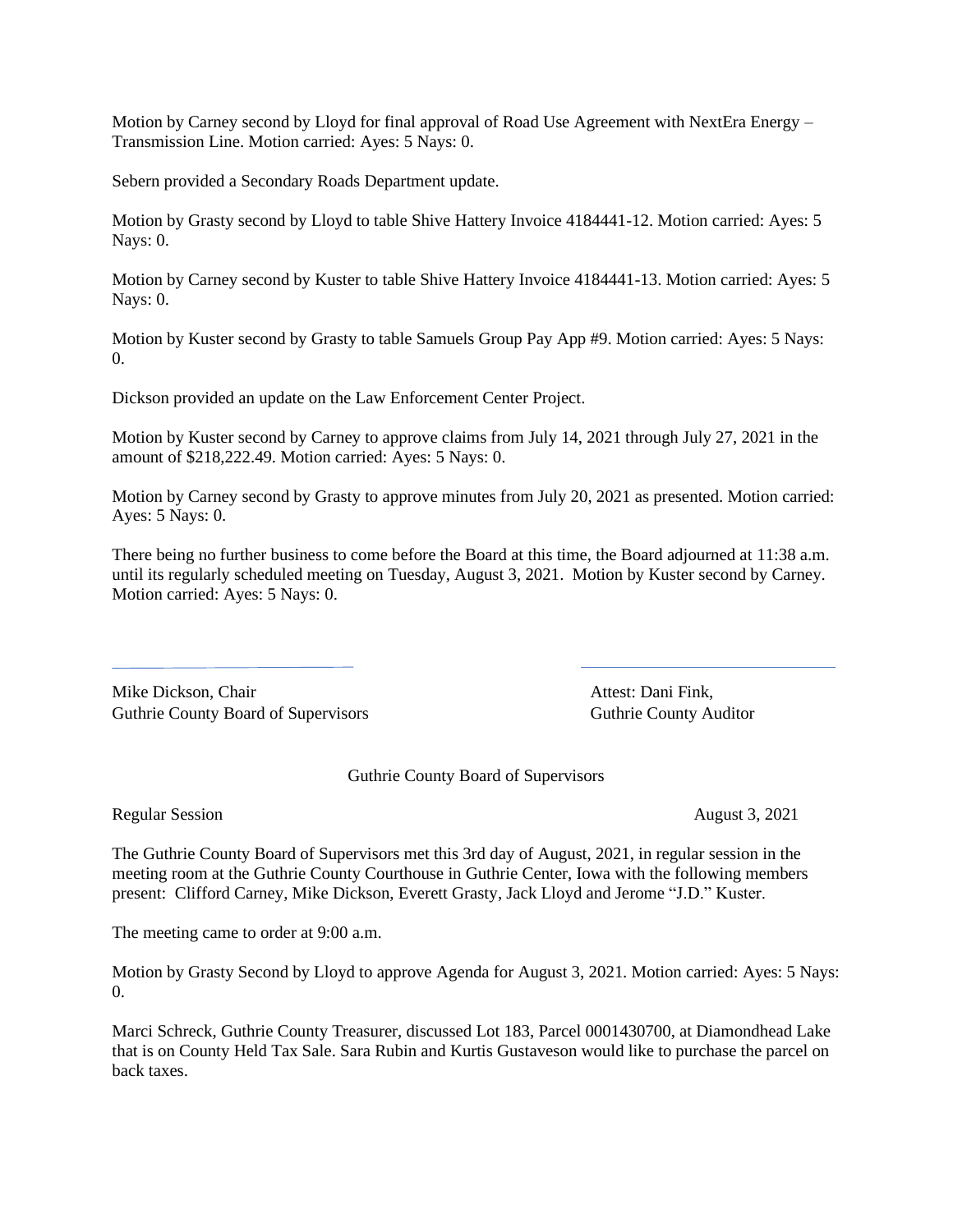Motion by Dickson second by Grasty to approve Assignment of County Held Tax Sale Parcel 0001430700, in the amount of \$3,560.25, to Sara Rubin and Kurtis Gustaveson. Motion carried: Ayes: 5 Nays: 0.

Brandon Thompson, Guthrie County Facilities Manager, discussed the difficulty in hiring an additional employee. The starting wage is a factor, and the Board discussed increasing the amount of the starting wage from \$17.50 to \$20.50 to entice more applicants. After a 6-month probationary period an increase to \$21.00/hr would be given. Thompson recommended moving current Facilities employee, Rob Tallman, to \$23.68/hr. Tallman currently makes \$21.43/hr, in order to keep him in good standing compared to a new employee.

Motion by Carney second by Grasty to increase Rob Tallman's wage from \$21.43/hr to \$23.68/hr beginning August 2, 2021, and to increase the starting wage of new facilities position from \$17.50/hr to \$20.50/hr for 6 months, and then a \$0.50 increase after the probationary period. Motion carried: Ayes: 5 Nays: 0.

Board reviewed the Veteran Affairs Commission Quarterly Report.

Board discussed the Region XII Regional Housing Authority Board of Directors – Guthrie County Representative Appointment.

Motion by Kuster second by Carney to Appoint Sheriff Marty Arganbright to the Region XII Regional Housing Authority Board of Directors – Guthrie County Representative Appointment. Motion carried: Ayes: 5 Nays: 0.

Dickson passed out an evaluation form for the Board to review. He stated he would like to begin conducting evaluations on Board employees on their anniversary dates. Dickson stated that it was suggested that each Board member complete an evaluation form for the employee that is to be evaluated, and then the Board Chair and Vice Chair conduct the evaluation with the Human Resources Coordinator.

Motion by Lloyd second by Grasty to approve Veteran Affairs Quarterly Report. Motion carried: Ayes: 5 Nays: 0.

Board reviewed the Samuels Group Pay App #9 in the amount of \$494,115.77. Board reviewed Potential Change Order #29 – Floor Drain Changes.

Motion by Carney second by Lloyd to approve Samuels Group Pay App #9 in the amount of \$494,115.77. Motion carried: Ayes: 5 Nays: 0.

Motion by Carney second by Lloyd to approve minutes from July 27, 2021 as amended. Motion carried: Ayes: 5 Nays: 0.

Ron Hinds, Shive-Hattery, joined the meeting to provide an update on the Law Enforcement Center invoices and change order. Shive-Hattery Invoice 4184441-13 for IT and Data Design charges are due to meetings for adding additional cameras and systems, this is an hourly charge for scope of work changes to the project. Dickson asked that the invoices be more specific so that the County can track the charges better. Dickson then asked about Invoice 4184441-12 that states 75% of Shive Hattery's work is complete. Shive's percentage of work doesn't necessarily align with the contractor's percentage of work, they are doing a lot of work up front to review prior to the actual work being done by the contractors. Contract states that 22 site visits will be performed, and all of those sight visits have happened to date. Hinds stated that the contract time completed is 71% of the construction, so they are not that far off from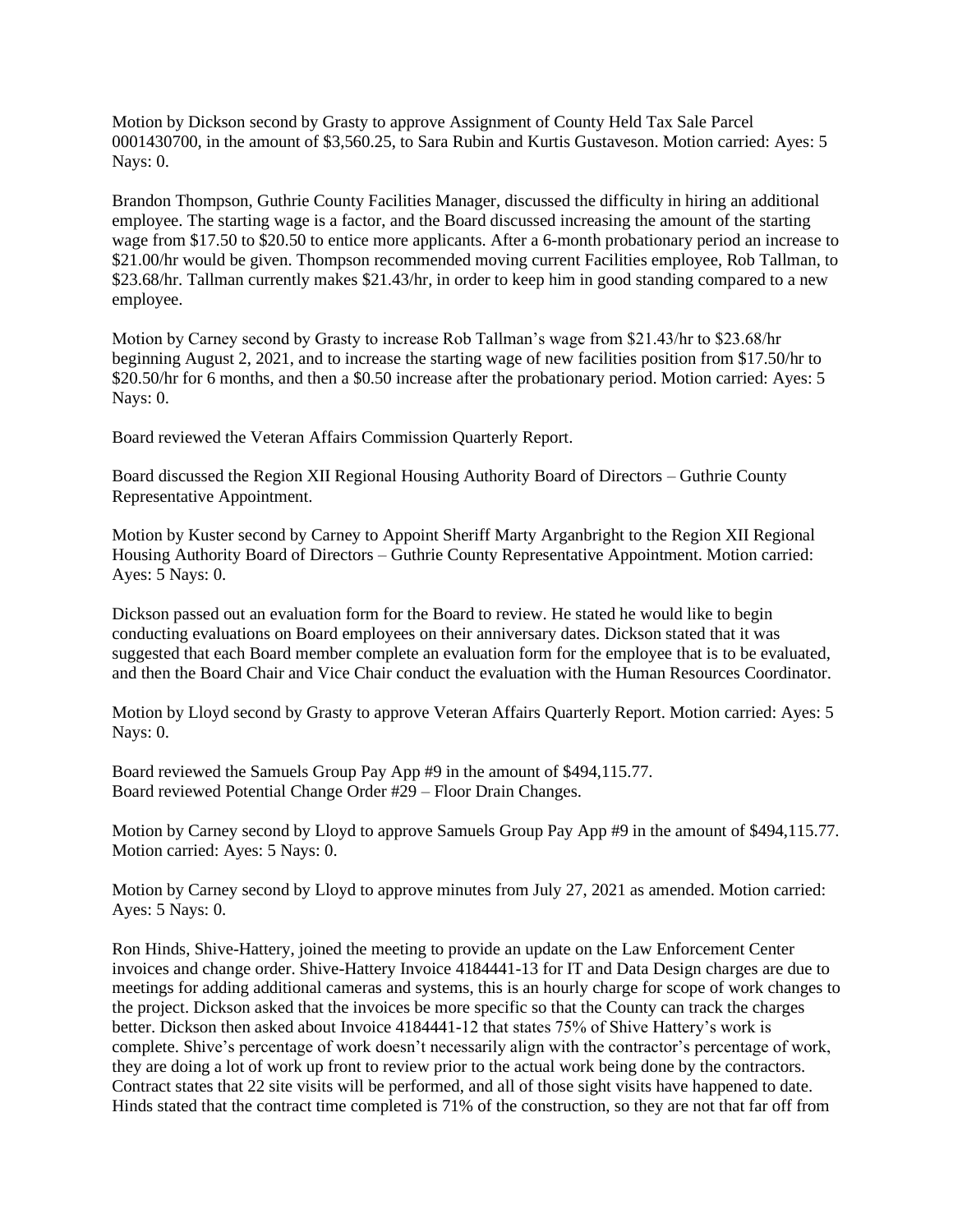their 75% of architecture completion. Construction phase is about 47% complete. Dickson stated that Shive-Hattery is not to conduct any site visits without being asked directly by the Board of Supervisors or Brandon Thompson. Dickson asked Hinds about Potential Change Order #29 – Floor Drain Change. Hinds believed it was for adding a 2" drain in Dorm 120, and stated it evidently was something that was not on their drawings and it needed added to the project. Total cost of the change is \$829.92. There is a credit for changing a 4" drain to a 3" drain, but there is a cost to add the 2" drain in.

Motion by Kuster second by Carney to approve Change Order #29 – Floor Drain Changes. Motion carried: Ayes: 4 (Carney, Dickson, Kuster, Lloyd) Nays: 1 (Grasty).

Motion by Carney second by Kuster to pay half of Shive-Hattery Invoice 4184441-12 in the amount of \$16,588.78. Motion carried: Ayes: 5 Nays: 0.

There being no further business to come before the Board at this time, the Board adjourned at 11:03 a.m. until its regularly scheduled meeting on Tuesday, August 10, 2021. Motion by Kuster second by Lloyd. Motion carried: Ayes: 5 Nays: 0.

Mike Dickson, Chair **Attest: Dani Fink**, Guthrie County Board of Supervisors **Guthrie County Auditor** Guthrie County Auditor

Guthrie County Board of Supervisors

Regular Session August 10, 2021

The Guthrie County Board of Supervisors met this 10th day of August, 2021, in regular session in the meeting room at the Guthrie County Courthouse in Guthrie Center, Iowa with the following members present: Clifford Carney, Everett Grasty, Jack Lloyd and Jerome "J.D." Kuster. Mike Dickson was absent to attend an unemployment hearing as a Representative for Guthrie County.

The meeting came to order at 9:00 a.m.

Motion by Grasty Second by Lloyd to approve Agenda for August 10, 2021. Motion carried: Ayes: 4 Nays: 0.

Kuster and Lloyd were pulled from the Board room at 9:03 a.m. as they were subpoenaed for the unemployment hearing.

Sid Samuels, Tim Nordlund and Norm Reisetter, The Samuels Group, joined the meeting to provide an update on the law enforcement center project.

Due to lack of quorum meeting ended at 10:44 a.m.

Mike Dickson, Chair **Attest: Dani Fink**, Guthrie County Board of Supervisors **Guthrie County Auditor** Guthrie County Auditor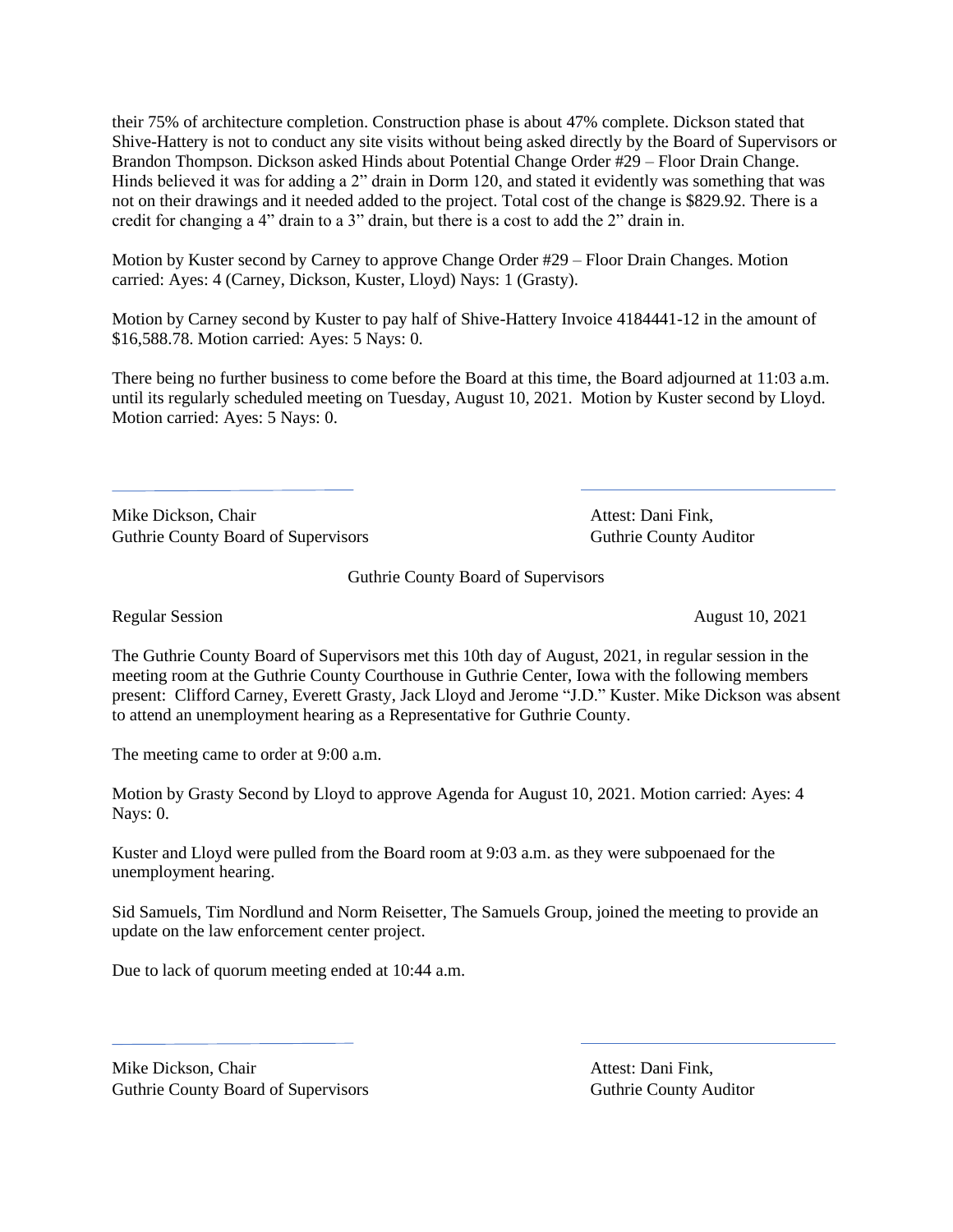## Guthrie County Board of Supervisors

Regular Session August 17, 2021

The Guthrie County Board of Supervisors met this 17th day of August, 2021, in regular session in the Conservation Office at the Guthrie County Conservation building, Panora, Iowa, with the following members present: Clifford Carney, Everett Grasty, Jack Lloyd and Jerome "J.D." Kuster. Mike Dickson was absent.

The meeting came to order at 9:00 a.m.

Motion by Grasty Second by Lloyd to approve Agenda for August 17, 2021. Motion carried: Ayes: 4 Nays: 0.

Jotham Arber, Guthrie County Health Services Director, discussed some personnel changes at Public Health. Jo Rasmussen will be moved into an administrative role, and the money for her salary increase will come from the funds Public Health receives from Audubon County. Grasty asked what happens if the Audubon County agreement doesn't work out, will this new structure still stay the same? Arber answered yes, it will stay the same, and he does not believe that he will need a budget amendment this year from how things are looking. Kent Irwin is shifting duties as well, and his salary increase will come from a 6 year emergency preparedness grant, and from Audubon County for Irwin doing Audubon County's emergency preparedness. Rasmussen, aligning with a chief financial officer role, will have an annual salary increase from \$48,068.80 to \$54,308.80, Irwin's title is being changed to Deputy Director with a wage change from \$22.17 to \$27.57. Carney asked how everything is working with Audubon County, and if Arber sees any signs of failure with the agreement. Arber stated no, he stated it is going well, and they are working well with the County and the Audubon County Supervisors seem happy with the agreement thus far. Arber stated they hired Regan Stagg as a homemaker at \$13.00/hr, she is training to be a nurse and will move into an LPN and then Nurse roles as she progresses through school.

Motion by Carney second by Lloyd to table Payroll Change Notice for Regan Stagg. Motion carried: Ayes: 4 Nays: 0.

Motion by Lloyd second by Grasty to approve Payroll Change Notice for Kent Irwin in the amount of \$27.57. Motion carried: Ayes: 4 Nays: 0.

Motion by Grasty second by Carney to approve Payroll Change Notice for Jo Rasmussen in the amount of \$54,308.80, Carney mentioned that with Rasmussen's salary increase she is pushing closer towards Elected Officials, and he wouldn't want to see her exceed their salaries, Arber mentioned that Rasmussen could be making twice what she makes here, Auditor Fink commented that Rasmussen's raise is well deserved, and she understands Carney's comment, but asked the Board to remember that opinion come time to meet with the Compensation Board and Budget time. Motion carried: Ayes: 4 Nays: 0.

Josh Sebern, Guthrie County Engineer, discussed a tree in Bagley which sits on a County owned Parcel that fell on a neighbor's fence. Board agrees for Sebern to take the tree down, once harvest is finished, as the only way to access the tree is through a bean field.

Sebern presented a final pay voucher for N46 Bridge Replacement Project BRS-SWAP-C039(89) – FF-39. Bid was \$1.206M. and actual cost was \$1.215M.

Motion by Lloyd second by Grasty to approve final pay voucher for N46 Bridge Replacement Project BRS-SWAP-C039(89) – FF-39. Motion carried: Ayes: 4 Nays: 0.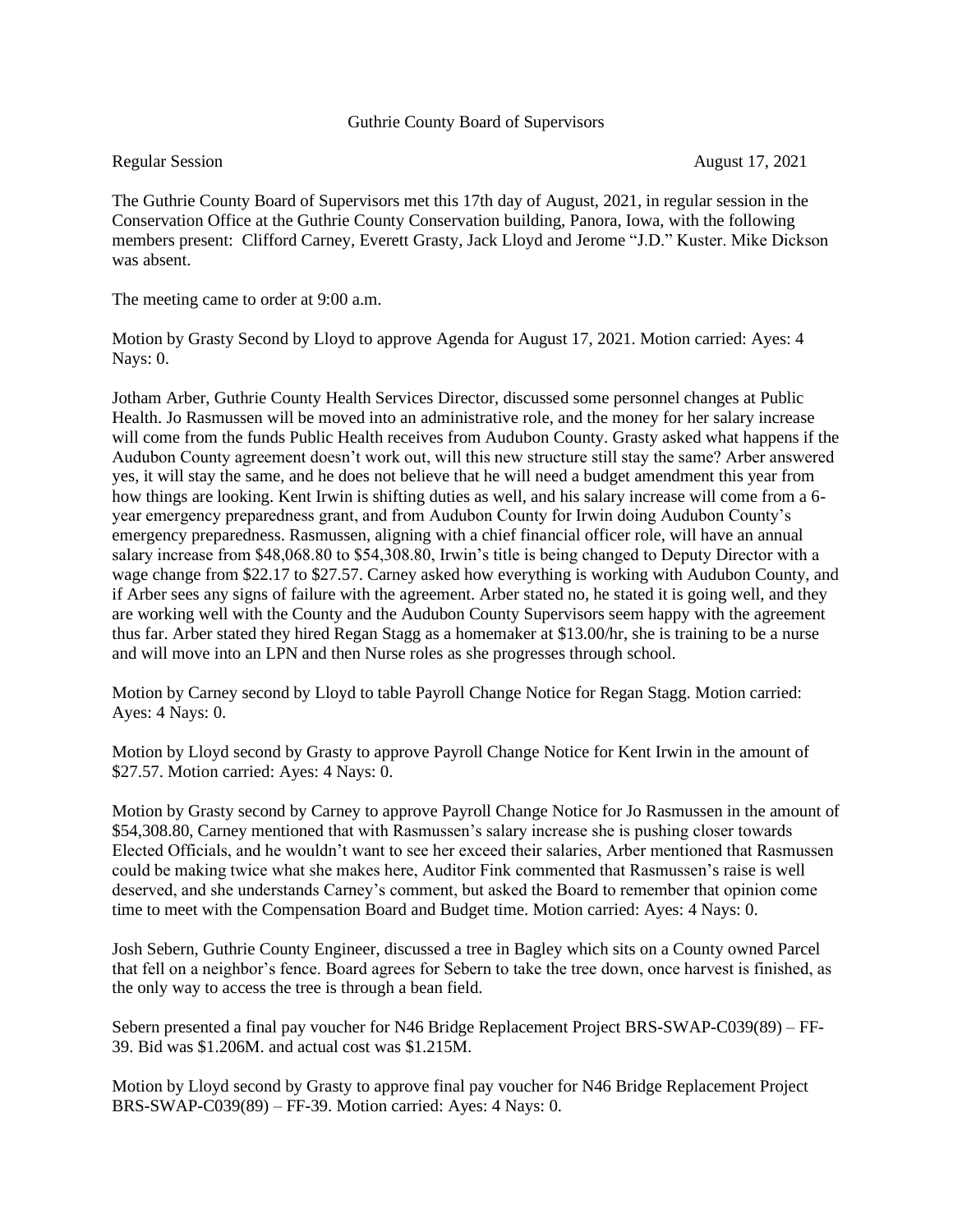Sebern discussed farm-to-market jurisdiction. He stated he met with the City of Stuart yesterday. Sebern stated that every town has some farm-to-market access. City of Stuart was going to look at blocking truck movement through Stuart, but when a town is over a certain population the County has some of the control over farm-to-market roads. The County also then has some responsibility to repair the farm-tomarket roads within City limits.

Sebern provided a Secondary Roads Department update.

Brad Halterman, Guthrie County Conservation Director, presented minutes from the July 14, 2021 Conservation Board Meeting.

Halterman presented the Conservation Annual Report for the Board to review.

Motion by Grasty second by Lloyd to approve Conservation Annual Report. Motion carried: Ayes: 4 Nays: 0.

Board reviewed Change Order #030 – Emergency Shelter Room.

Motion by Carney second by Lloyd to approve Change Order #030 in the amount of \$4590.56. Motion carried: Ayes: 4 Nays: 0.

Board reviewed Change Order #033 – Generator Connection Cabinet.

Motion by Grasty second by Carney to approve Change Order #033 in the amount of \$3893.62. Motion carried: Ayes: 4 Nays: 0.

Board reviewed Change Order #034 – Trays and Lids.

Motion by Grasty second by Carney to approve Change Order #034 in the amount of \$581.36. Motion carried: Ayes: 4 Nays: 0.

Board Reviewed Change Order #035 – Detox Flushing Floor Drain.

Motion by Lloyd second by Grasty to approve Change Order #035 in the amount of #1258.40. Motion carried: Ayes: 4 Nays: 0.

Board reviewed Change order #036 – New Support Beam for Mechanical Room.

Motion by Carney second by Grasty to approve Change Order #036 in the amount of \$1133.60. Motion carried: Ayes: 4 Nays: 0.

Motion by Carney second by Grasty to approve Resolution 22-07: Resolution Establishing American Rescue Plan Fund. Motion carried on a roll call vote: Lloyd: Aye, Grasty: Aye, Carney: Aye, Kuster: Aye.

Motion by Carney second by Grasty to approve minutes from August 10, 2021 as presented. Motion carried: Ayes: 4 Nays: 0.

Motion by Carney second by Lloyd to approve claims from July 28, 2021 to August 10, 2021 in the amount of \$276,143.65. Motion carried: Ayes: 4 Nays: 0.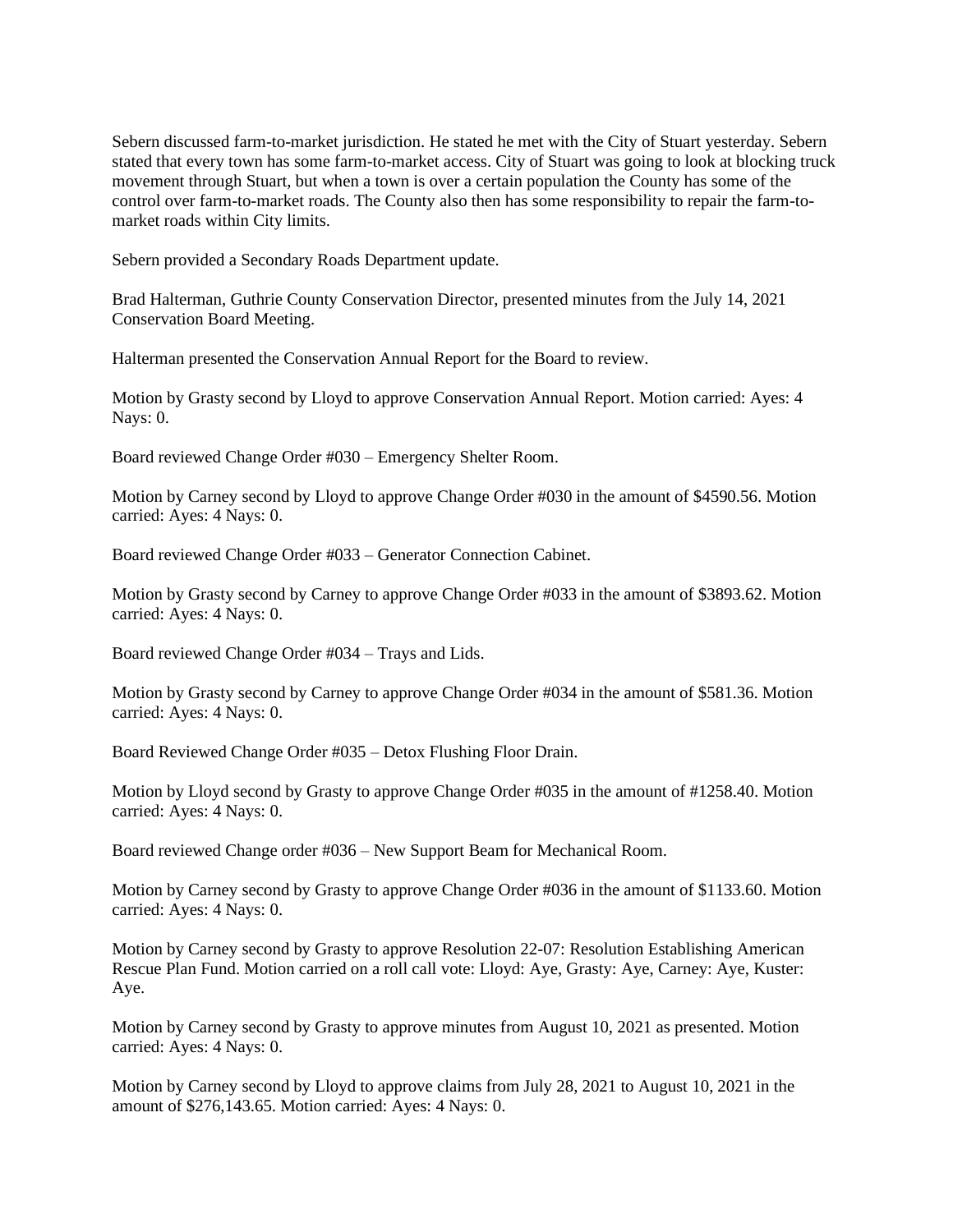The Board toured the Guthrie County Historical Village with Brad Halterman.

There being no further business to come before the Board at this time, the Board adjourned at 12:58 p.m. until its regularly scheduled meeting on Tuesday, August 24, 2021. Motion by Grasty second by Carney. Motion carried: Ayes: 4 Nays: 0.

Jerome "J.D." Kuster, Chair Attest: Dani Fink, Guthrie County Board of Supervisors **Guthrie County Auditor** Guthrie County Auditor

Guthrie County Board of Supervisors

Regular Session August 24, 2021

The Guthrie County Board of Supervisors met this 24th day of August, 2021, in regular session in the meeting room at the Guthrie County Courthouse in Guthrie Center, Iowa with the following members present: Clifford Carney, Mike Dickson, Everett Grasty, Jack Lloyd and Jerome "J.D." Kuster.

The meeting came to order at 9:00 a.m.

Motion by Grasty Second by Lloyd to approve Agenda for August 24, 2021. Motion carried: Ayes: 5 Nays: 0.

Josh Sebern, Guthrie County Engineer, discussed Farm-To-Market jurisdiction in Cities with populations from 500-2500. County shares jurisdiction on farm-to-market roads, those cities would include Panora, Guthrie Center, Stuart and Adair. The County needs to create a policy on how they will handle repairing farm-to-market roads, and stick to that policy. City would still conduct the maintenance of the road, the County assists in the construction of the road. Board agreed that maybe the County does part of the roadway, only the center 22 feet. Sebern will work on a policy for farm-to-market extensions in Cities with populations from 500-2500.

Motion by Kuster second by Grasty to direct Sebern to create a policy for farm-to-market extensions in Cities with populations from 500-2500. Motion carried: Ayes: 5 Nays: 0.

Sebern provided a Secondary Roads Department update.

Jon Mackres, Unplugged Wireless, discussed radio connectivity upgrades that the American Rescue Plan funds may be used for.

Board reviewed the Libraries Contract. The contract currently states the libraries have to use the money received from the County by the end of the Fiscal Year. Dickson suggested to change that the libraries can carry over half of the funds, if not all of it and change that the County pays the libraries bi-annually in October and April after property taxes are collected. The County currently pays on a quarterly basis. Dickson will take the contract to the County Attorney with the suggested changes, and bring back to the Board once changed.

Dickson discussed that Kuster, Jamie Lindsay, Human Resources Coordinator and himself previously conducted a performance evaluation with IT Administrator Brian Hoffman.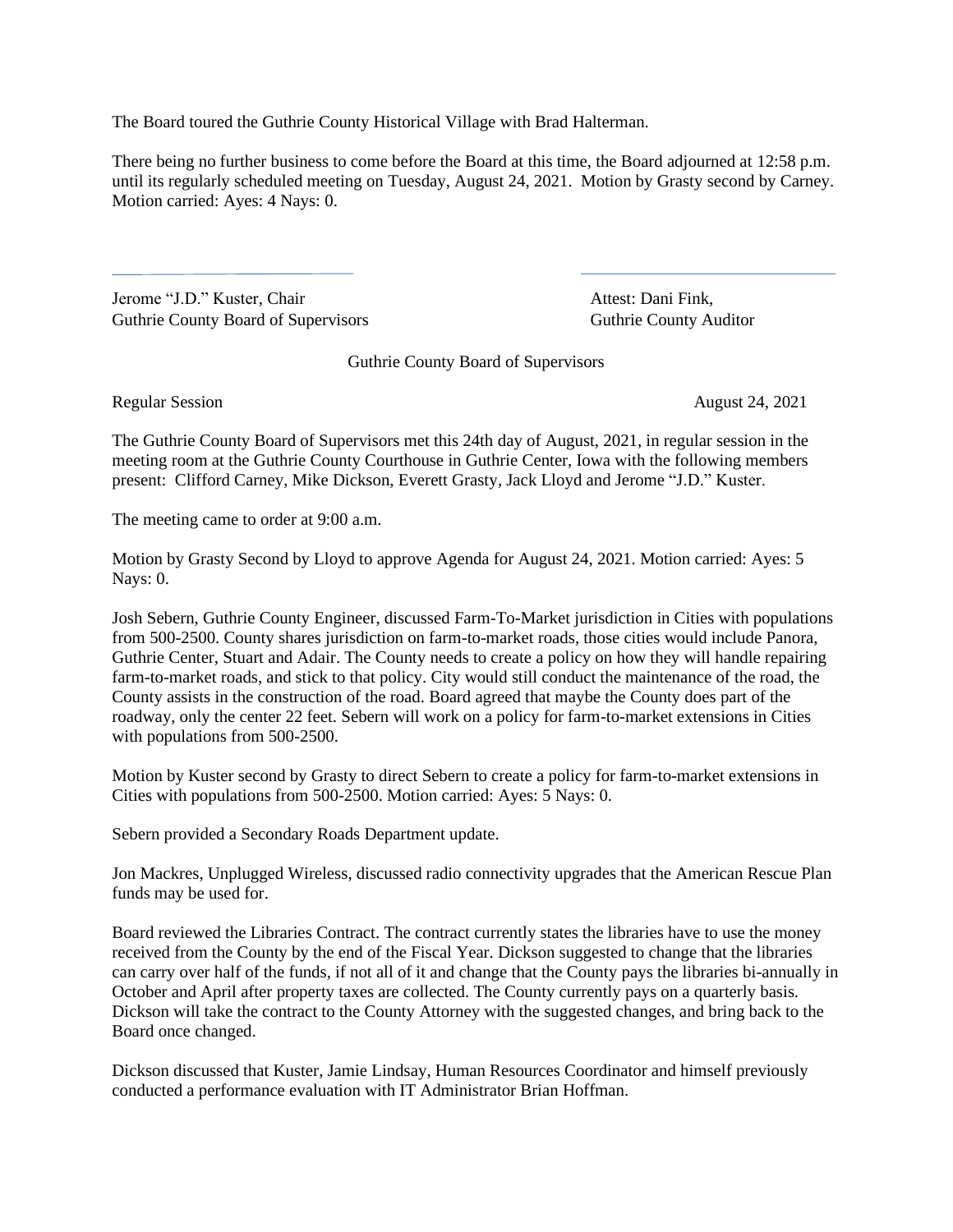Motion by Dickson second by Kuster to increase IT Administrator Brian Hoffman's salary by \$12,500.00 effective August 30, 2021. Sheriff Arganbright stated that Hoffman does a great job, and we need to keep him, Auditor Fink echoed Arganbright's statement. Motion carried on a roll call vote: Lloyd: Aye, Kuster: Aye, Grasty: Aye, Carney: Aye, Dickson: Aye.

Board discussed Salaries across the Board, and agreed that they need to discuss Salaries for all employees more in depth. This is something they will be doing come November and December.

Board reviewed Samuels Group Pay App #10 for \$465,940.19.

Motion Grasty second by Carney to approve Samuels Group Pay App #10 in the amount of \$465,940.19 pending Shive Hattery Approval. Motion carried: Ayes: 5 Nays: 0.

Motion by Carney second by Grasty to approve minutes from August 10, 2021 as presented. Motion carried: Ayes: 5 Nays: 0.

Motion by Carney second by Lloyd to approve minutes from August 17, 2021 as presented. Motion carried: Ayes: 5 Nays: 0.

Motion by Grasty second by Lloyd to approve claims from August 10, 2021 to August 24, 2021 in the amount of \$532,998.69. Motion carried: Ayes: 5 Nays: 0.

There being no further business to come before the Board at this time, the Board adjourned at 11:03 a.m. until its regularly scheduled meeting on Tuesday, August 31, 2021. Motion by Grasty second by Lloyd. Motion carried: Ayes: 5 Nays: 0.

Mike Dickson, Chair **Attest: Dani Fink**, Guthrie County Board of Supervisors **Guthrie County Auditor** Guthrie County Auditor

Guthrie County Board of Supervisors

Regular Session August 31, 2021

The Guthrie County Board of Supervisors met this 31st day of August, 2021, in regular session in the meeting room at the Guthrie County Courthouse in Guthrie Center, Iowa with the following members present: Clifford Carney, Mike Dickson, Everett Grasty, Jack Lloyd and Jerome "J.D." Kuster.

The meeting came to order at 9:00 a.m.

Motion by Grasty Second by Lloyd to approve Agenda for August 31, 2021. Motion carried: Ayes: 5 Nays: 0.

Brenda Campbell, Deputy Guthrie County Treasurer, presented county held tax sale assignments at Diamondhead Lake for parcel #'s 000463600, 0001463400, 0001460700, 0001477700. KC Gerlitz is willing to pay the back taxes for all 4 parcels in an amount totaling \$8,329.00.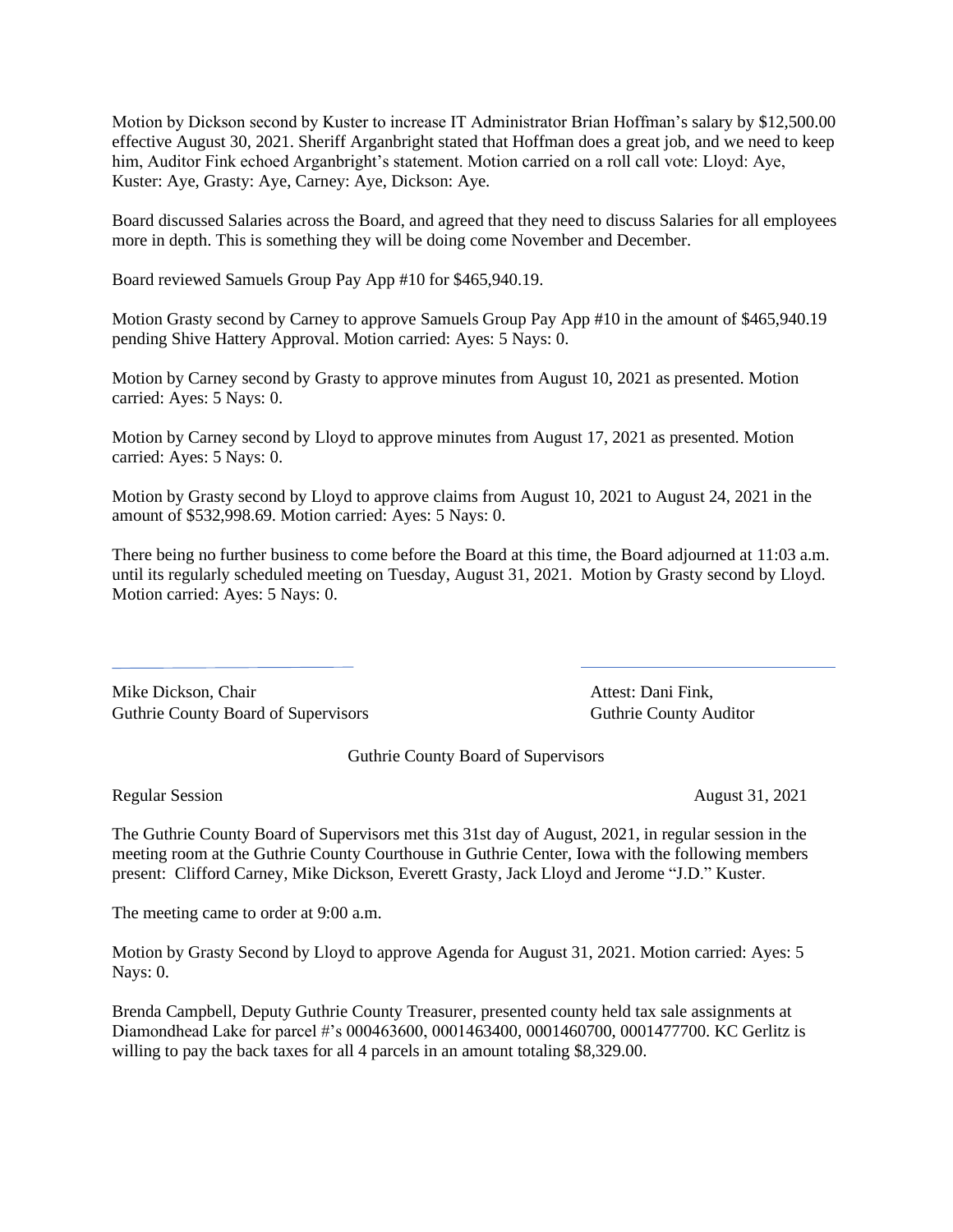Motion by Dickson second by Grasty to assign County Held Tax Sale parcel #'s 000463600, 0001463400, 0001460700, 0001477700 to KC Gerlitz for the back tax amount of \$8,329.00. Motion carried: Ayes: 5 Nays: 0.

Tim Nordlund, Regional Manager of Construction Operations & Cody Lawrence, Superintendent, The Samuels Group, provided an update on the Courthouse parking lot and Law Enforcement Center addition. Lawrence explained that there are areas of heavy moisture beneath the Courthouse parking lot, that have been found now that the area is exposed. Team Services created a report that Shive Hattery will review to come back with suggestions to move forward with redoing the parking lot. Elder's suggestion on moving forward is estimated with a cost of \$60,000, but will still go to Shive for review. Nordlund went over some items they are working on within the Law Enforcement Center, but stated their main focus right now is the parking lot. Lawrence discussed a Request for Information (RFI) that was received on insulation. The start to the Exterior was proposed for September  $1<sup>st</sup>$ , but they are pushed back two weeks right now. Construction on the roof is slated for September 13<sup>th</sup>. Luann Waldo asked if construction is on time? Nordlund stated that it is behind schedule due to steel, which has put them about a month behind, and they do not know the effects from the parking lot yet. They are working on an accurate schedule to project a finish date.

Marty Arganbright, Guthrie County Sheriff, presented a payroll change notice for Blake Michelsen. Arganbright stated that due to staffing changes Michelsen has moved to day detective, and is increasing his annual salary from \$62,354.00 to \$62,977.54.

Motion by Kuster second by Grasty to approve Payroll Change Notice for Blake Michelsen from \$62,354.00 to \$62,977.54. Motion carried: Ayes: 5 Nays: 0.

Arganbright provided a brief Sheriff department update.

Jotham Arber, Guthrie County Health Service Director, discussed the American Rescue Plan Act funds. He provided the Board with a listing of expenditure categories outlined by the U.S. Department of the Treasury. The ARPA Committee was asked to review the categories, and come up with ideas that would fall within each category for how to spend the funds. Funds do not have to have money spent until 2024. The Board of Supervisors will have the final say in moving forward with how to spend the ARPA funds, as long as it falls within the guidelines from the U.S. Department of the Treasury.

Arber stated that the County is currently sitting at 8.9% COVID positivity rate.

Board reviewed a letter of Resolution received from the City of Adair for Financial Support for New Adair Community Center. Supervisors all vocalize that they have not provided financial support to any other Community Center's in Guthrie County.

Motion by Grasty second by Lloyd to decline Resolution of Financial Support for New Adair Community Center. Motion carried on a roll call vote: Lloyd: Aye, Kuster: Aye, Grasty: Aye, Carney: Aye, Dickson: Aye.

Kuster stated that he spoke with Corinne Palmer and Michael Moore about being appointed to the Guthrie County Compensation Board as the representatives for the Board of Supervisors.

Motion by Carney second by Kuster to appoint Corrine Palmer to the Guthrie County Compensation Board for a term of 4 years beginning July 1, 2021. Motion carried: Ayes: 5 Nays: 0.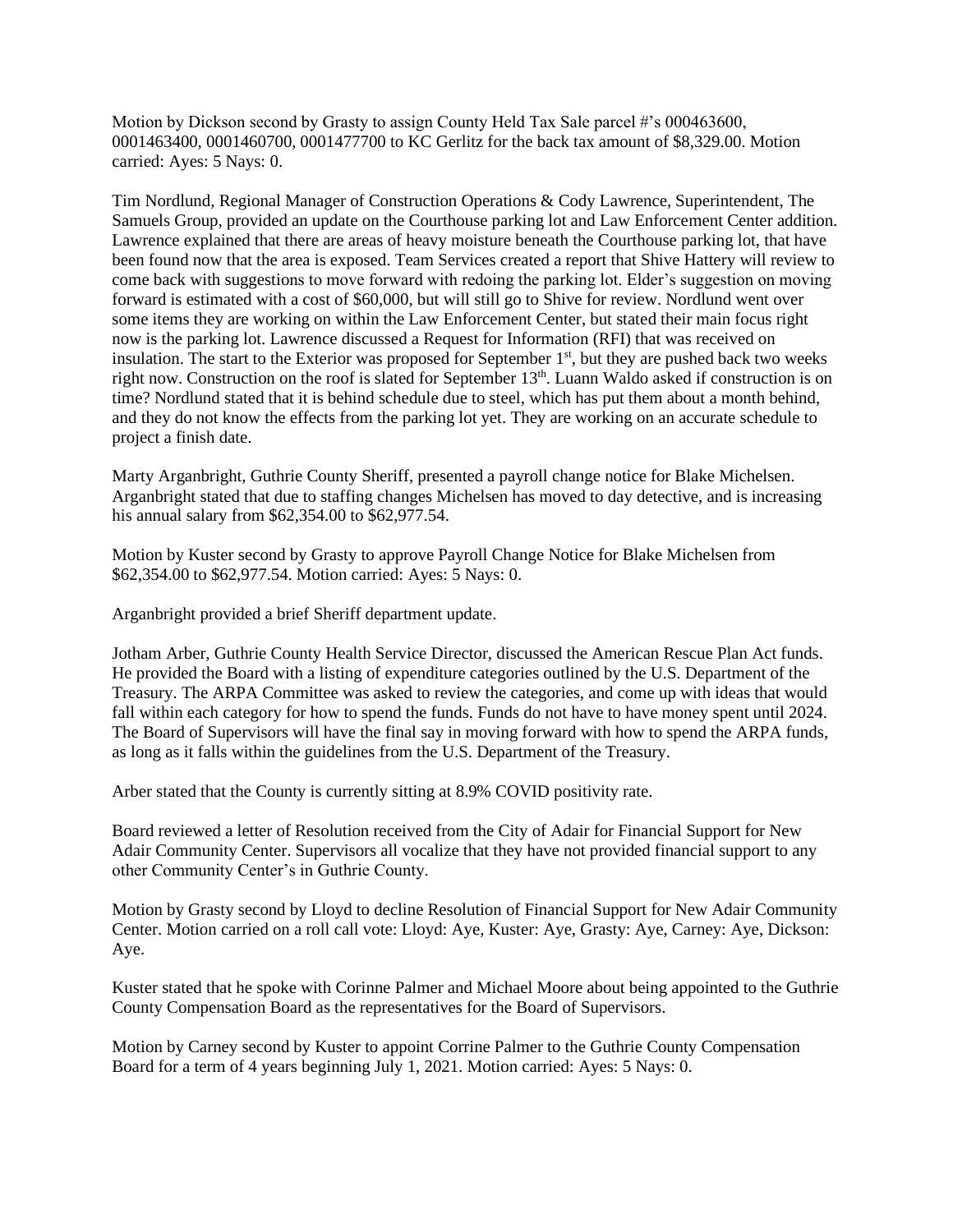Motion by Kuster second by Grasty to appoint Michael Moore to the Guthrie County Compensation Board for a term of 4 years beginning July 1, 2021. Motion carried: Ayes: 4 Nays: 1(Carney).

Motion by Grasty second by Lloyd to appoint Marty Arganbright as the Guthrie County Representative to the Region XII Regional Housing Authority Board of Directors for a term beginning October 1, 2021 and expiring September 30, 2022. Motion carried: Ayes: 5 Nays: 0.

Motion by Kuster second by Carney to table Potential Change Order #037 – Parking and Paving. Motion carried: Ayes: 5 Nays: 0.

Board reviewed Samuels Group Pay App #11 in the amount of \$647,083.50.

Motion by Carney second by Grasty to approve Pay App #11 in the amount of \$647,083.50. Motion carried: Ayes: 5 Nays: 0.

Board reviewed the remaining invoice balance from Shive-Hattery Invoice 4184441-12. Board previously paid half of the total invoice, which was \$33,177.56. Board only paid half because they disagreed with the invoice as it states Shive-Hattery is 75% complete with the Law Enforcement Center project, and the Board does not believe that the project is that complete at this point.

Motion by Kuster second by Grasty to pay the remaining balance of \$16,588.78 on Shive-Hattery invoice 4184441-12. Motion carried: Ayes: 5 Nays: 0.

Motion by Carney second by Lloyd to approve minutes from August 24, 2021 as amended. Motion carried: Ayes: 5 Nays: 0.

There being no further business to come before the Board at this time, the Board adjourned at 11:18 a.m. until its regularly scheduled meeting on Tuesday, September 7, 2021. Motion by Carney second by Kuster. Motion carried: Ayes: 5 Nays: 0.

Mike Dickson, Chair **Attest: Dani Fink**, Guthrie County Board of Supervisors **Guthrie County Auditor** Guthrie County Auditor

Guthrie County Board of Supervisors

Regular Session September 2, 2021

The Guthrie County Board of Supervisors met this 2nd day of September, 2021, in a special session in the meeting room at the Guthrie County Courthouse in Guthrie Center, Iowa with the following members present: Clifford Carney, Mike Dickson, Everett Grasty, Jack Lloyd. Jerome "J.D." Kuster joined the meeting via phone.

The meeting came to order at 12:30 p.m.

Motion by Grasty Second by Carney to approve Agenda for September 2, 2021. Motion carried: Ayes: 5 Nays: 0.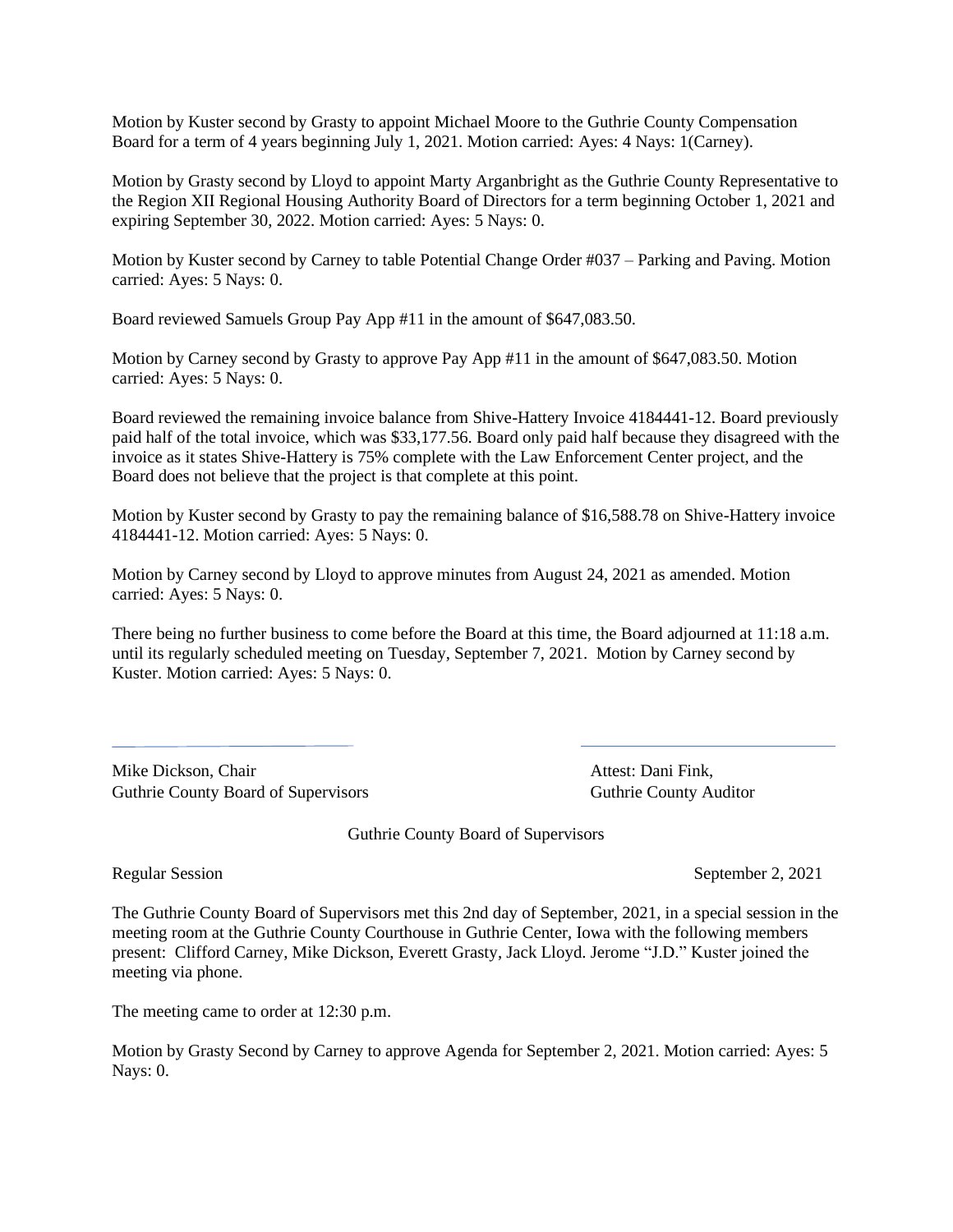Dickson discussed the issue of poor soil conditions that are affecting the progress of the Courthouse Parking lot project. Dickson stated there wasn't a lot of time to make a decision, and the best route being suggested by Team Services was to take the dirt out and lay down rock. They enlisted the assistance of County Engineer Josh Sebern who had 3 trucks brought in to haul dirt out to Secondary Roads, they worked late Wednesday to get the dirt out as Elder was concerned about raining coming in Thursday evening, and wanted dirt up and rock down before the rain came. Elder and Roads crews started hauling rock this A.M., and will have everything leveled off today to grade. Sebern has 6 trucks hauling rock, and Elder brought in a couple of trucks to haul rock along with Tom Rutledge. This is happening outside of the scope of the project, the County is hiring Elder on their own, Rock is going to be billed to Sebern's account and will be sorted out later, the remainder of what Elder is charging will be paid for by the County. Elder would like to have Jensen brought in Wednesday-Thursday to start forming for paving. This should not affect anything for Jensen pouring, it is still the same grade, this is solely to update for the poor soil conditions.

Motion by Grasty second by Lloyd to complete the Courthouse Parking Lot work by directly hiring Elder, outside of the scope of the Law Enforcement Center Project, and to approve Dickson to sign the paperwork related to this change. Motion carried: Ayes: 5 Nays: 0.

Carney thanked Sebern and his staff for stepping up to help. Kuster thanked Sebern specifically for staying late himself yesterday operating equipment. Dickson thanked Cody with Samuels Group and Brandon Thompson for pushing everything forward. Grasty thanked Dickson for keeping this moving as well.

There being no further business to come before the Board at this time, the Board adjourned at 12:39 p.m. until its regularly scheduled meeting on Tuesday, September 7, 2021. Motion by Carney second by Kuster. Motion carried: Ayes: 5 Nays: 0.

Mike Dickson, Chair **Attest: Dani Fink**, Guthrie County Board of Supervisors **Guthrie County Auditor** Guthrie County Auditor

Guthrie County Board of Supervisors

Regular Session September 7, 2021

The Guthrie County Board of Supervisors met this 7th day of September, 2021, in regular session in the meeting room at the Guthrie County Courthouse in Guthrie Center, Iowa with the following members present: Clifford Carney, Mike Dickson, Everett Grasty, Jack Lloyd and Jerome "J.D." Kuster.

The meeting came to order at 9:00 a.m.

Motion by Grasty Second by Lloyd to approve Agenda for September 7, 2021, 2021. Motion carried: Ayes: 5 Nays: 0.

Robert Greenway, currently a Dallas County Resident, but moving to Menlo, discussed Local Option Sales Tax (LOST). Greenway suggested that the Board review how they use the money, as it currently all goes into Rural Services.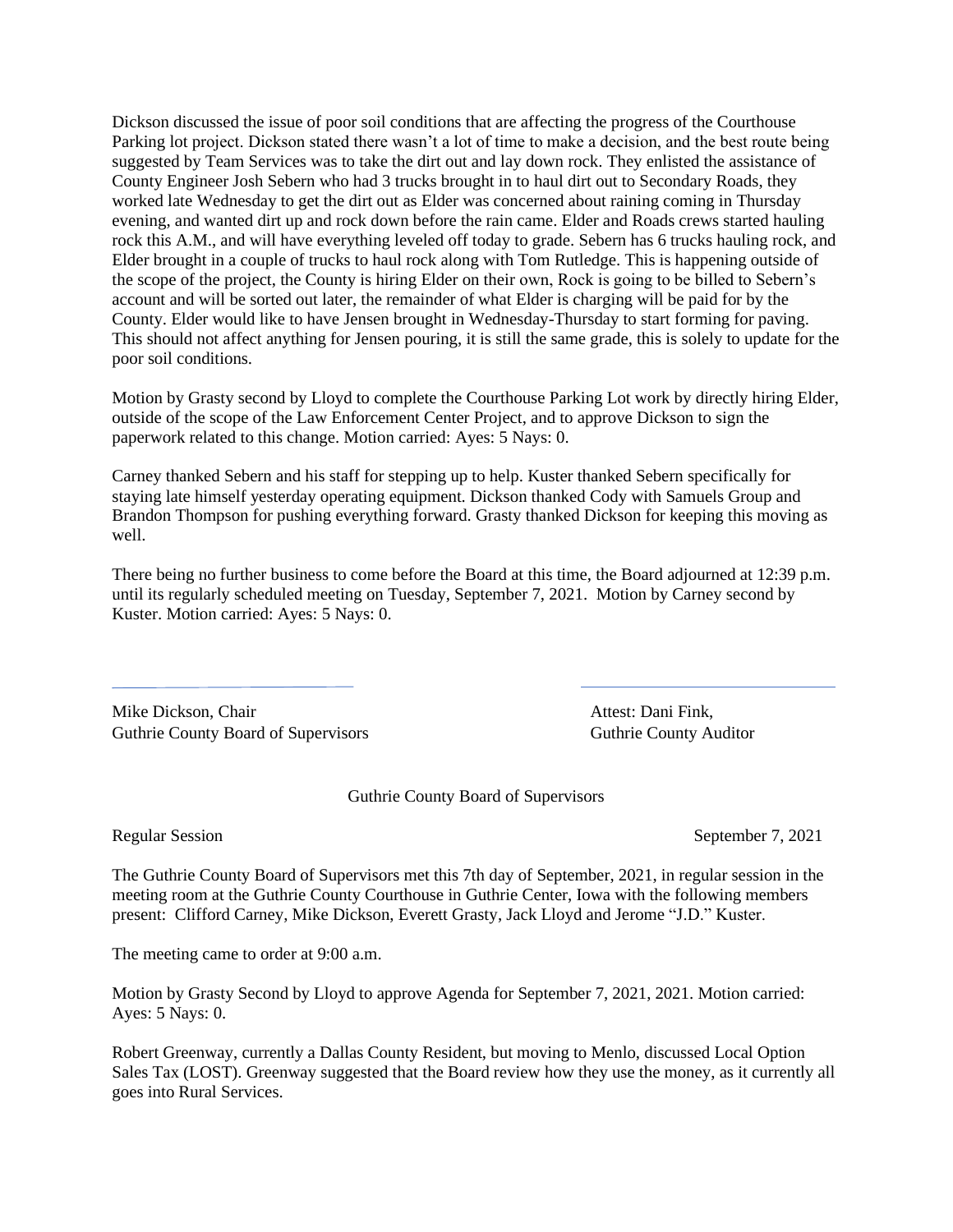Jotham Arber, Guthrie County Health Services Director, presented an updated list of suggested projects to use the American Rescue Plan funds on.

Arber discussed the 28E Agreement Between the Iowa Department of Natural Resources and Guthrie County, Iowa for the Transfer Station.

Motion by Kuster second by Grasty to approve the 28E Agreement Between the Iowa Department of Natural Resources and Guthrie County, Iowa for the Transfer Station. Motion carried: Ayes: 5 Nays: 0.

Josh Sebern, Guthrie County Engineer, presented a draft Farm-to-Market Extension Policy. Board discussed aspects of construction and maintenance they would like to have included in the policy. Sebern will continue working on the policy.

Sebern provided a Preconstruction Agreement for Primary Road Project STP-044-4(47) – 2C-39 Agreement No. 2022-C-022 on Redwood Ave North and South of Hwy 44. The County will cover \$30,000 of the cost.

Motion by Grasty second by Kuster to approve Preconstruction Agreement for Primary Road Project STP-044-4(47) – 2C-39 Agreement No. 2022-C-022. Motion carried: Ayes: 5 Nays: 0.

Sebern presented three payroll change notices. One for Ginnie Herron, a new hire taking over Glenda Edwards position upon her retirement in December 2021. Herron will train with Edwards until then. Then a payroll change notice for Shania Powell, a new hire for IRVM. Finally, a payroll change notice for Chad Herron, following his 6-month probationary period.

Motion by Carney second by Kuster to approve Payroll Change Notice for Shania Powell in the amount of \$21.23/hr. Motion carried: Ayes: 5 Nays: 0.

Motion by Grasty second by Lloyd to approve Payroll Change Notice for Chad Herron in the amount of \$25.47/hr from \$24.47/hr. Motion carried: Ayes: 5 Nays: 0.

Motion by Lloyd second by Carney to approve Payroll Change Notice for Ginnie Herron in the amount of \$24.00/hr. Motion carried: Ayes: 5 Nays: 0.

Sebern provided a brief Secondary Roads Department update.

Eric Updegraff, Hopkins & Huebner, joined the meeting to discuss Cosner Claim for damages.

Motion by Carney second by Grasty to enter closed session at 10:07 a.m. to discuss Cosner Claim for Damages Pursuant to Code Section 21.5(1)(c). Motion carried on a roll call vote: Lloyd: Aye, Kuster: Aye, Grasty: Aye, Carney: Aye, Dickson: Aye.

Motion by Carney second by Grasty to exit closed session at 10:37 a.m. Motion carried: Ayes: 5 Nays: 0.

Motion by Kuster second by Carney to approve claims from August 25, 2021 through September 7, 2021 in the amount of \$424,351.60. Motion carried: Ayes: 5 Nays: 0.

Motion by Carney second by Grasty to approve minutes from August 31, 2021 as amended. Motion carried: Ayes: 5 Nays: 0.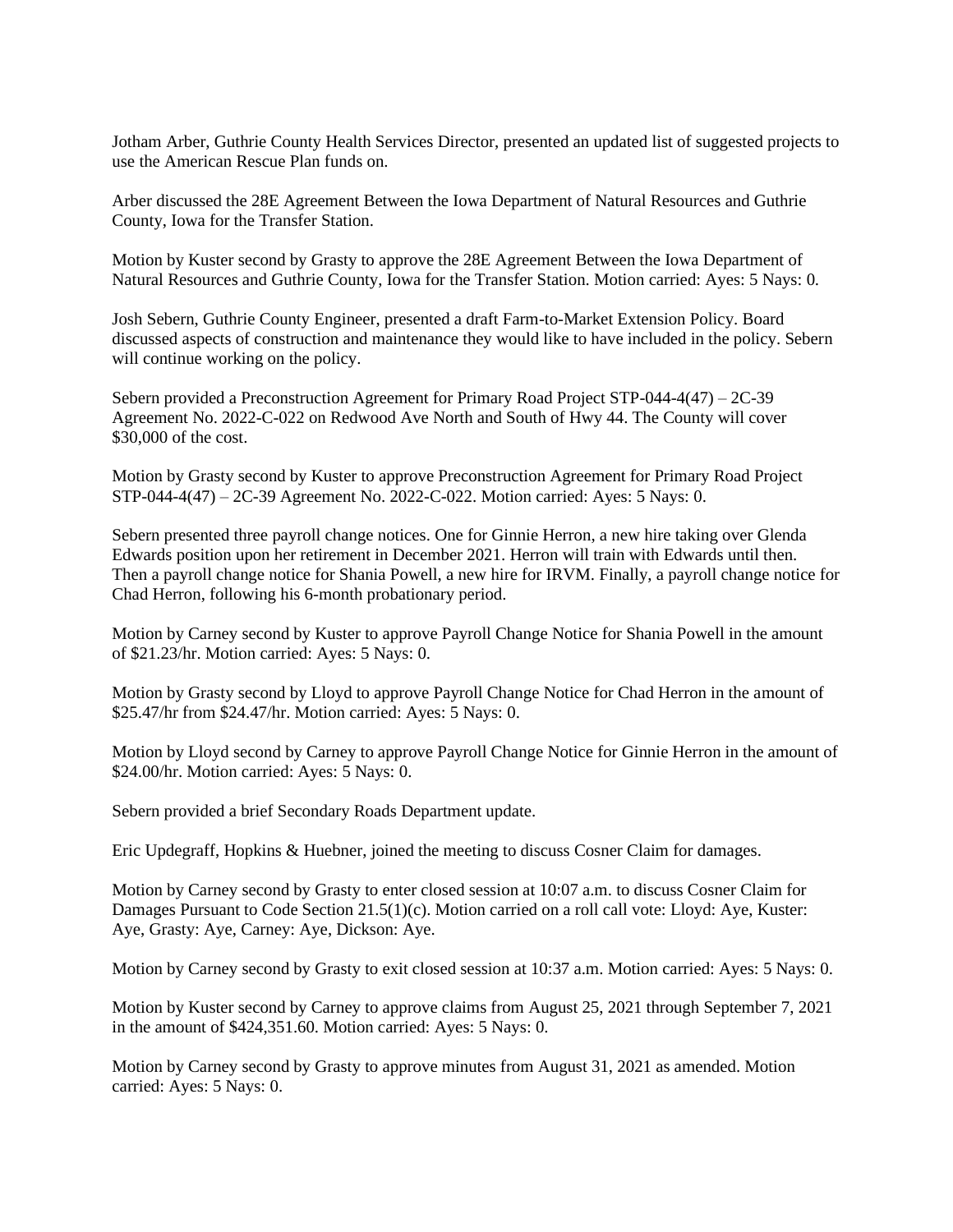Motion by Carney second by Lloyd to approve minutes from September 2, 2021 as amended. Motion carried: Ayes: 5 Nays: 0.

There being no further business to come before the Board at this time, the Board adjourned at 11:13 a.m. until its regularly scheduled meeting on Tuesday, September 14, 2021. Motion by Kuster second by Carney. Motion carried: Ayes: 5 Nays: 0.

Mike Dickson, Chair **Attest: Dani Fink**, Guthrie County Board of Supervisors **Guthrie County Auditor** Guthrie County Auditor

Guthrie County Board of Supervisors

Regular Session September 14, 2021

The Guthrie County Board of Supervisors met this 14th day of September, 2021, in regular session in the meeting room at the Guthrie County Courthouse in Guthrie Center, Iowa with the following members present: Clifford Carney, Mike Dickson, Everett Grasty, Jack Lloyd and Jerome "J.D." Kuster.

The meeting came to order at 9:00 a.m.

Motion by Grasty Second by Lloyd to approve Agenda for September 14, 2021. Motion carried: Ayes: 5 Nays: 0.

Brad Halterman, Guthrie County Conservation Director, provided minutes from the August 11, 2021 Conservation Board Meeting. Halterman stated that ICAP toured Conservation facilities and provided a short list of updates they'd like done before their next follow up visit. Conservation Board unanimously approved moving forward with a plan to build a new shower house at Nations Bridge Park using American Rescue Plan Funds. Halterman stated that a new septic tank would be needed also, and will be put where the current shower house sits.

TJ Kliff, Trusted Energy, discussed solar options for the Courthouse. There is no penetration to the roof, and the panels are rated for wind up to 120 mph. Board will discuss with Brandon Thompson, Facilities Manager, to determine if they want to explore solar energy options further.

Josh Sebern, Guthrie County Engineer, is still working on farm-to-market extension policy. Sebern provided a Secondary Roads Department update.

Jotham Arber, Guthrie County Health Services Director, discussed hiring more part-time nurses and fulltime health aides. He presented a payroll change notice for Lisa Sorensen. Dickson asked how Arbers office staff set up is after taking over Audubon County and with COVID. Arber stated they are looking at a part-time office person, but currently they are managing due to prior restructuring of staff.

Motion by Carney second by Grasty to approve the new hire payroll change notice for Lisa Sorensen in the amount of \$26.25/hr. Motion carried: Ayes: 5 Nays: 0.

Arber explained that there is an uptick in COVID cases. 62% of Guthrie County residents are vaccinated. Arber stated they are busy, but they are not seeing deaths as they were last year. The demand on testing has been increasing. Arber provided a Public Health Department update. HOPES program is currently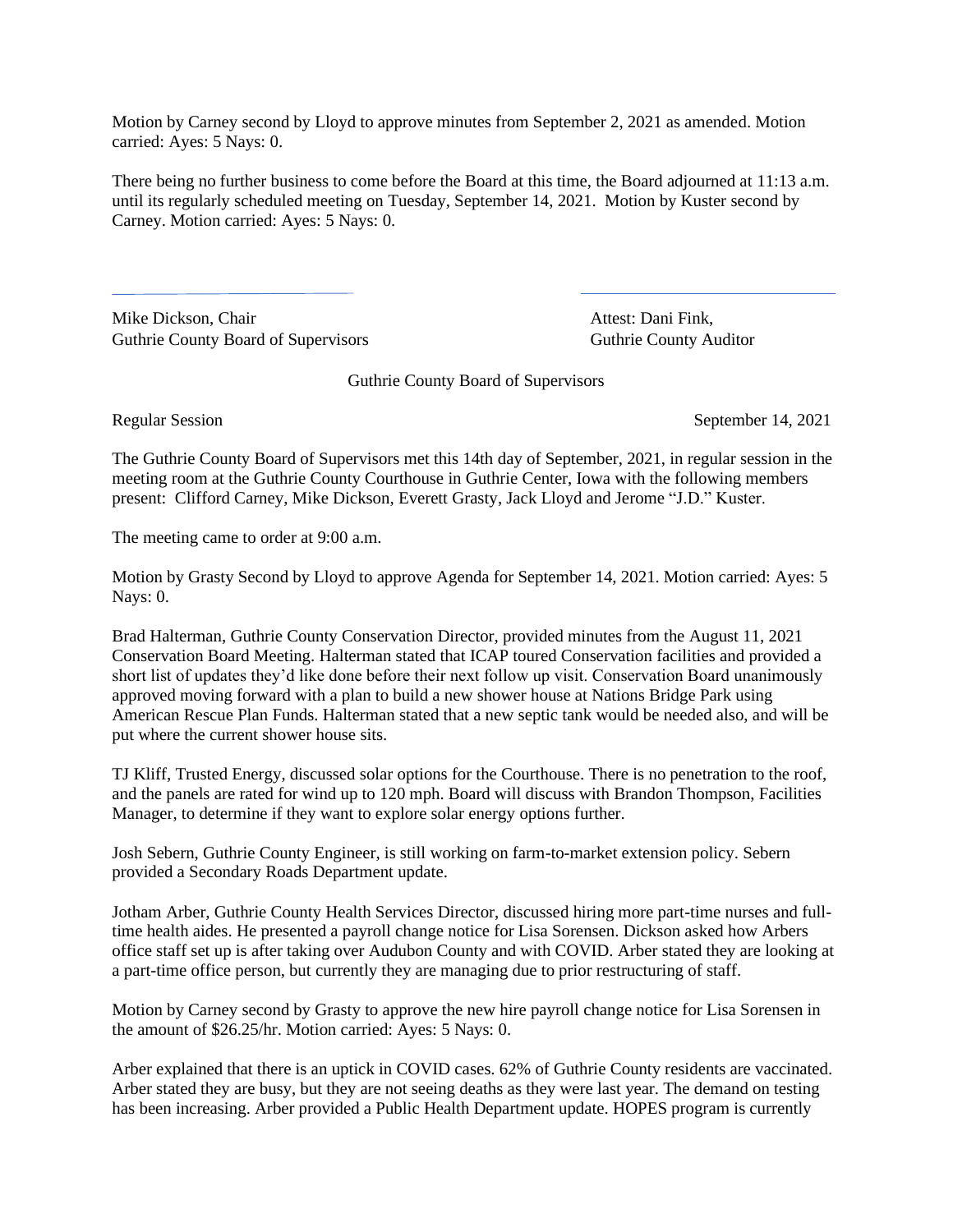servicing 14 families. Arber provided an update on Environmental Health. PERC testing is scheduled out 4 weeks.

Arber provided a Transfer Station update.

Dani Fink, Guthrie County Auditor, provided an Auditor's Office Update. State Auditor's are currently working on site at the Courthouse 2 days a week and remotely the remaining time while auditing Fiscal Year 2021.

Cody Lawrence, Superintendent, The Samuels Group, provided an update on the Law Enforcement Center addition, and Courthouse Parking lot. Jensen had it in their contract to seed the lawn areas that will need seeded following the Courthouse parking lot. Due to timing, they have decided to wait to seed until next Spring, and the County will do it separately. This change will put \$3200 back into the contingency fund. Lawrence discussed a shower stall that doesn't fit in a hole cut for it. It is being suggested to make a fur out the wall, which will result in a cost of \$1185.00. Lawrence discussed that there are no supports for the brick face above the elevator shaft, no support was originally added due to being missed in the design, the fix is to add brick ledger which will cost \$11,337.00.

Motion by Grasty second by Carney to approve addition of a brick ledger to the elevator shaft for a total cost of \$11,790.48. Motion carried: Ayes: 5 Nays: 0.

Motion by Kuster second by Lloyd to approve fur out the wall to fit shower stall for a total cost of \$1185.00. Motion carried: Ayes: 5 Nays: 0.

Motion by Dickson second by Carney to approve removal order of seed, a credit of \$3200.00. Motion carried: ayes: 5 Nays: 0.

Motion by Carney second by Grasty to approve Change Order #044 for addition of a support beam in the administration area of the jail in the amount of \$2742.48. Motion carried: Ayes: 5 Nays: 0.

Motion by Carney second by Grasty to approve Change Order #041 Surface Mounted Lights in the amount of \$1413.21. Motion carried: Ayes: 5 Nays: 0.

Motion by Kuster second by Lloyd to approve Change Order 037 Parking and Paving in the amount of \$14,408.00. Motion carried: Ayes: 5 Nays: 0.

Motion by Carney second by Kuster to approve minutes from September 7, 2021 as presented. Motion carried: Ayes: 5 Nays: 0.

There being no further business to come before the Board at this time, the Board adjourned at 11:42 a.m. until its regularly scheduled meeting on Tuesday, September 21, 2021. Motion by Kuster second by Carney. Motion carried: Ayes: 5 Nays: 0.

Mike Dickson, Chair **Attest: Dani Fink**, Attest: Dani Fink, Guthrie County Board of Supervisors **Guthrie County Auditor** Guthrie County Auditor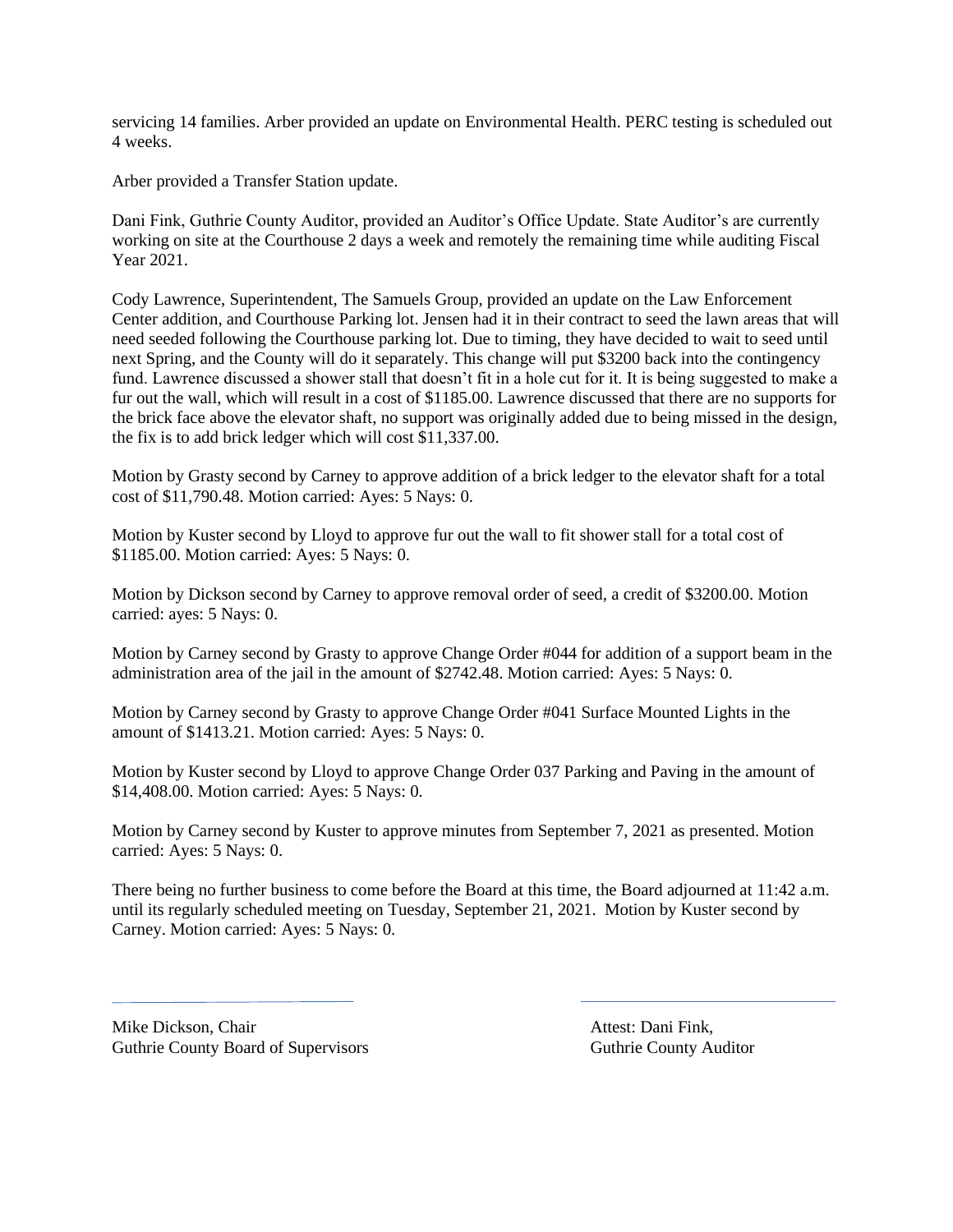# Guthrie County Board of Supervisors

The Guthrie County Board of Supervisors met this 21st day of September, 2021, in regular session in the meeting room at the Guthrie County Courthouse in Guthrie Center, Iowa with the following members present: Clifford Carney, Mike Dickson and Jerome "J.D." Kuster. Everett Grasty and Jack Lloyd were absent from the meeting.

The meeting came to order at 9:00 a.m.

Motion by Carney Second by Kuster to approve Agenda for September 14, 2021. Motion carried: Ayes: 3 Nays: 0.

Marci Schreck, Guthrie County Treasurer, presented an abatement for City of Guthrie Center, 701 N 5<sup>th</sup> St, which was acquired through Iowa Code 657A.10A.

Motion by Carney second by Kuster to abate taxes for the City of Guthrie Center, 701 N  $5<sup>th</sup>$  St, which was acquired through Iowa Code 657A.10A. Motion carried: Ayes: 3 Nays: 0.

Shreck gave a Treasurer's Office update. About \$10M has been collected so far in property taxes.

Nikki Carrick, Guthrie County Assessor, provided an Assessor's Office Update. They are currently working on fall field checks. Family Farm Application deadline is November 1<sup>st</sup>.

Brandon Thompson, Facilities Manager, provided a Facilities update. He is still working on filling the Facilities Technician position, and will be going through applications. The majority of Thompson's time is spent overseeing the jail. The maintenance shed that is to be built at the Transfer Station is on hold due to high pricing on materials right now.

Cody Lawrence, Superintendent, The Samuels Group, discussed that Blackford Steel workers had some concerns with the safety of Law Enforcement Center building structure to its current point, so Lawrence shut the site down and had Team Services come in this past Saturday to check different points of the jail project. They found that some points had more mortar and more rebar than needed, Lawrence said he would give it a score of 9/10. They did find one spot where there wasn't enough rebar, but that will be corrected. Potential changes were discussed in regards to putting a door in the dispatch center to shorten response time to the cells, and also allowing access to electrical and plumbing that go to the cells.

Josh Sebern, Guthrie County Engineer, discussed the farm-to-market extension for White Pole Road. The Board discussed bonding to add more road projects, including White Pole Road, and using the Wind Farm TIF to pay the bond, which is what is currently done with revenue generated off the Wind Farm TIF. City of Stuart has an estimate for a slurry option for White Pole Road, which Sebern would prefer over an asphalt overlay, Adair County allowed City of Stuart to TIF their windmills within a two-mile corridor of the City. Total cost on the slurry is roughly \$117,000, Guthrie County's ¼ would cost roughly \$30,000.

Motion by Dickson second by Kuster to dedicate \$30,000 to the slurry option on White Pole Road. Motion carried: Ayes: 3 Nays: 0.

Board canvassed the Guthrie County votes for Coon Rapids-Bayard Special Election that was held September 14, 2021.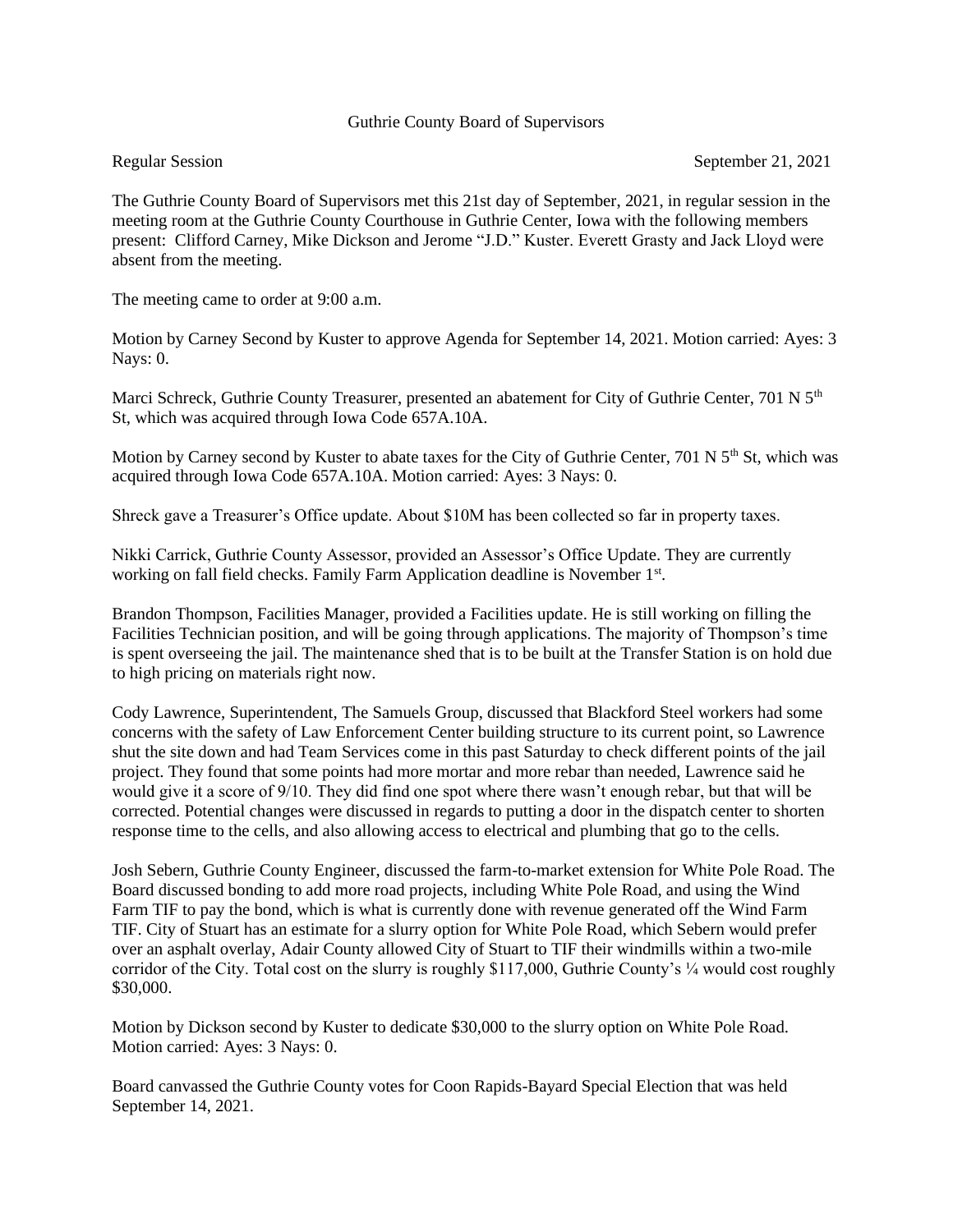Motion by Carney second by Kuster to approve Proposed Resolution 22-08: Resolution Approving the Sale of a Parcel of Land Owned by Guthrie County to Jennifer Ingles. Motion carried on a roll call vote: Kuster: Aye, Carney: Aye, Dickson: Aye.

Motion by Carney second by Kuster to set public hearing on Proposed Resolution 22-08 for October 5, 2021 at 10:00 am. Motion carried: Ayes: 3 Nays: 0.

Motion by Carney second by Kuster to approve minutes from September 14, 2021 as amended. Motion carried: Ayes: 3 Nays: 0.

Motion by Kuster second by Carney to approve claims from September 8, 2021 through September 21, 2021 in the amount of \$379,661.04. Motion carried: Ayes: 3 Nays: 0.

There being no further business to come before the Board at this time, the Board adjourned at 10:58 a.m. until its regularly scheduled meeting on Tuesday, September 21, 2021. Motion by Carney second by Kuster. Motion carried: Ayes: 3 Nays: 0.

Mike Dickson, Chair **Attest: Dani Fink**, Guthrie County Board of Supervisors **Guthrie County Auditor** Guthrie County Auditor

Guthrie County Board of Supervisors

Regular Session September 28, 2021

The Guthrie County Board of Supervisors met this 28th day of September, 2021, in regular session in the meeting room at the Guthrie County Courthouse in Guthrie Center, Iowa with the following members present: Clifford Carney, Mike Dickson, Jack Lloyd and Jerome "J.D." Kuster. Everett Grasty joined via phone.

The meeting came to order at 9:00 a.m.

Motion by Lloyd Second by Carney to approve Agenda for September 28, 2021. Motion carried: Ayes: 5 Nays: 0.

Brenna Bird, Guthrie County Attorney, stated they are busy with trials. Courts still require masks inside courtroom. Bird discussed setting a cap on Court Appointed Attorney fees and Guthrie County declaring itself as a 2nd Amendment Sanctuary County. Bird supports both topics, and formal Resolutions will be presented for the Board to review and vote on at the October 5<sup>th</sup> Board meeting.

Tim Nordlund and Cody Lawrence, The Samuels Group, provided updates on the law enforcement center project. There is currently no date for the roof to be complete. A team meeting is being held today and they hope to have more hard-set dates next week.

Motion by Kuster second by Carney to approve PCO-041: Surface Mounted Lights. Grasty stated he is disappointed to hear things are done wrong and the County has to pay for it, again. Motion carried: Ayes: 5 Nays: 0. .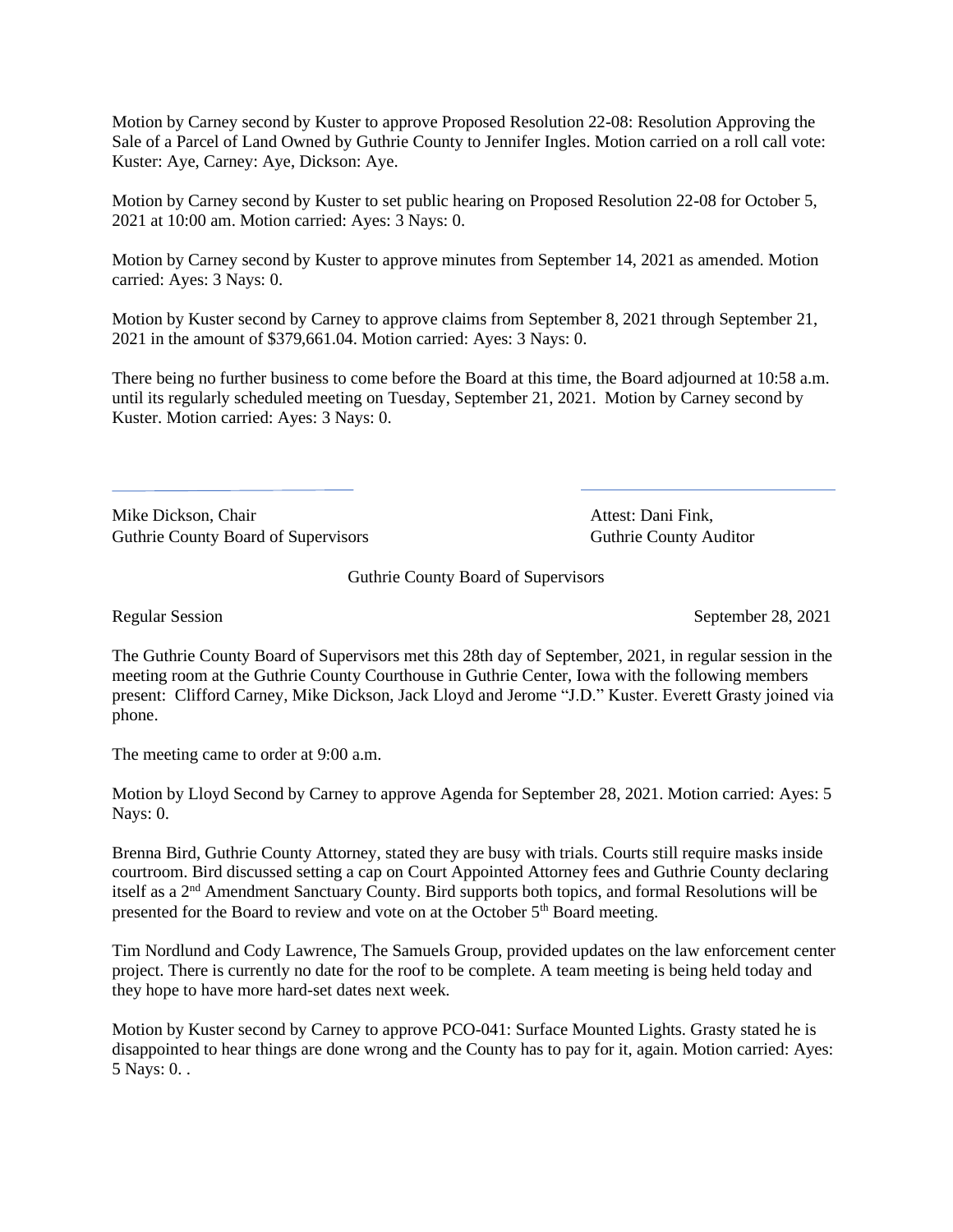Motion by Grasty second by Lloyd to approve Shive Hattery Invoice 4184441-14 in the amount of \$3,701.55. Motion carried: Ayes: 5 Nays: 0.

Brian Hoffman, Guthrie County IT Administrator, discussed contract hours with Guthrie Center Communications. Hoffman discussed the new jail, and stated he will be looking at additional help, and how that may look, if that's adding an employee to his department, or utilizing Guthrie Center Communications more. He is not sure what that will look like yet. Hoffman asked for another 10 hours to be purchased from Guthrie Center Communications for support, this is on top of the 85 hours purchased in July 2021.

Motion by Carney second by Kuster to purchase additional 10 hours with Guthrie Center communications. Motion carried: ayes: 5 Nays: 0.

Hoffman discussed infrastructure of internet and looking into a Multi-home set up with 2 internet providers. Windstream offers a program for \$300/month. Hoffman would like to sign a contract to begin engineering of the set up, but cost doesn't start until the day we need it.

Motion by Kuster second by Lloyd to approve \$300/month contract with Windstream. Motion carried: Ayes: 5 Nays: 0.

Hoffman provided an IT update.

Jotham Arber, Guthrie County Health Services Director, discussed American Rescue Plan Funds. Motion by Carney second by Kuster to move forward with \$200,000 for Payroll Costs for Public Health, Safety, and other Public Sector Staff Responding to COVID and start receiving bids for projects. Motion carried: Ayes: 5 Nays: 0.

Tristen Richard, Guthrie County Recorder, provided a Recorder's Office update.

Amy Davis provided a Veteran Affairs and General Relief update. There are 740 total veterans in the county. 260 veterans received ongoing cash payments from the VA in August.

Ron Allen, Guthrie County Custodian, provided a custodial update.

Jamie Lindsay, Human Resources Coordinator, presented an update on Human Resources.

Board discussed the COVID Leave Policy.

Motion by Kuster second by Carney to extend the COVID Leave Policy through March 31, 2022. Motion carried: Ayes: 5 Nays: 0.

Board Canvassed the Official Results of the Coon Rapids-Bayard School Special Election from September 14, 2021.

Motion by Carney second by Kuster to table Resolution 22-09: Proxy Member for ICAP. Motion carried on a roll call vote: Lloyd: Aye, Kuster: Aye, Grasty: Aye, Carney: Aye, Dickson: Aye.

Motion by Lloyd second by Carney to approve Liquor License for Adair Casey Tour Abroad Group. Motion carried: Aye: 5 Nays: 0.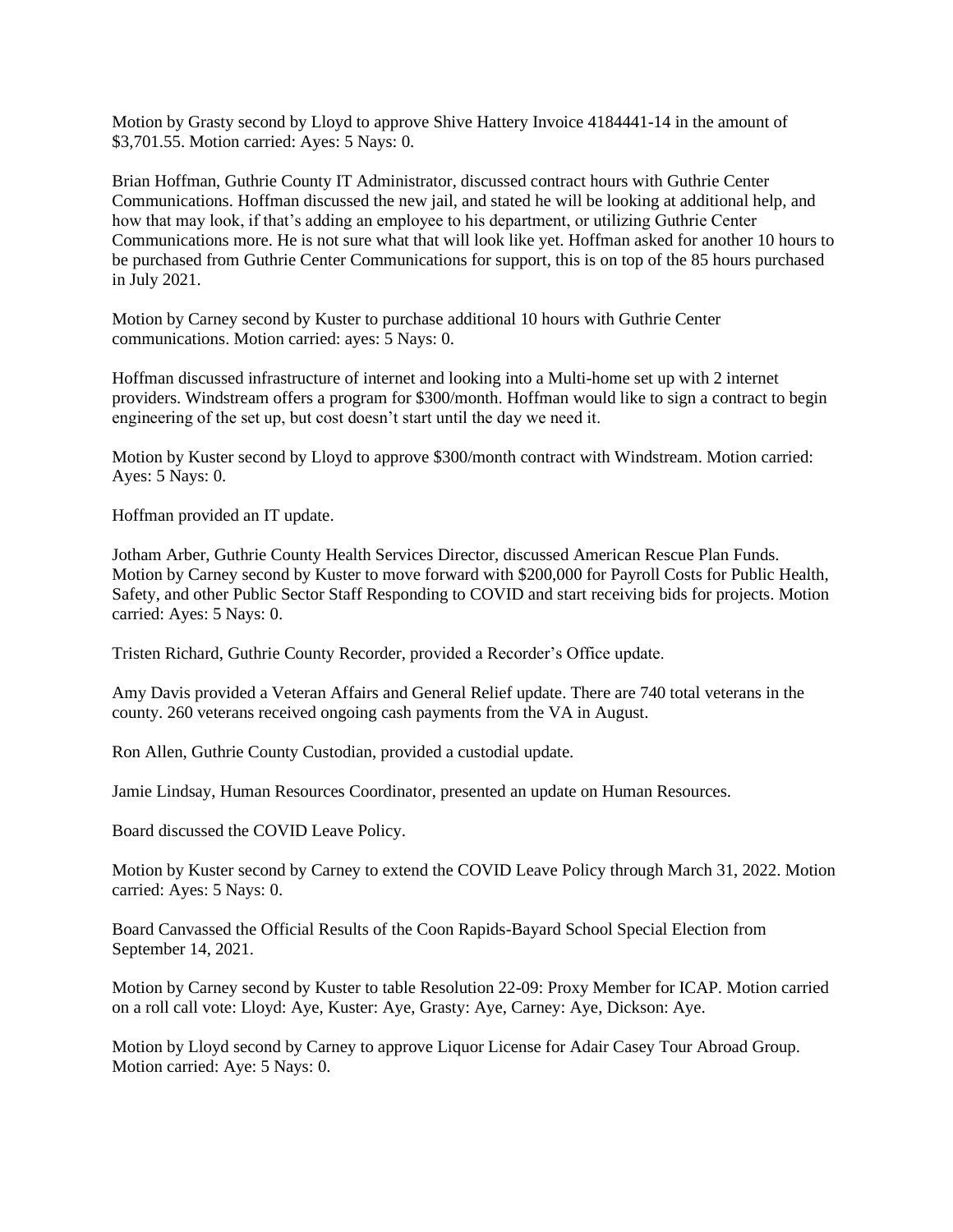Motion by Carney second by Grasty to approve Katherine Davis SAM Administrator. Motion carried: Ayes: 5 Nays: 0.

Board discussed the Temporary Redistricting Commission.

Motion by Kuster second by Grasty for a 5-member Temporary Redistricting Commission with a per diem of \$30.00, plus mileage. Motion carried: Ayes: 5 Nays: 0.

Motion by Carney second by Lloyd to approve minutes from September 21, 2021 as presented. Motion carried: Ayes: 5 Nays: 0.

There being no further business to come before the Board at this time, the Board adjourned at 11:50 a.m. until its regularly scheduled meeting on Tuesday, October 5, 2021. Motion by Kuster second by Lloyd. Motion carried: Ayes: 5 Nays: 0.

Mike Dickson, Chair **Attest:** Dani Fink, Guthrie County Board of Supervisors **Guthrie County Auditor** Guthrie County Auditor

Guthrie County Board of Supervisors

Regular Session Contract Contract Contract Contract Contract Contract Contract Contract Contract Contract Contract Contract Contract Contract Contract Contract Contract Contract Contract Contract Contract Contract Contract

The Guthrie County Board of Supervisors met this 1st day of October, 2021, in a special session in the meeting room at the Guthrie County Courthouse in Guthrie Center, Iowa with the following members present: Clifford Carney, Mike Dickson, Everett Grasty, Jack Lloyd. Jerome "J.D." Kuster joined via phone.

The meeting came to order at 8:00 a.m.

Motion by Carney Second by Lloyd to approve Agenda for October 1, 2021. Motion carried: Ayes: 5 Nays: 0.

Motion by Carney second by Kuster to go into closed session pursuant to Iowa Code 21.5(1)(c). Motion carried on a roll call vote: Lloyd: Aye, Kuster: Aye, Grasty: Aye, Carney: Aye, Dickson: Aye. 8:03 a.m.

Motion by Grasty second by Lloyd to exit closed session at 8:50 a.m.

Dickson explained that they heard from two different Attorney's who each specialize in Construction. The Board needs to decide who to hire to represent them.

Motion by Carney second by Grasty to hire Jeff Stone, Simmons Perrine, to represent the County for Specialized Advice.

Then Carney made an amendment seconded by Grasty to amend original motion to hire Jeff Stone, a not to exceed amount of \$7500.00. Amendment carried: Ayes: 5 Nays: 0.

Original motion to hire Jeff Stone, Simmons Perrine, as amended, to represent the County for specialized advice carried: Ayes: 5 Nays: 0.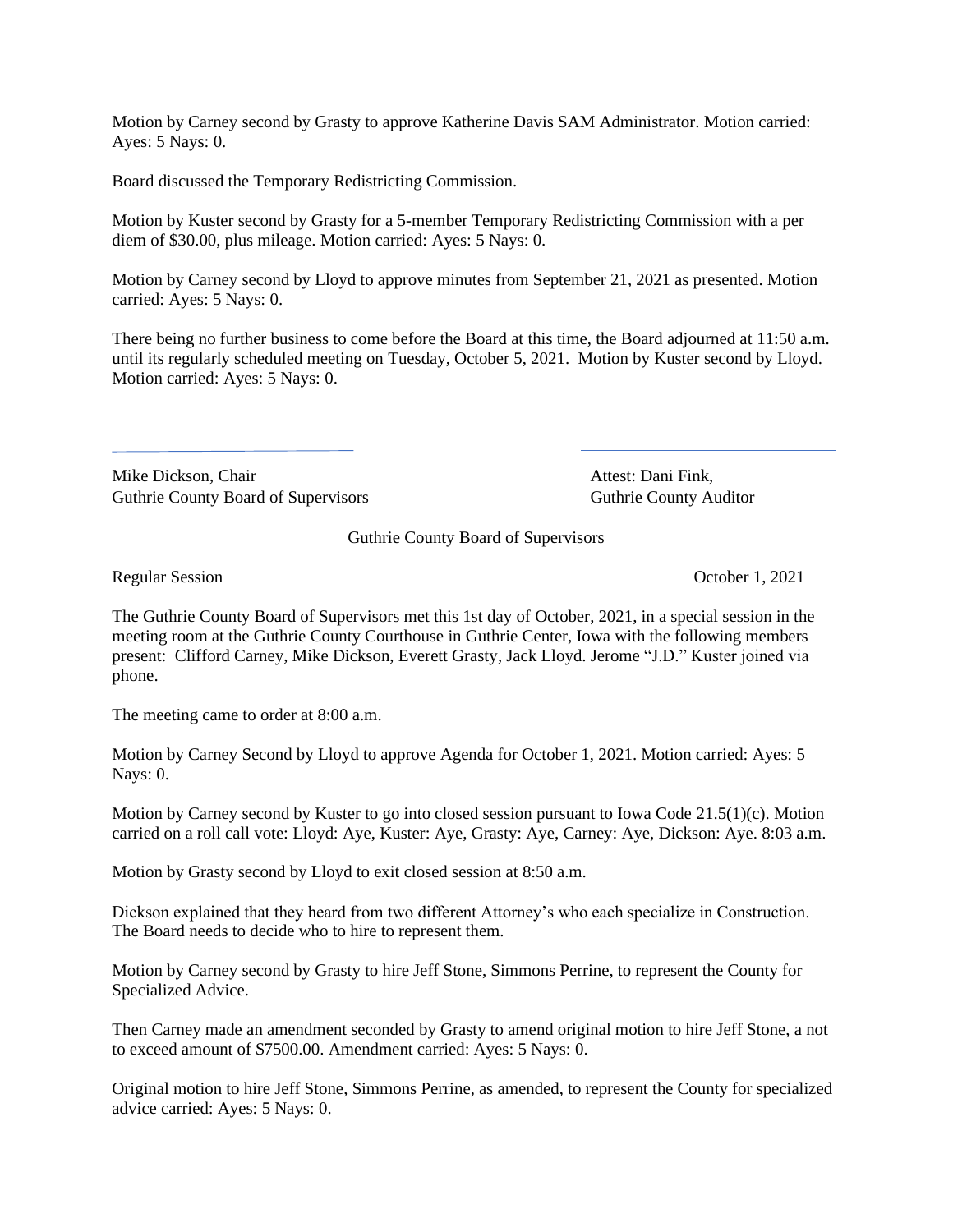Motion by Grasty second by Carney to authorize Mike Dickson to sign contract. Motion carried: Ayes: 5 Nays: 0.

There being no further business to come before the Board at this time, the Board adjourned at 8:58 a.m. until its regularly scheduled meeting on Tuesday, October 5, 2021. Motion by Kuster second by Carney. Motion carried: Ayes: 5 Nays: 0.

Mike Dickson, Chair **Attest: Dani Fink**, Guthrie County Board of Supervisors Guthrie County Auditor

Guthrie County Board of Supervisors

Regular Session Contract Contract Contract Contract Contract Contract Contract Contract Contract Contract Contract Contract Contract Contract Contract Contract Contract Contract Contract Contract Contract Contract Contract

The Guthrie County Board of Supervisors met this 5th day of October, 2021, in regular session in the meeting room at the Guthrie County Courthouse in Guthrie Center, Iowa with the following members present: Clifford Carney, Everett Grasty, Jack Lloyd and Jerome "J.D." Kuster. Mike Dickson was absent from the meeting.

The meeting came to order at 9:00 a.m.

Motion by Grasty Second by Lloyd to approve Agenda for October 5, 2021. Motion carried: Ayes: 4 Nays: 0.

Becky Benton, State Street Insurance, presented a Proxy Member change to add Human Resources Coordinator, Jamie Lindsay, as the member proxy for ICAP. Benton then provided a claims update.

Motion by Grasty second by Lloyd to approve Resolution 22-09: Proxy Member for ICAP. Motion carried on a roll call vote: Lloyd: Aye, Kuster: Aye, Grasty: Aye, Carney: Aye.

Motion by Carney second by Grasty to approve Resolution 22-11: Resolution for Court Appointed Attorney Fees. Motion carried on a roll call vote: Lloyd: Aye, Kuster: Aye, Grasty: Aye, Carney: Aye.

Motion by Lloyd second by Grasty to approve Resolution 22-12: Resolution for 2<sup>nd</sup> Amendment Sanctuary County. Motion carried on a roll call vote: Lloyd: Aye, Kuster: Aye, Grasty: Aye, Carney: Aye.

Josh Sebern, Guthrie County Engineer, presented Resolution 22-10: Resolution to Recommend Award of Contract for Project BRS-CHBP-C039(95) – GB-39. This is a shared project with Dallas and Madison Counties. Guthrie County's portion of the project cost is \$760,896.65.

Motion by Carney second by Grasty to approve Resolution 22-10: Resolution to Recommend Award of Contract for Project BRS-CHBP-C039(95) – GB-39. Motion carried on a roll call vote: Lloyd: Aye, Kuster: Aye, Grasty: Aye, Carney: Aye.

Sebern provided a Secondary Roads Department update.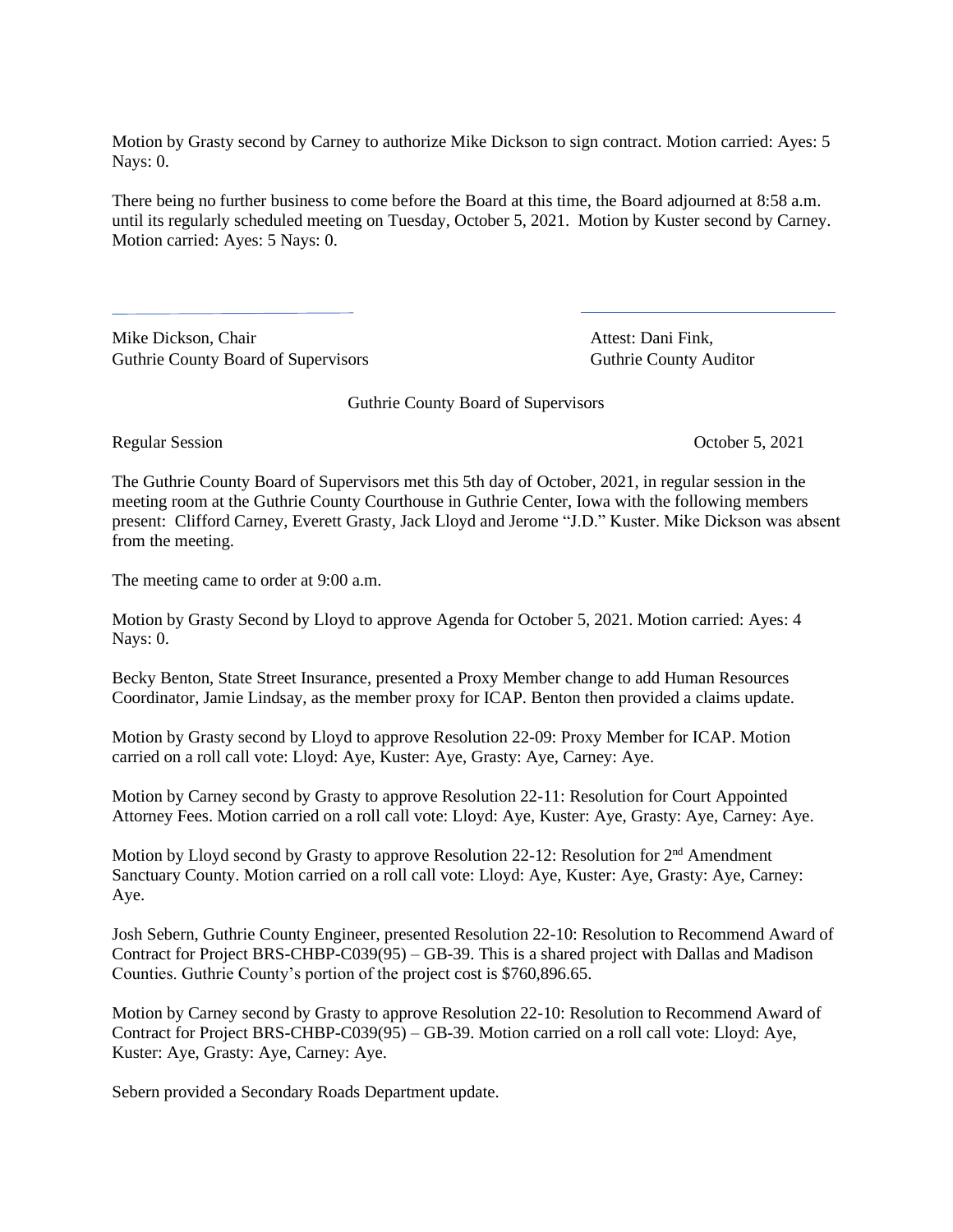Board discussed appointments for the Temporary Redistricting Commission. The names suggested for appointments included Nancy Brutsche, Dennis Flanery, Chris Arganbright, Bryan Mowrer, Forest Schnobrich, Eric Weber and Mike Dickson.

Motion by Carney second by Grasty to increase the Temporary Redistricting Commission from a 5 to 7 member Commission. Motion carried: Ayes: 4 Nays: 0.

Motion by Carney second by Lloyd to appoint Nancy Brutsche, Dennis Flanery, Chris Arganbright, Bryan Mowrer, Forest Schnobrich, Eric Weber and Mike Dickson to the Temporary Redistricting Commission. Motion carried: Ayes: 4 Nays: 0.

Motion by Carney second by Lloyd to approve minutes from October 1, 2021 as amended. Motion carried: Ayes: 4 Nays: 0.

Motion by Carney second by Grasty to approve minutes from September 28, 2021 as presented. Motion carried: Ayes: 4 Nays: 0.

Motion by Lloyd second by Carney to approve claims from September 21, 2021 through October 5, 2021 in the amount of \$324,969.47. Motion carried: Ayes: 4 Nays: 0.

Motion by Grasty second by Lloyd to appoint Clifford Carney as temporary Chair for the remainder of the meeting. Motion carried: Ayes: 4 Nays: 0.

Kuster left the meeting at 9:54 a.m.

Motion by Grasty second by Lloyd to open pubic hearing at 10:00 am. Motion carried: Ayes: 3 Nays: 0.

Those present for the public hearing were: Luann Waldo, Logan Mantz, Jerri Christman, Jo Rasmussen, Maggie Armstrong and Steve Delaney. No comments were heard from the public.

Motion by Grasty second by Lloyd to close the public hearing at 10:04 a.m. Motion carried: Ayes: 3 Nays: 0.

Motion by Lloyd second by Grasty to approve Resolution 22-08: Resolution Approving the Sale of a Parcel of Land Owned by Guthrie County to Jennifer Ingles. Motion carried on a roll call vote: Lloyd: Aye, Grasty: Aye, Carney: Aye.

There being no further business to come before the Board at this time, the Board adjourned at 10:05 a.m. until its regularly scheduled meeting on Tuesday, October 12, 2021. Motion by Carney second by Lloyd. Motion carried: Ayes: 3 Nays: 0.

Mike Dickson, Chair **Attest: Dani Fink**, Guthrie County Board of Supervisors **Guthrie County Auditor** Guthrie County Auditor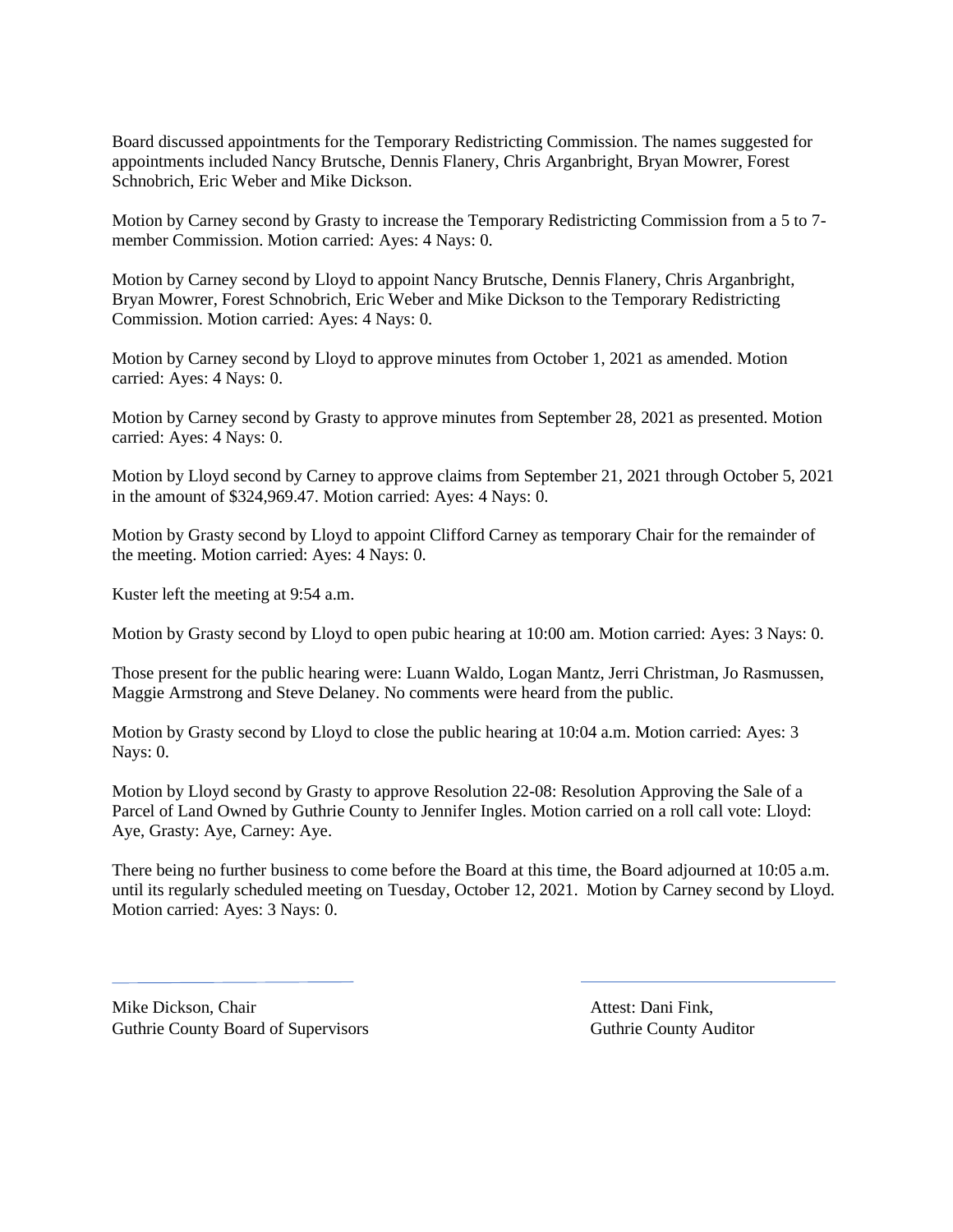# Guthrie County Board of Supervisors

Regular Session October 12, 2021

The Guthrie County Board of Supervisors met this 12th day of October, 2021, in regular session in the meeting room at the Guthrie County Courthouse in Guthrie Center, Iowa with the following members present: Clifford Carney, Mike Dickson, Everett Grasty, Jack Lloyd and Jerome "J.D." Kuster.

The meeting came to order at 9:00 a.m.

Motion by Grasty Second by Lloyd to approve Agenda for October 12, 2021. Motion carried: Ayes: 5 Nays: 0.

Brad Halterman, Guthrie County Conservation Director, presented minutes from the September 13, 2021 Conservation Board meeting. Halterman shared that the Raccoon River Valley Trail was inducted into The Rail-Trail Hall of Fame. There will now be signs placed in each town along the trail in Guthrie County.

Motion by Kuster second by Grasty to move forward with the Nation Bridge Shower House project with the ARP Program. Motion carried: Ayes: 5 Nays: 0.

Brenna Bird, Guthrie County Attorney, Eric Updegraff, Hopkins & Huebner and Josh Sebern, Guthrie County Engineer, joined the meeting to discuss Cosner Claim for Damages.

Motion by Carney second by Lloyd to enter into closed session pursuant to Iowa Code Section 21.2(1)(c) at 9:24 am. Motion carried on a roll call vote: Lloyd: Aye, Kuster: Aye, Grasty: Aye, Dickson: Aye.

Motion by Grasty second by Kuster to exit closed session at 9:41 am.

Updegraff left meeting. Bird stayed to discuss the Jail Construction Project

Motion by Grasty second by Lloyd to enter into closed session pursuant to Iowa Code Section 21.2(1)(c) at 9:43 am. Motion carried on a roll call vote: Lloyd: Aye, Kuster: Aye, Grasty: Aye, Dickson: Aye.

Motion by Kuster second by Carney to exit closed session at 9:55 am.

Bird provided an update on the National Opioid Litigation.

Motion by Carney second by Kuster to enter into closed session pursuant to Iowa Code Section 21.2(1)(c) at 9:58 am. Motion carried on a roll call vote: Lloyd: Aye, Kuster: Aye, Grasty: Aye, Dickson: Aye.

Motion by Lloyd second by Grasty to exit closed session at 10:07 am.

Motion by Carney second by Lloyd to approve Board Chair to sign off on a settlement for Opioid Litigation, if it is settled. Motion carried: Ayes: 5 Nays: 0.

Evan Subbert, Guthrie County Assistant to Engineer, presented a Final Plans for LFM-75 – 7X-05 Audubon County F32 Project (1 Mile Guthrie County). Guthrie County's estimated portion is just under \$300,000.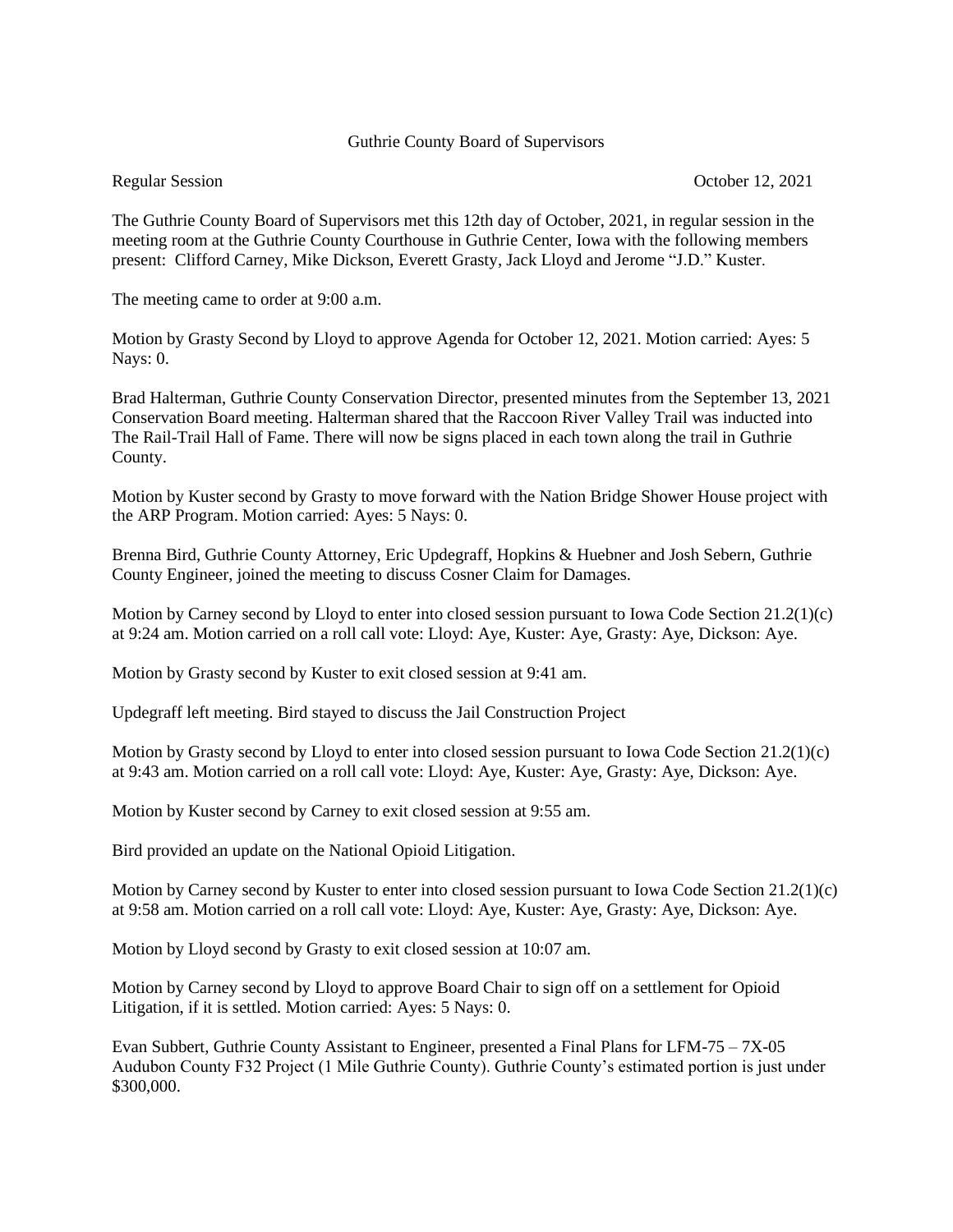Motion by Carney second by Kuster to approve Final Plans for LFM-75 – 7X-05 Audubon County F32 Project (1 Mile Guthrie County). Motion carried: Ayes: 5 Nays: 0.

Subbert provided a Secondary Roads Department update.

Jotham Arber, Guthrie County Health Services Director, discussed the DNR Requirements for Closure Fund for the Transfer Station.

Arber presented a payroll change notice for new hire Office Assistant Lonnie Harris for \$16.00/hr. This is a part-time position.

Motion by Carney second by Grasty to approve payroll change notice for Lonnie Harris at \$16.00/hr. Motion carried: Ayes: 5 Nays: 0.

Arber presented a payroll change notice for new hire Nurse Kimberly Simmons for \$26.00/hr

Motion by Kuster second by Lloyd to approve payroll change notice for Kimberly Simmons at \$26.00/hr. Motion carried: Ayes: 5 Nays: 0.

Motion by Grasty second by Carney to call Special Election for Lake Panorama and Diamondhead Lake Rural Improvement Zones for December 7, 2021. Motion carried: Ayes: 5 Nays: 0.

Motion by Kuster second by Grasty to table Samuels Group Pay App #12. Motion carried: Ayes: 5 Nays: 0.

Board reviewed Potential Change Order #031: Electrical Changes for a total of \$8664.73. Brian Hoffman, Guthrie County IT Administrator, stated that this change order is not ready to be approved as they are still working through changes.

Board reviewed Potential Change Order #045: Additional Fire Dampers for a total of \$3148.08.

Motion by Grasty second by Carney to approve Potential Change Order #045: Additional Fire Dampers for a total of \$3148.08. Motion carried: Ayes: 5 Nays: 0.

Motion by Carney second by Kuster to approve minutes from October 5, 2021 as presented. Motion carried: Ayes: 5 Nays: 0.

There being no further business to come before the Board at this time, the Board adjourned at 10:55 a.m. until its regularly scheduled meeting on Tuesday, October 19, 2021. Motion by Carney second by Kuster. Motion carried: Ayes: 5 Nays: 0.

Mike Dickson, Chair **Attest: Dani Fink**, Attest: Dani Fink, Guthrie County Board of Supervisors **Guthrie County Auditor** Guthrie County Auditor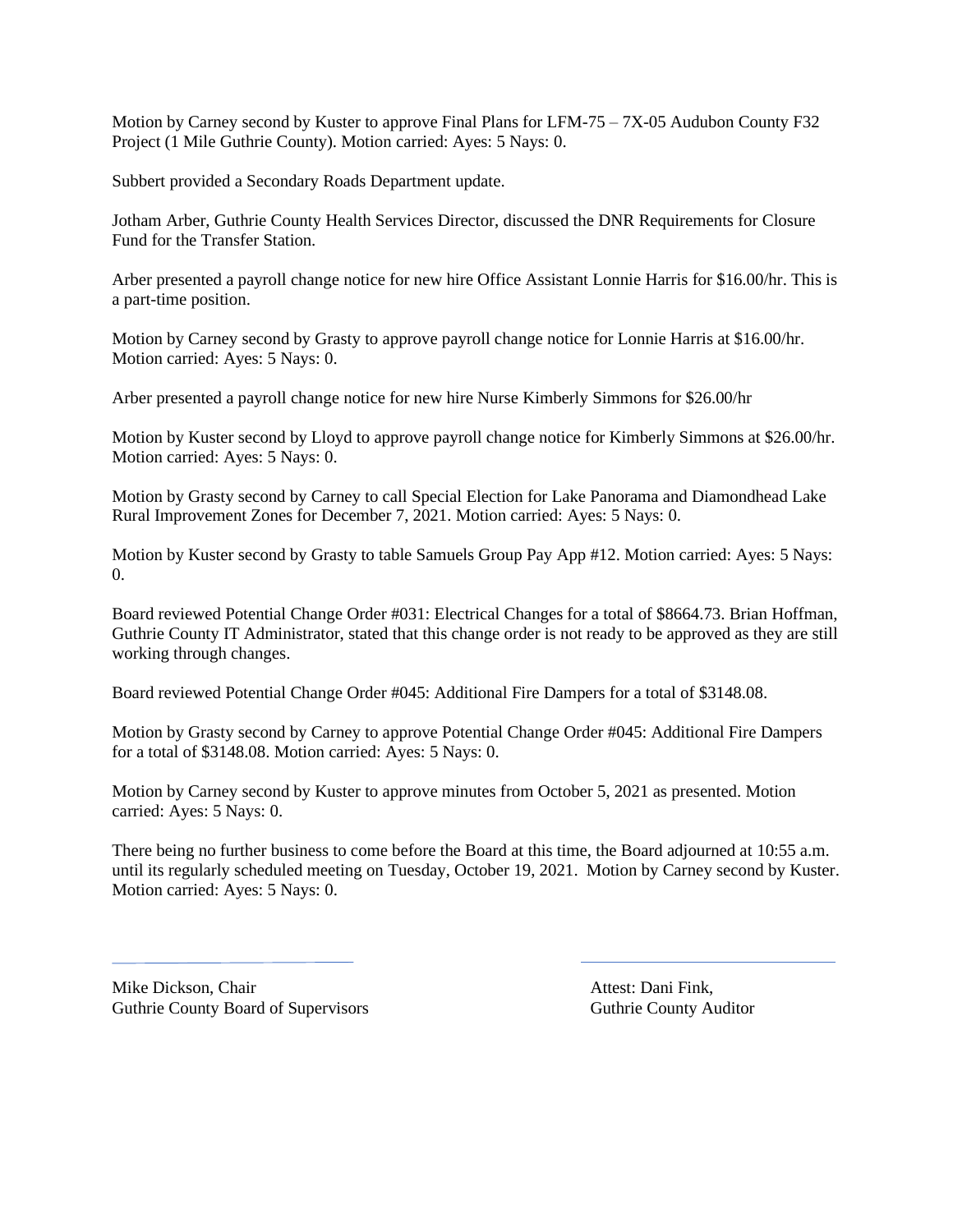### Guthrie County Board of Supervisors

The Guthrie County Board of Supervisors met this 19th day of October, 2021, in regular session in the meeting room at the Guthrie County Courthouse in Guthrie Center, Iowa with the following members present: Clifford Carney, Mike Dickson, Everett Grasty, Jack Lloyd and Jerome "J.D." Kuster.

The meeting came to order at 9:00 a.m.

Motion by Grasty Second by Lloyd to approve Agenda for October 19, 2021. Motion carried: Ayes: 5 Nays: 0.

Chris Whitaker, Local Assistance Director, Region XII Council of Governments, joined the meeting to discuss a property owned by Last Outpost LLC in Herndon. The owner was supposed to have put up a screening fence per the Board of Adjustment, and is currently out of compliance. John Twillman, Assistant Guthrie County Attorney, will review the orders from the Board of Adjustment to determine further course of action.

Josh Sebern, Guthrie County Engineer, presented Final Plan Approval for F32 – 190<sup>th</sup> Road Project STBG-SWAP-C039(98) – FG-39. Estimated cost is \$4.15M with \$1.1M from SWAP dollars, the rest is funded by Farm to Market. Board reviewed the Annual Weed Commissioner's Report.

Motion by Carney second by Grasty to approve Final Plan Approval for  $F32 - 190<sup>th</sup>$  Road Project STBG-SWAP-C039(98) – FG-39. Motion carried: Ayes: 5 Nays: 0.

Motion by Kuster second by Lloyd to approve the Annual Weed Commissioner's Report. Motion carried: Ayes: 5 Nays: 0.

Sebern provided a Secondary Roads Department Update.

Board reviewed Resolution 22-13: A Resolution Providing for the Amendment of the Articles of Agreement Which Formed the Workforce Development Chief Elected Official Consortium for the Workforce Innovation and Opportunity Act of 2014.

Motion by Carney second by Kuster to disapprove Resolution 22-13: A Resolution Providing for the Amendment of the Articles of Agreement Which Formed the Workforce Development Chief Elected Official Consortium for the Workforce Innovation and Opportunity Act of 2014. Motion carried on a roll call vote: Lloyd: Nay, Kuster: Aye, Grasty: Nay, Carney: Aye, Dickson: Aye.

Board reviewed a payroll change notice for Human Resources Coordinator Jamie Lindsay, and discussed her duties, and her pay.

Motion by Dickson second by Lloyd to approve Payroll Change Notice for Jamie Lindsay for a \$2000.00 pay increase. Motion carried: Ayes: 4 Nays: 1(Kuster).

Motion by Kuster second by Carney to approve ICAP Deductible Payment for \$2000.00. Motion carried: Ayes: 5 Nays: 0.

Motion by Carney second by Kuster to approve Samuels Pay App #12 in the amount of \$455,562.37. Motion carried: Ayes: 5 Nays: 0.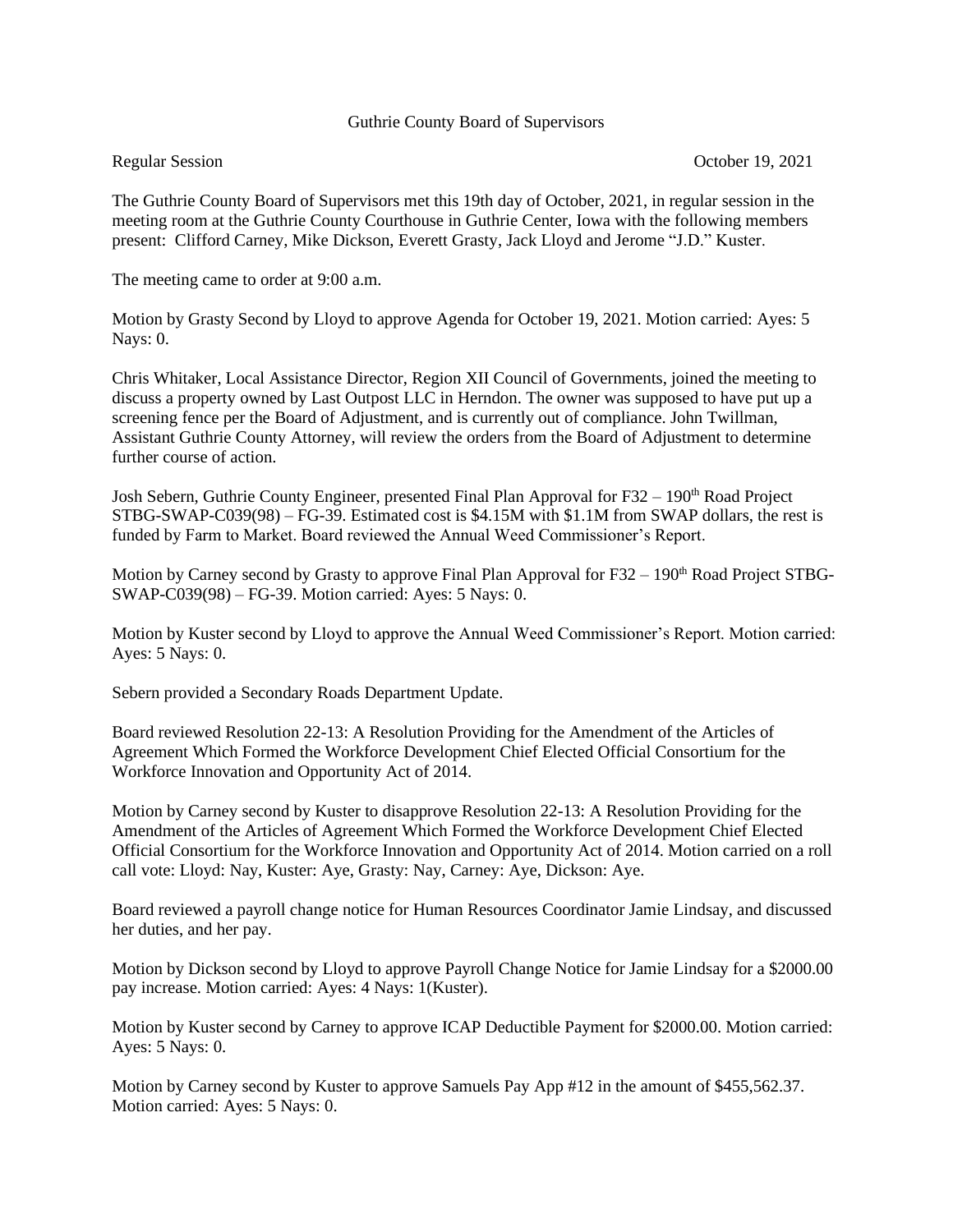Motion by Grasty second by Lloyd to approve Potential Change Order #046: Mechanical Room Edge Angle for a total of \$3,595.28. Motion carried: Ayes: 5 Nays: 0.

Motion by Carney second by Kuster to approve Potential Change Order #047: Deletion of Beam at Emergency Shelter 115 for a credit of \$2,718.00. Motion carried: Ayes: 5 Nays: 0.

Motion by Carney second by Kuster to approve minutes from October 12, 2021 as amended. Motion carried: Ayes: 5 Nays: 0.

Motion by Kuster second by Carney to approve claims from October 6, 2021 through October 19, 2021 in the amount of \$403,889.67. Motion carried: Ayes: 5 Nays: 0.

There being no further business to come before the Board at this time, the Board adjourned at 10:54 a.m. until its regularly scheduled meeting on Tuesday, October 26, 2021. Motion by Kuster second by Grasty. Motion carried: Ayes: 5 Nays: 0.

Mike Dickson, Chair **Attest: Dani Fink**, Guthrie County Board of Supervisors **Guthrie County Auditor** Guthrie County Auditor

Guthrie County Board of Supervisors

Regular Session October 26, 2021

The Guthrie County Board of Supervisors met this 26th day of October, 2021, in regular session in the meeting room at the Guthrie County Courthouse in Guthrie Center, Iowa with the following members present: Clifford Carney, Mike Dickson, Everett Grasty, Jack Lloyd and Jerome "J.D." Kuster.

The meeting came to order at 9:00 a.m.

Motion by Grasty Second by Lloyd to approve Agenda for October 26, 2021. Motion carried: Ayes: 5 Nays: 0.

Tim Nordlund, Regional Manager of Construction Operations, Cody Lawrence, Superintendent and Sid Samuels all with the Samuels Group discussed the Law Enforcement Center Project. Samuels shared an updated Law Enforcement Center Project Budget as of October 15, 2021.

Marci Schreck, Guthrie County Treasurer, presented an abatement of delinquent property taxes for parcel number 0001352400 which the City of Stuart has recently taken over ownership. The delinquent property taxes to be abated are \$5707.00.

Motion by Dickson second by Grasty to abate delinquent property taxes on parcel number 0001352400 in the amount of \$5707.00 (City of Stuart). Motion carried: Ayes: 5 Nays: 0.

Josh Sebern, Guthrie County Engineer, discussed pick-ups, semis and plow trucks. He is unable to get anything right now, but would like to order now to get them reserved. Sebern then discussed farm-tomarket extensions and 28E Agreements with Cities. Sebern stated he is still working on an Urban Renewal Plan Amendment.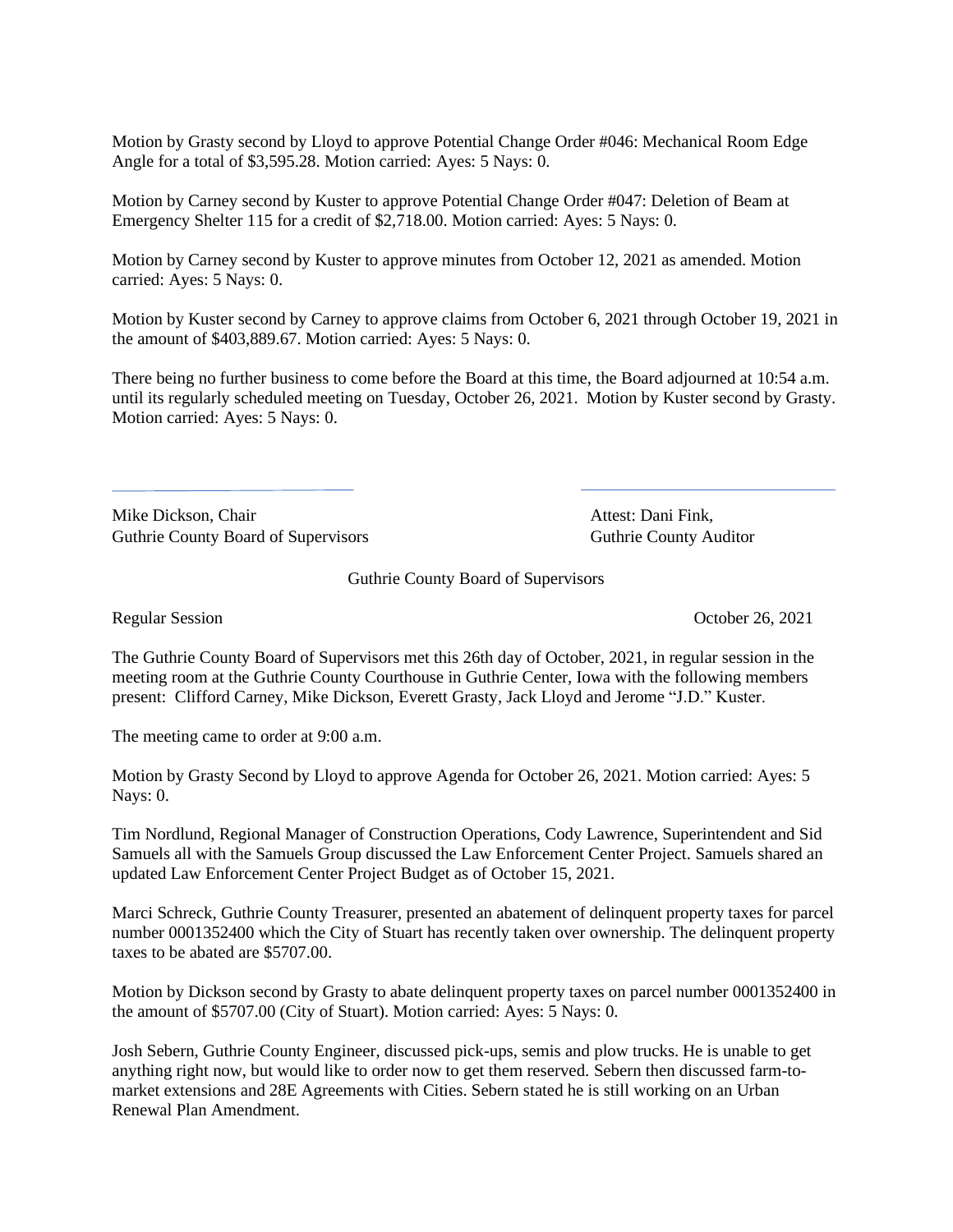Board reviewed a 28E Agreement with Elderbridge Agency on Aging.

Motion by Carney second by Kuster to table 28E Agreement with Elderbridge Agency on Aging until County Attorney reviews it. Motion carried: Ayes: 5 Nays: 0.

Jamie Lindsay, Guthrie County Human Resources Coordinator, joined the meeting to discuss the hiring process and job offer approval for County Departments that report directly to the Board of Supervisors. Those Departments include, Facilities, Custodian, Human Resources, IT, Secondary Roads and Transfer Station. Board would like to see a list of candidates to be interviewed, prior to the Department Head performing the interviews, and then the Department Head is free to make an offer after interviews are finished.

Motion by Kuster second by Grasty to approve Job Interview Approval Form. Motion carried: Ayes: 5 Nays: 0.

Motion by Carney second by Grasty to set Public Hearing for Fiscal Year 2021-2022 Budget Amendment #1 for November 16, 2021 at 10:00 am. Motion carried: Ayes: 5 Nays: 0.

Motion by Kuster second by Lloyd to table the Notice of Public Hearing for Fiscal Year 2021-2022 Budget Amendment #1. Motion carried: Ayes: 5 Nays: 0.

Motion by Kuster second by Lloyd to approve Potential Change Order #048: Dispatch Changes. Motion carried: Ayes: 5 Nays: 0.

Motion by Carney second by Kuster to approve minutes from October 19, 2021 as amended. Motion carried: Ayes: 5 Nays: 0.

There being no further business to come before the Board at this time, the Board adjourned at 10:45 a.m. until its regularly scheduled meeting on Tuesday, November 2, 2021. Motion by Kuster second by Lloyd. Motion carried: Ayes: 5 Nays: 0.

Mike Dickson, Chair **Attest:** Dani Fink, Guthrie County Board of Supervisors **Guthrie County Auditor** Guthrie County Auditor

Guthrie County Board of Supervisors

Regular Session November 2, 2021

The Guthrie County Board of Supervisors met this 2nd day of November, 2021, in regular session in the meeting room at the Guthrie County Courthouse in Guthrie Center, Iowa with the following members present: Clifford Carney, Mike Dickson, Everett Grasty, Jack Lloyd and Jerome "J.D." Kuster.

The meeting came to order at 9:00 a.m.

Motion by Grasty Second by Lloyd to approve Agenda for September 14, 2021. Motion carried: Ayes: 5 Nays: 0.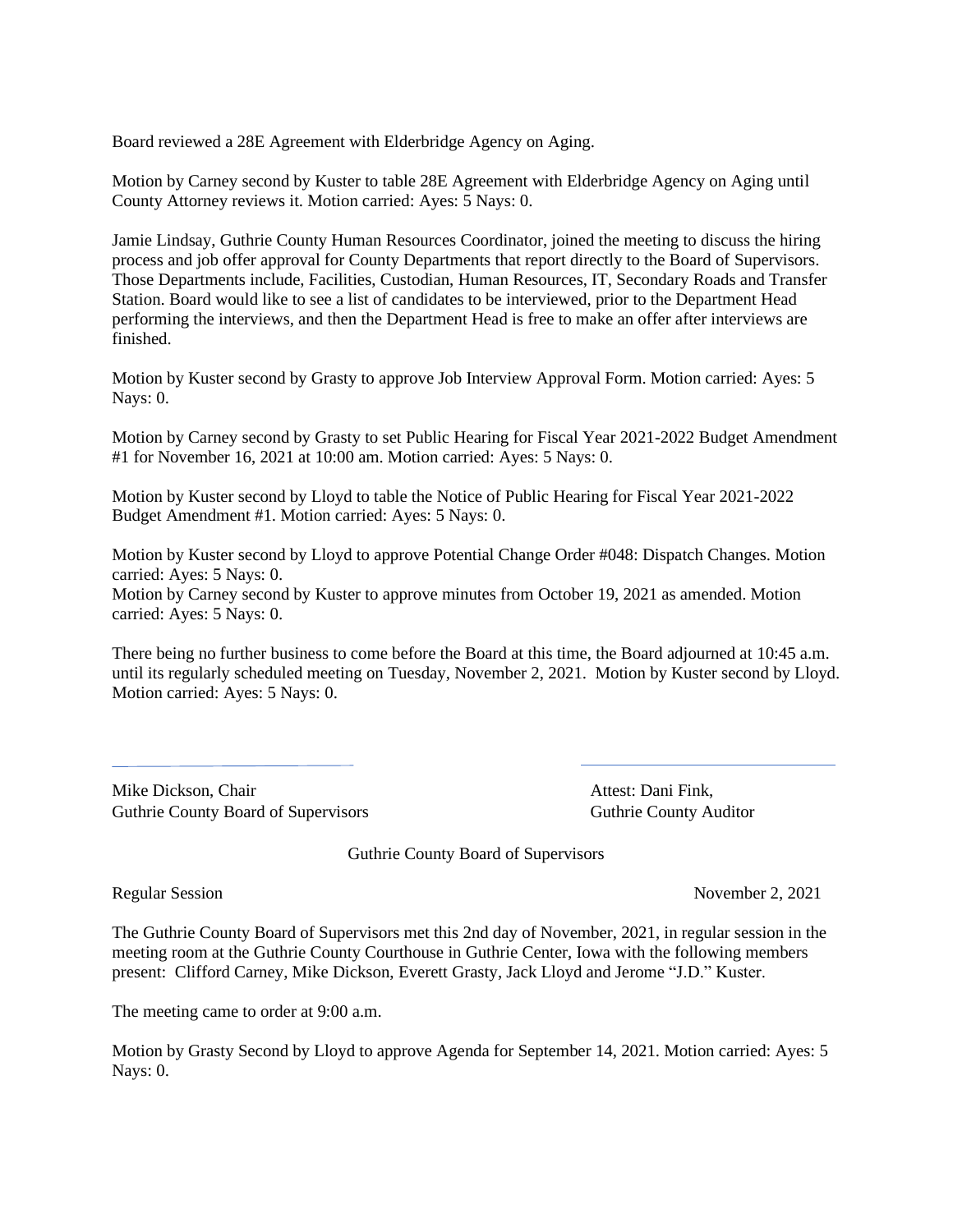Brenna Bird, Guthrie County Attorney, provided a department update. The County Attorney Collections program has brought in \$10,662 so far this year, and is on track to bring in more than last year.

Bird discussed the temporary redistricting commission stating that the commission appointments need to be changed, due to law changes. Since the Board of Supervisors are all members of the same party, they are allowed to appoint the majority members on a 3-, 5- or 7-member Commission. The County Democratic Party Chair appoints the minority members. Kathy Miller is the County Democratic Chair; she will need to submit her appointments in writing to the County Auditor. Auditor Fink mentioned that Dennis Flanery joined a presentation on Thursday and has already put time into the redistricting process. Dickson recommends to go with a 5-member commission.

Motion by Kuster second by Carney to rescind previous motion of a 7-member Temporary Redistricting Commission that included Mike Dickson, Dennis Flanery, Chris Arganbright, Eric Weber, Forest Schnobrich, Bryan Mowrer and Nancy Brutsche. Motion carried: Ayes: 5 Nays: 0.

Motion by Grasty second by Lloyd to appoint 5 members to Temporary Redistricting Commission. Motion carried: Ayes: 5 Nays: 0.

Motion by Grasty second by Kuster to appoint Chris Arganbright to the Temporary Redistricting Commission. Motion carried: Ayes: 5 Nays: 0.

Motion by Carney second by Lloyd to appoint Dennis Flanery to the Temporary Redistricting Commission. Motion carried: Ayes: 5 Nays: 0.

Motion by Grasty second by Carney to appoint Mike Dickson to the Temporary Redistricting Commission. Motion carried: Ayes: 5 Nays: 0.

Josh Sebern, Guthrie County Engineer, presented a SWAP agreement for F32 and 190<sup>th</sup> Rd.

Motion by Carney second by Kuster to approve Agreement for a Surface Transportation Block Grant Program Federal-Aid Swap Project STBG-SWAP-C039(90) – FG-39 – F32/190<sup>th</sup> Road Project. Motion carried: Ayes: 5 Nays: 0

Sebern provided a Secondary Roads Department update.

Marci Schreck, Guthrie County Treasurer, discussed a County held tax sale assignment on parcel 0001058200 in Bagley. The City of Bagley has been taking care of the property, and would like the Certificate assigned to them and have the taxes abated.

Motion by Lloyd second by Carney to Assign the County Held Tax Sale Certificate for parcel 0001058200 to the City of Bagley. Motion carried: Ayes: 5 Nays: 0.

Jotham Arber, Guthrie County Health Services Director, presented a payroll change notice for Joni Perschall. This is for a wage increase following her 90-day probationary period. Motion by Kuster second by Grasty to approve payroll change notice for Joni Perschall from \$15.75 to \$16.25. Motion carried: Ayes: 5 Nays: 0.

Board reviewed Notice of Public Hearing for Fiscal Year 2021/2022 Budget Amendment #1 to amend in the funds received from the American Rescue Plan.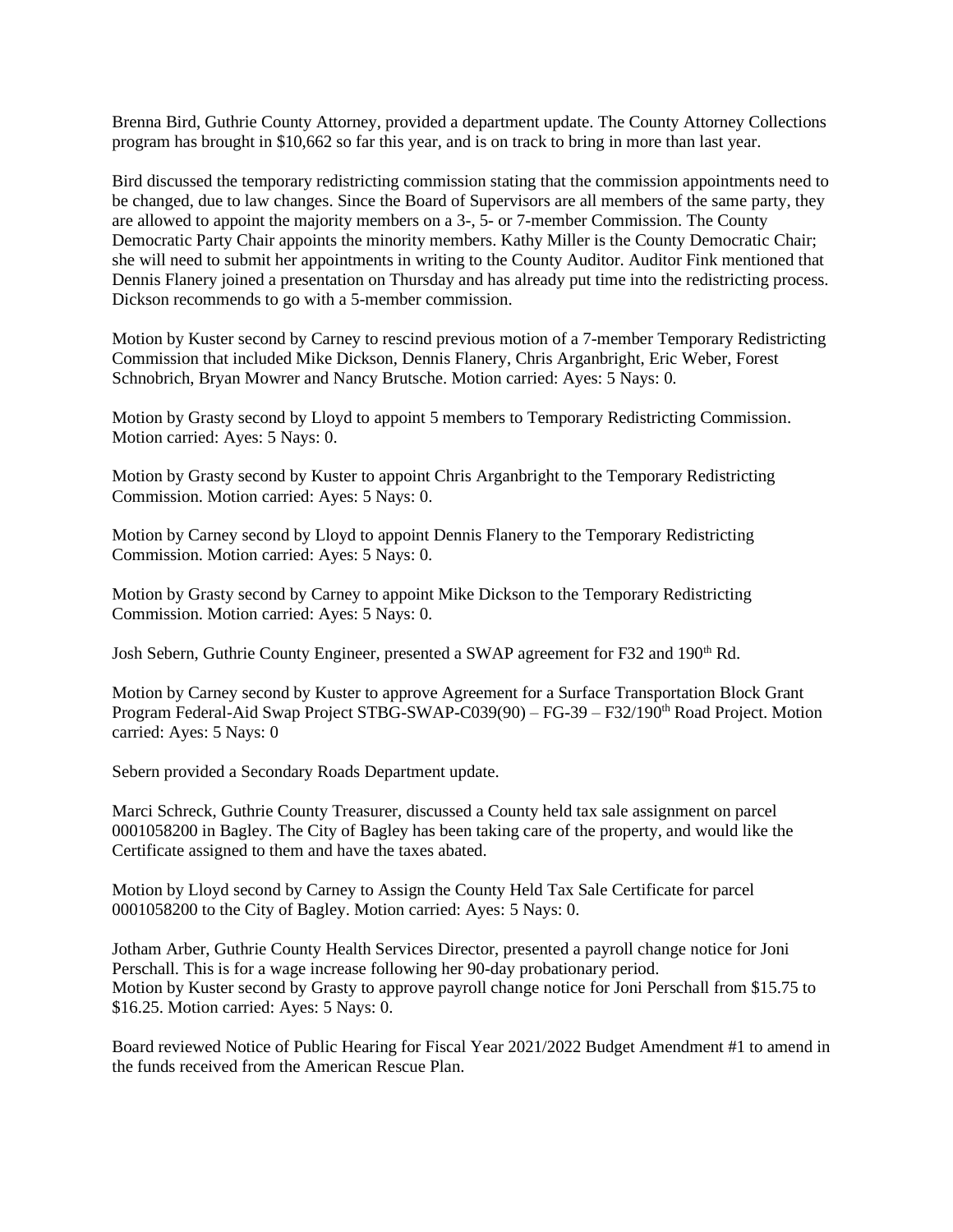Motion by Carney second by Lloyd to approve Notice of Public Hearing for Fiscal Year 2021/2022 Budget Amendment #1. Motion carried: Ayes: 5 Nays: 0.

Board reviewed Veteran's Affairs Quarterly Report.

Motion by Kuster second by Lloyd to approve Veteran's Affairs Quarterly Report. Motion carried: Ayes: 5 Nays: 0.

Board reviewed Shive Hattery Invoices 4184441-15 in the amount of \$6,599.00 and 4184441-16 for \$5,342.10.

Motion by Lloyd second by Carney to approve Shive Hattery Invoice 4184441-15 for \$6,599.00 and 4184441-16 for \$5,342.10. Motion carried: Ayes: 5 Nays: 0.

Motion by Carney second by Grasty to approve minutes from October 26, 2021 as amended. Motion carried: Ayes: 5 Nays: 0.

Motion by Grasty second by Lloyd to approve claims.

There being no further business to come before the Board at this time, the Board adjourned at 10:45 a.m. until its regularly scheduled meeting on Tuesday, November 9, 2021. Motion by Kuster second by Carney. Motion carried: Ayes: 5 Nays: 0.

Mike Dickson, Chair **Attest: Dani Fink**, Guthrie County Board of Supervisors **Guthrie County Auditor** Guthrie County Auditor

Guthrie County Board of Supervisors

Regular Session November 9, 2021

The Guthrie County Board of Supervisors met this 9th day of November, 2021, in regular session in the meeting room at the Guthrie County Courthouse in Guthrie Center, Iowa with the following members present: Clifford Carney, Mike Dickson, Everett Grasty, Jack Lloyd and Jerome "J.D." Kuster.

The meeting came to order at 9:00 a.m.

Motion by Grasty Second by Lloyd to approve Agenda for November 9, 2021. Motion carried: Ayes: 5 Nays: 0.

Brad Halterman, Guthrie County Conservation Director, provided minutes from the October 11, 2021 Conservation Board Meeting. Halterman stated that he is working on bid notices for a new shower house at Nation's Bridge Park.

Josh Sebern, Guthrie County Engineer, stated the final pay voucher for Project FM-C039(91) – 55-39 & BRS-SWAP-C039(89) – FF-39 is not needed as the DOT made a mistake. He will bring them back in at a later date. Sebern presented a payroll change notice for Jeremy Waddle, he is a new hire laborer with a starting wage of \$21.23/hr.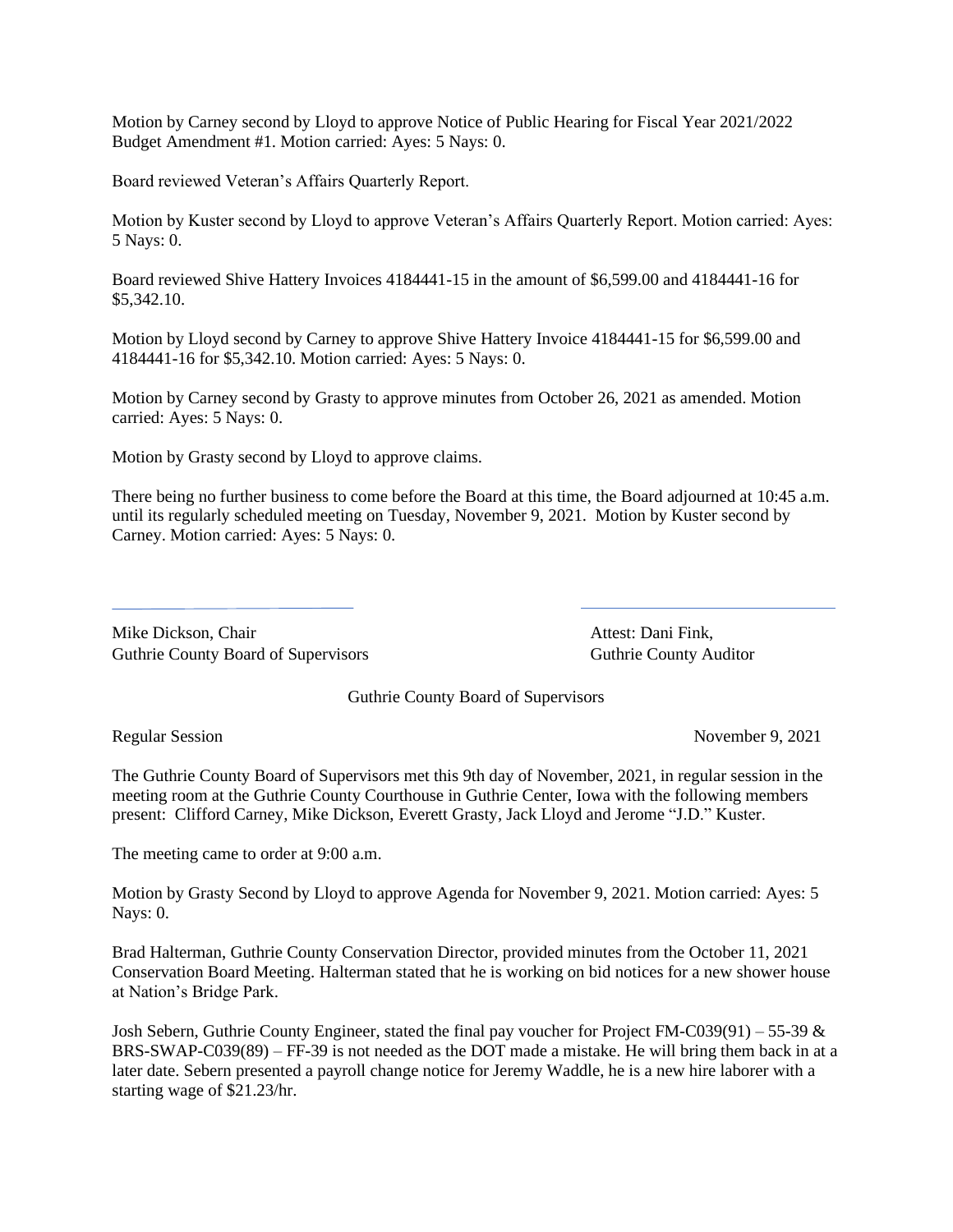Motion by Grasty second by Carney to approve new hire Payroll Change Notice for Jeremy Waddle in the amount of \$21.23/hr. Motion carried: Ayes: 5 Nays: 0.

Sebern provided a Secondary Roads Department update.

The Board of Supervisors conducted a 1<sup>st</sup> Tier Canvass of the 2021 City/School Election. The City of Yale – Mayor race ended in a tie vote, and the Board is required to draw lots to break the tie. Steve Stanton and Tom Godwin's names were placed in a hat, and drawn by Lloyd, Godwin's name was drawn, and Godwin declared the winner of the City of Yale Mayor race.

Motion by Grasty second by Lloyd to set Public Hearing for Proposed Resolution 22-13: Resolution Approving the Sale of Land to Jennifer Ingles for December 7, 2021 at 10:00 am. Motion carried: Ayes: 5 Nays: 0.

Motion by Grasty second by Kuster to approve Notice of Public Hearing for Proposed Resolution 22-13: Resolution Approving the Sale of Land to Jennifer Ingles for December 7, 2021 at 10:00 am. Motion carried: Ayes: 5 Nays: 0.

Board reviewed The Samuels Group Pay App #13.

Motion by Dickson second by Kuster to approve Pay App #13, pending Shive Hattery's signature on the pay app, for a total of \$389,415.03. Motion carried: Ayes: 5 Nays: 0.

Board reviewed Potential Change Order 050: Elevator Roof Drainage.

Motion by Kuster second by Lloyd to approve Change Order 050: Elevator Roof Drainage in the amount of \$2,431.52. Motion carried: Ayes: 5 Nays: 0.

Board reviewed Potential Change Order 060: Booking Changes.

Motion by Carney second by Grasty to approve Change Order 060: Booking Changes in the amount of \$22,243.26. Motion carried: Ayes: 5 Nays: 0.

Motion by Carney second by Kuster to approve minutes from November 2, 2021 as amended. Motion carried: Ayes: 5 Nays: 0.

There being no further business to come before the Board at this time, the Board adjourned at 10:57 a.m. until its regularly scheduled meeting on Tuesday, November 16, 2021. Motion by Kuster second by Carney. Motion carried: Ayes: 5 Nays: 0.

Mike Dickson, Chair **Attest: Dani Fink**, Guthrie County Board of Supervisors **Guthrie County Auditor** Guthrie County Auditor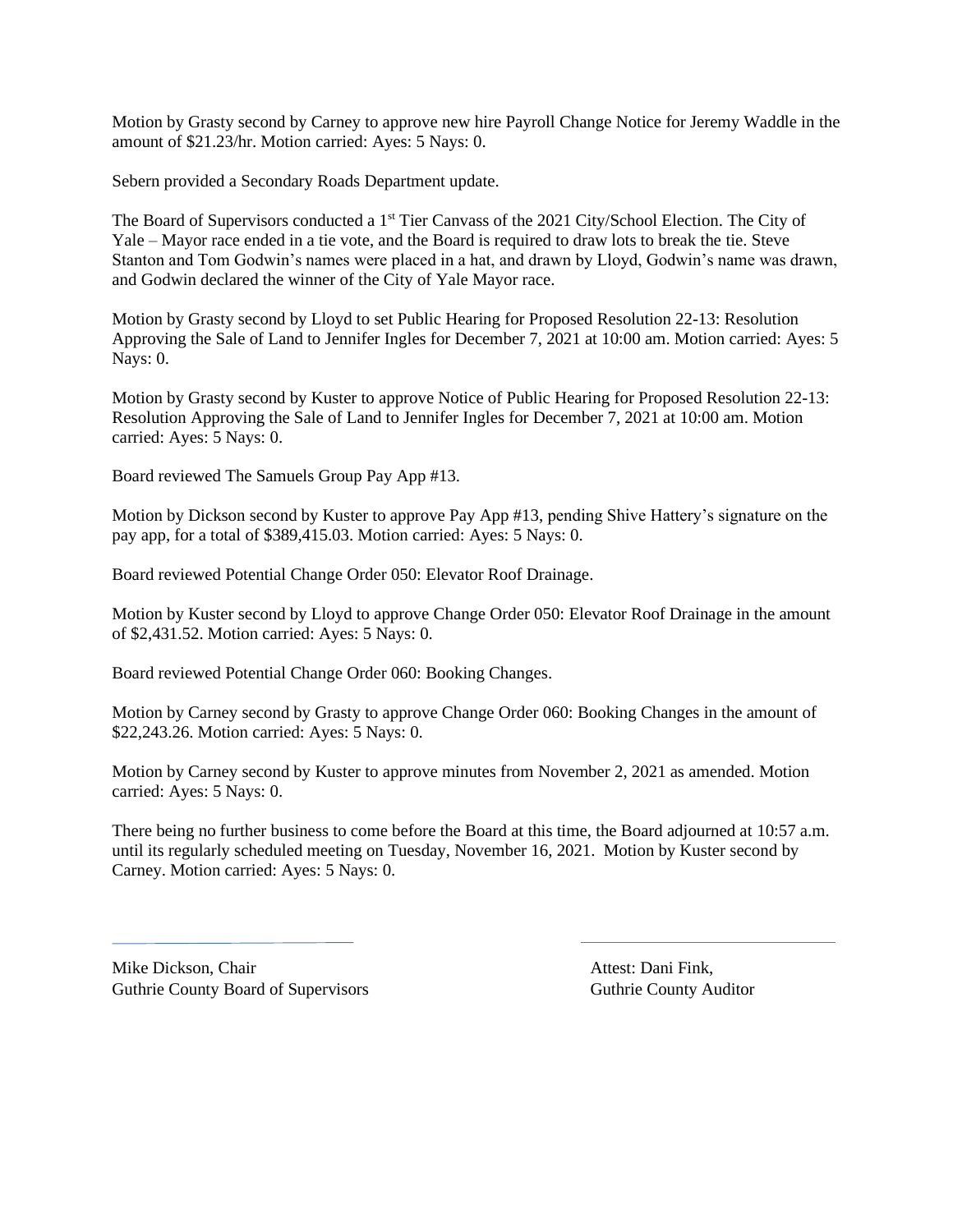## Guthrie County Board of Supervisors

The Guthrie County Board of Supervisors met this 16th day of November regular session in the meeting room at the Guthrie County Courthouse in Guthrie Center, Iowa with the following members present: Clifford Carney, Mike Dickson, Everett Grasty, Jack Lloyd and Jerome "J.D." Kuster.

The meeting came to order at 9:00 a.m.

Motion by Grasty Second by Lloyd to approve Agenda for November 16, 2021. Motion carried: Ayes: 5 Nays: 0.

Eric Updegraff, Hopkins & Huebner; Brenna Bird, Guthrie County Attorney and Josh Sebern, Guthrie County Engineer, were present to discuss Cosner claim for damages.

Motion by Kuster second by Grasty to enter into closed session at 9:01 a.m. pursuant to Iowa Code 21.5(1)(c). Motion carried on a roll call vote: Lloyd: Aye, Kuster: Aye, Grasty: Aye, Carney: Aye, Dickson: Aye.

Motion by Kuster second by Carney to exit closed session at 9:09 a.m. Motion carried: Ayes: 5 Nays: 0.

Motion by Carney second by Grasty to approve settlement agreement for Cosner claim for damages in the amount of \$7500. Motion carried: Ayes: 5 Nays: 0.

Board signed off on 2nd Tier Canvass abstracts for the 2021 City/School Election held on November 2, 2021.

Dickson stated an updated timeline for the Law Enforcement Center lists the owner move in date for June 15, 2021.

Motion by Carney second by Kuster to approve minutes from November 9, 2021 as amended. Motion carried: Ayes: 5 Nays: 0.

Motion by carney second by Lloyd to open public hearing for Fiscal Year 2021-2022 Budget Amendment #1 at 10:01 am. Auditor Fink explained the amendment is for the first half of the American Rescue Plan funds received. Jerri Christman, Luann Waldo, Maggie Armstrong, Steve Delaney and Logan Mantz were present. No comments from the public were made. Motion carried: Ayes: 5 Nays: 0.

Motion by Grasty second by Kuster to close public hearing at 10:05 a.m. Motion carried: Ayes: 5 Nays: 0.

Motion by Carney second by Lloyd to approve Resolution 21-14: Adoption of Fiscal Year 2021-2022 Budget Amendment #1. Motion carried on a roll call vote: Lloyd: Aye, Kuster: Aye, Grasty: Aye, Carney: Aye, Dickson: Aye.

Motion by Grasty second by Carney to approve Resolution 21-15: Appropriations Resolution for Fiscal Year 2021-2022 Budget Amendment #1. Motion carried on a roll call vote: Lloyd: Aye, Kuster: Aye, Grasty: Aye, Carney: Aye, Dickson: Aye.

Motion by Kuster second by Lloyd to approve claims from November 3, 2021 through November 16, 2021 in the amount of \$388,757.83. Motion carried: Ayes: 5 Nays: 0.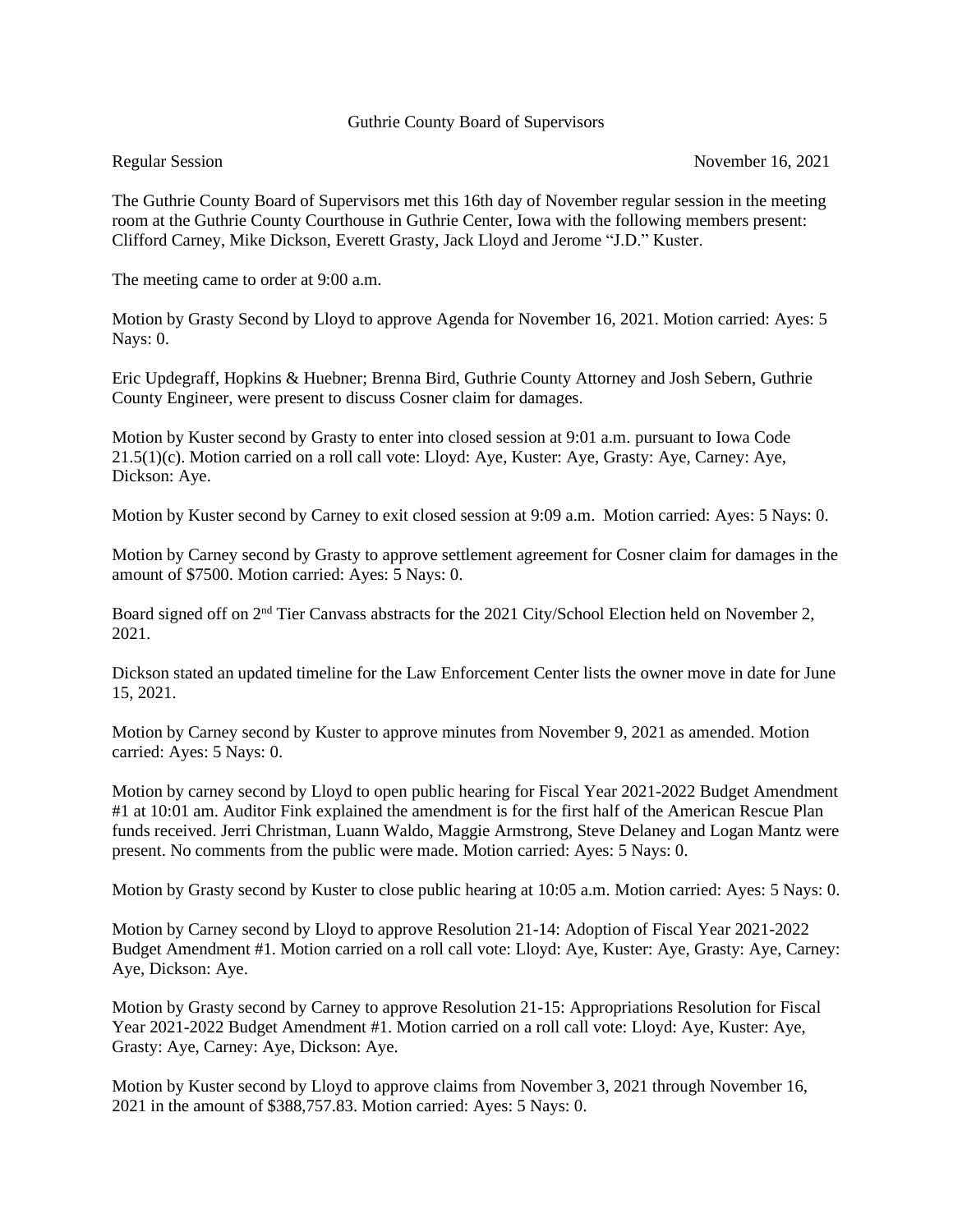There being no further business to come before the Board at this time, the Board adjourned at 10:09 a.m. until its regularly scheduled meeting on Tuesday, November 23, 2021. Motion by Carney second by Kuster. Motion carried: Ayes: 5 Nays: 0.

Mike Dickson, Chair **Attest: Dani Fink**, Attest: Dani Fink, Guthrie County Board of Supervisors Guthrie County Auditor

Guthrie County Board of Supervisors

Regular Session November 23, 2021

The Guthrie County Board of Supervisors met this 23rd day of November, 2021, in regular session in the meeting room at the Guthrie County Courthouse in Guthrie Center, Iowa with the following members present: Clifford Carney, Mike Dickson, Everett Grasty, Jack Lloyd and Jerome "J.D." Kuster.

The meeting came to order at 9:00 a.m.

Motion by Grasty Second by Lloyd to approve Agenda for November 23, 2021. Motion carried: Ayes: 5 Nays: 0.

Marci Schreck, Guthrie County Treasurer, presented a county held tax sale assignment for parcel #000138000. The back tax amount owed is \$1357.00.

Motion by Dickson second by Grasty to assign county held tax sale assignment for parcel #000138000 to KC Gerlitz in the amount of \$1357.00. Motion carried: Ayes: 5 Nays: 0.

Cody Lawrence, Superintendent, The Samuels Group, provided an update on the Law Enforcement Center project. Lawrence presented the Board with an updated Contingency Log.

Chip Schultz, Northland Public Finance and Josh Sebern, Guthrie County Engineer, discussed an Urban Renewal Plan Amendment for Guthrie County Urban Renewal Area.

Motion by Kuster second by Carney to approve Resolution 22-16: Resolution Setting Date for Public Hearing on Designation of the Expanded Guthrie County Urban Renewal Area and on Urban Renewal Plan Amendment. Public Hearing is set for December 28, 2021 10:00 am in the Board Room. Motion carried on a roll call vote: Lloyd: Aye, Kuster: Aye, Grasty: Aye, Carney: Aye, Dickson: Aye.

Board reviewed Family Farm Applications for 2021.

Motion by Grasty second by Lloyd to follow the Assessor's recommendations on the Family Farm Credits for 2021. Motion carried: Ayes: 4 (Lloyd, Kuster, Grasty, Dickson). Carney abstained as a conflict of interest.

Jodi Presswood, CFO, Elderbridge Agency on Aging, presented the Elderbridge Annual Report. Presswood shared some resources they use to assist individuals, such as 'grand'pads that have safeguards to protect from scammers. Presswood stated that they are using American Rescue Plan (ARP) funding to continue their programs, but they need a match to be able to receive the ARP funds. Elderbridge is asking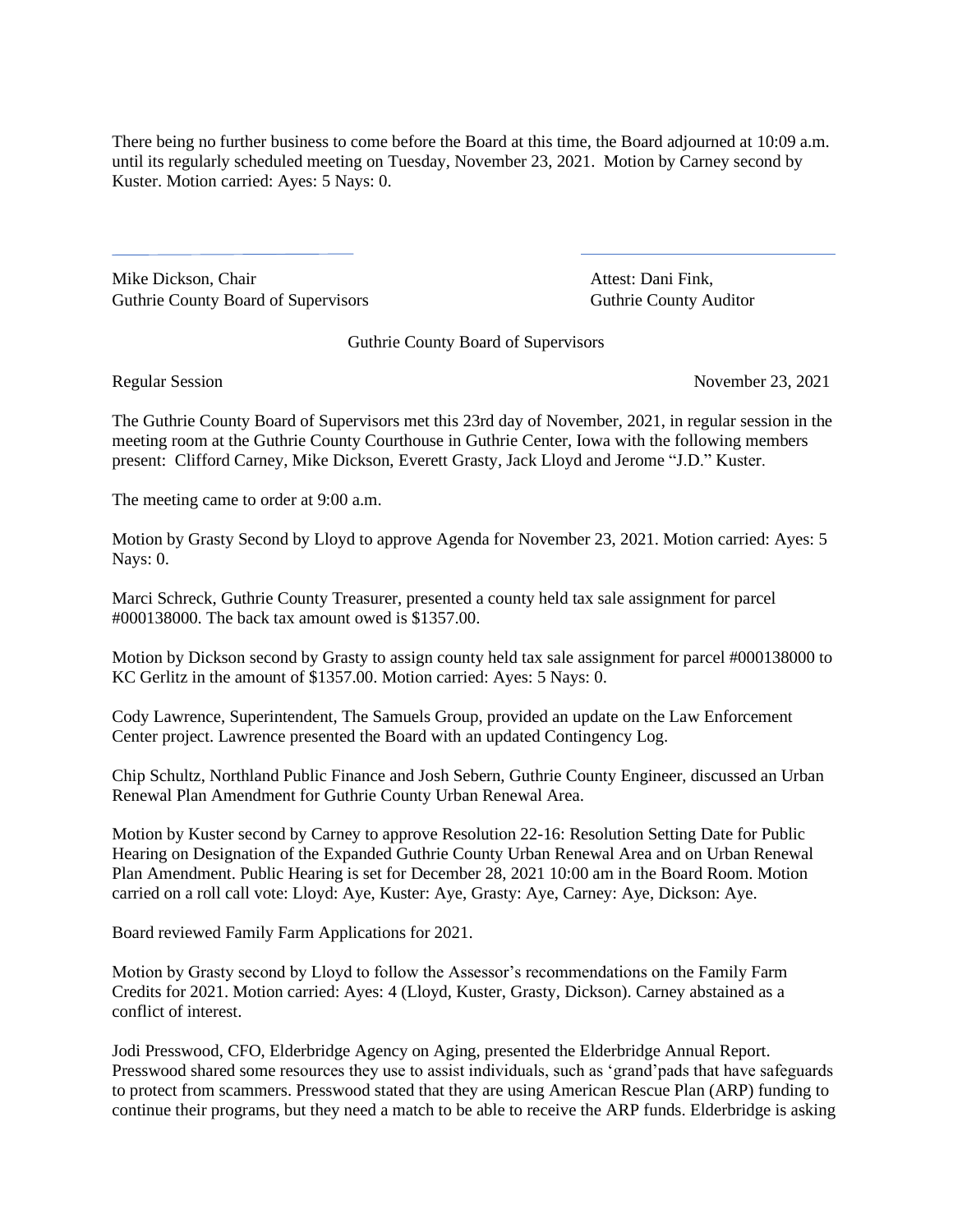for \$9516.00 from Guthrie County. In the 2010 census the population of 60+ residents in Guthrie County were 2867, that population increased to 3120 following the 2020 census. Elderbridge provided \$29.30 of services to seniors in Guthrie County for every \$1 of County funds received.

Dickson discussed restructuring of Facilities Management and Custodian Departments, to move Ron Allen under the facilities management department, versus him being a direct employee to the Board. Board stated the custodian duties fall under building maintenance and Allen could continue to manage the custodian budget, but that the schedules and general supervision would come from Brandon Thompson, Facilities Manager. Board reviewed the lead custodian job description, and discussed updating the job description to coordinate with the position being managed by Facilities. Board agreed to have Jamie Lindsay, HR Coordinator and Thompson update the job description, and bring back to board for approval.

Motion by Kuster second by Carney to move the Custodian Department under the supervision of the Facilities Management Department, managed by Brandon Thompson. Motion carried: Ayes: 5 Nays: 0.

Dickson discussed having two Board members and a designee for each office meet to discuss salaries for FY 2022-2023. Dickson and Carney will hold an initial meeting to begin the discussions.

Motion by Carney second by Grasty to approve minutes from November 16, 2021 as amended. Motion carried: Ayes: 5 Nays: 0.

There being no further business to come before the Board at this time, the Board adjourned at 10:53 a.m. until its regularly scheduled meeting on Tuesday, November 30, 2021. Motion by Kuster second by Lloyd. Motion carried: Ayes: 5 Nays: 0.

Mike Dickson, Chair **Attest: Dani Fink**, Attest: Dani Fink, Guthrie County Board of Supervisors **Guthrie County Auditor** Guthrie County Auditor

Guthrie County Board of Supervisors

Regular Session November 30, 2021

The Guthrie County Board of Supervisors met this 30th day of November, 2021, in regular session in the meeting room at the Guthrie County Courthouse in Guthrie Center, Iowa with the following members present: Clifford Carney, Mike Dickson, Everett Grasty, Jack Lloyd and Jerome "J.D." Kuster.

The meeting came to order at 9:00 a.m.

Motion by Grasty Second by Lloyd to approve Agenda for November 30, 2021. Motion carried: Ayes: 5 Nays: 0.

Motion by Grasty second by Lloyd to amend the agenda to move Chip Schultz to 9:30 a.m., and Josh Sebern to 9:00 a.m. Motion carried: Ayes: 5 Nays: 0.

Josh Sebern, presented final pay voucher for project FM-C039(91) – 55-39 which is a project previously approved by the Board. Sebern provided a Secondary Roads Department update.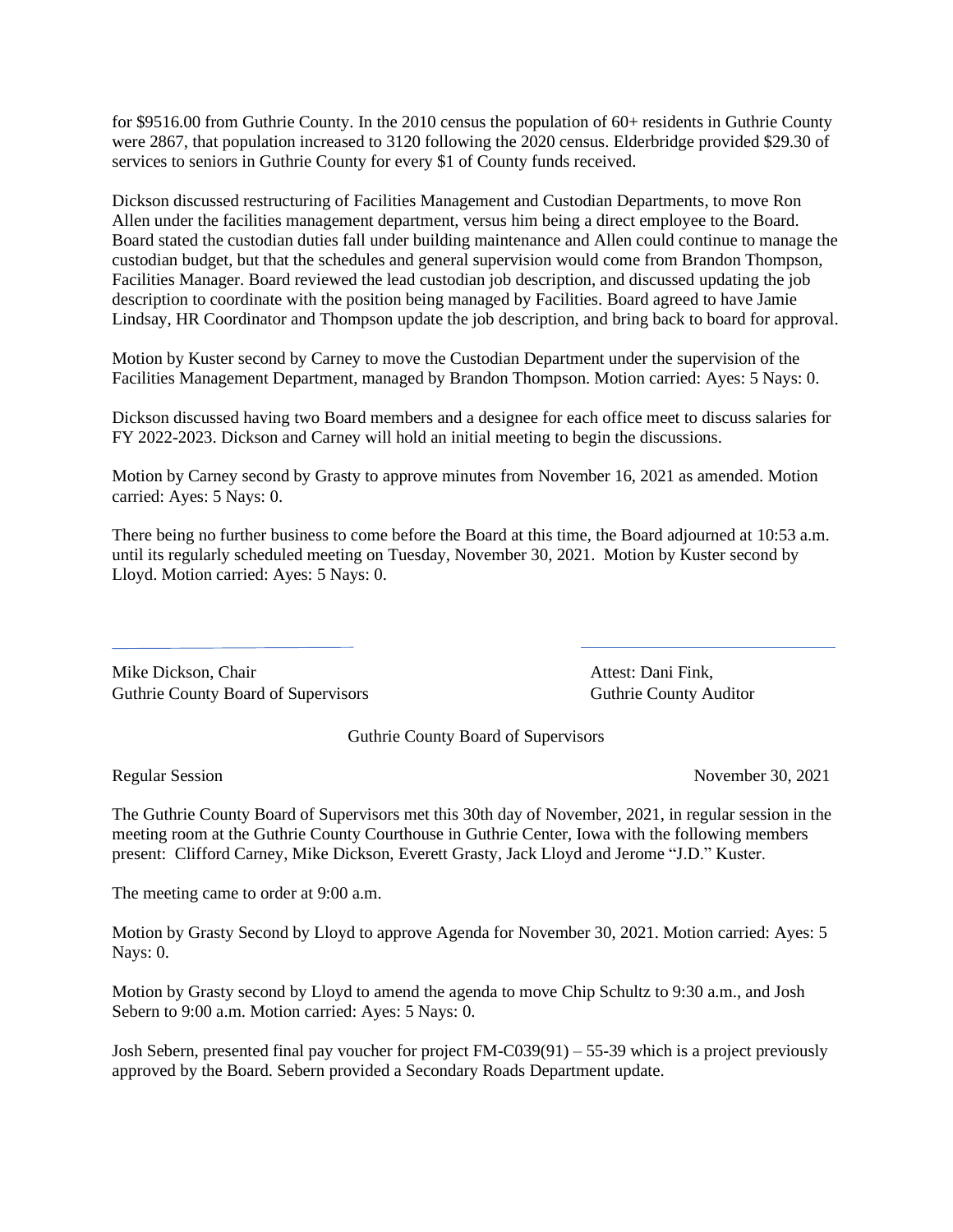Motion by Carney second by Grasty to approve Final Pay Voucher for Project FM-C039(91) – 55-39 in the amount of \$594,000. Motion carried: Ayes: 5 Nays: 0.

Chip Schultz, Managing Director, Northland Public Finance, discussed revenue generated from the Wind Farm TIF that the County can use to pay bonds received for road, bridge and culvert projects. The County currently collects 75% of the revenue that is generated off of the Wind Farm TIF each year, to put that into perspective, the estimated revenue to be generated for Fiscal Year 2022-2023 is \$1,372,369, but with the County only collecting 75% of that amount, they would receive \$1,029,277. By collecting 100% of the revenue generated the County is able to make the maximum bond payment every December and June during the life of the bonds, therefore maintaining a shorter time frame for the bonds to be paid off.

Motion by Carney second by Grasty to collect 100% of the revenue generated by the County Wind Farm TIF. Motion carried: Ayes: 5 Nays: 0.

At 10:00 am the Board moved to the Public Meeting room to attend the Temporary Redistricting Commission public hearing.

Board reviewed the Fiscal Year 2021 Annual Financial Report.

Motion by Kuster second by Carney to approve Fiscal Year 2021 Annual Financial Report. Motion carried: Ayes: 5 Nays: 0.

Board reviewed Fiscal Year 2021-2022 Budget as of November 29, 2021.

Board reviewed Auditor Miscellaneous Claims from July 1, 2021 through September 30, 2021.

Motion by Grasty second by Lloyd to approve Auditor Miscellaneous Claims from July 1, 2021 through September 30, 2021. Motion carried: Ayes: 5 Nays: 0.

Board reviewed 28E Agreement for Funding Services with Elderbridge Agency on Aging.

Motion by Kuster second by Carney to have County Attorney review the 28E Agreement for Funding Services with Elderbridge Agency on Aging. Motion carried: Ayes: 5 Nays: 0.

Motion by Grasty second by Lloyd to approve claims from November 17, 2021 through November 30, 2021 in the amount of \$218,518.80. Motion carried: Ayes: 5 Nays: 0.

Motion by Carney second by Kuster to approve minutes from November 23, 2021 as presented. Motion carried: Ayes: 5 Nays: 0.

The Board received a letter from Central Iowa Publishing for the official newspaper for calendar year 2022.

There being no further business to come before the Board at this time, the Board adjourned at 11:05 a.m. until its regularly scheduled meeting on Tuesday, December 7, 2021. Motion by Kuster second by Carney. Motion carried: Ayes: 5 Nays: 0.

Mike Dickson, Chair **Attest: Dani Fink**, Attest: Dani Fink, Guthrie County Board of Supervisors **Guthrie County Auditor** Guthrie County Auditor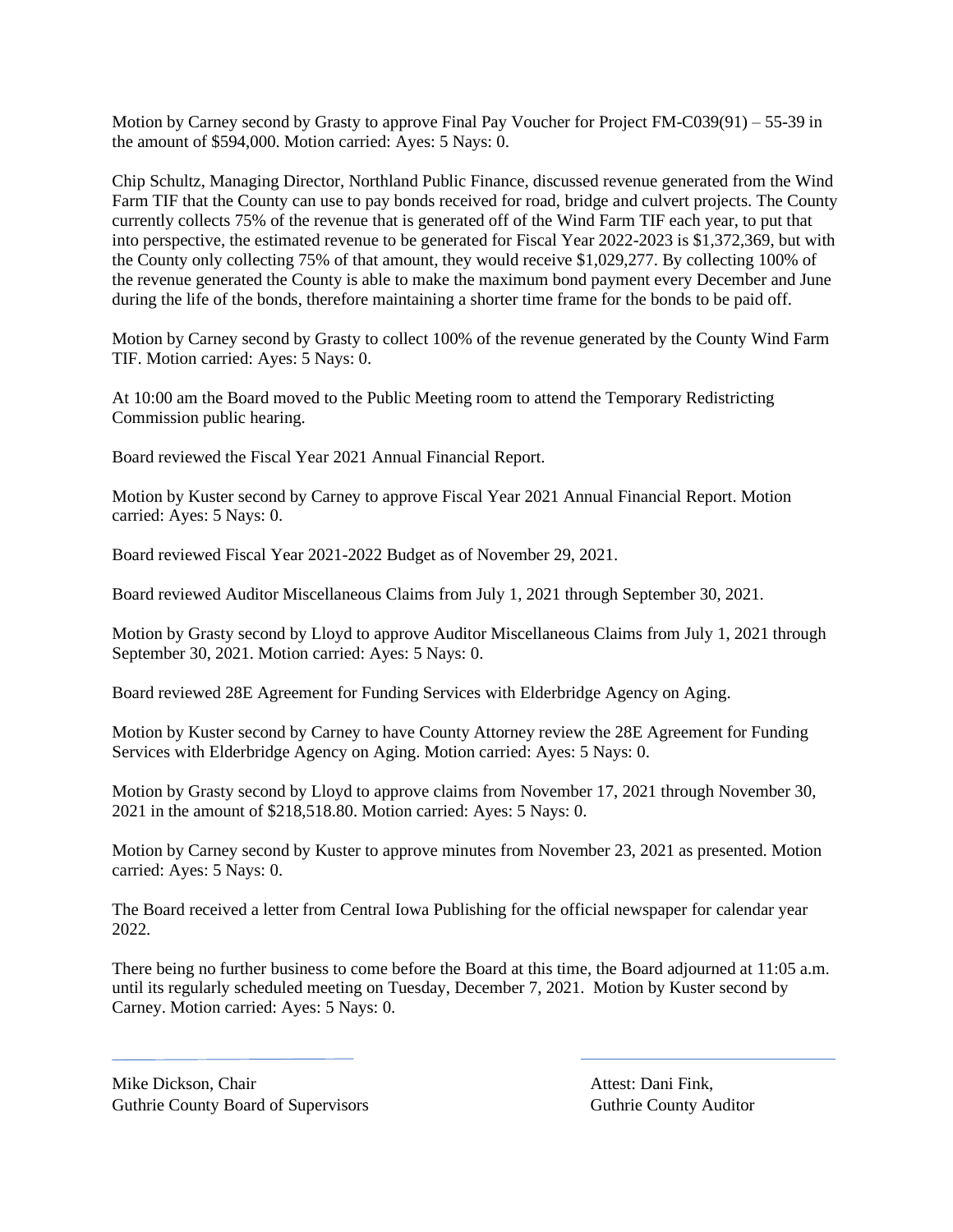## Guthrie County Board of Supervisors

Regular Session December 7, 2021

The Guthrie County Board of Supervisors met this 7th day of December, 2021, in regular session in the meeting room at the Guthrie County Courthouse in Guthrie Center, Iowa with the following members present: Clifford Carney, Mike Dickson, Everett Grasty, Jack Lloyd. Jerome "J.D." Kuster was absent at the start of the meeting.

The meeting came to order at 9:00 a.m.

Motion by Grasty Second by Lloyd to approve Agenda for September 14, 2021. Motion carried: Ayes: 4 Nays: 0.

Kuster arrived at 9:04 a.m.

Brenna Bird, Guthrie County Attorney, provided an update on the National Opioid Litigation. Bird provided an Attorney's office update. The County Attorney collections program brought in \$2900 to the County and \$525 to the Attorney's office in November.

Carla Hilgenberg, Bayard Library and Ron White, President of Bayard Library Board, Kim Finnegan and Mikell Gerth, Panora Library; Lisa Sherman, Stuart Library; Allen Robison, Jamaica. White discussed the importance of libraries, and spoke specifically about Bayard library's important presence in its community. All of the libraries offer programs for the children in their communities. Libraries want to ask for a 4% raise in their funding to keep up with their programs, and the ever-changing needs. Hilgenberg explained that there are 8 community libraries that offer many various resources to their communities, and not only that benefit children. Some Cities support their libraries, but not all.

Dennis Flanery, Chair, Guthrie County Temporary Redistricting Commission, presented the Board with the proposed precinct map that the Temporary Redistricting Commission approved at their public hearing on November 30, 2021. Flanery explained the Commission chose to have 6 precincts.

Motion by Kuster second by Carney to accept the proposed Precinct Map 1 as presented by the Temporary Redistricting Commission. Motion carried: Ayes: 5 Nays: 0.

Motion by Grasty second by Lloyd to set Public Hearing on Ordinance 38 for Tuesday, December 14, 2021 at 10:00 am. Motion carried: Ayes: 5 Nays: 0.

Motion by Carney second by Kuster to approve the Notice of Public Hearing for Ordinance 38. Motion carried: Ayes: 5 Nays:0.

Motion by Lloyd second by Grasty to open public hearing on Resolution 22-08: Resolution Approving the Sale of a Parcel of Land Owned by Guthrie County to Jennifer Ingles at 10:00 am.

Present for the public hearing were: Brian Hoffman, Jeri Christman, Steve Delaney, Maggie Armstrong, Luann Waldo, Brenna Bird, Steve Brannan and Logan Mantz. No comments were heard from the public.

Motion by Lloyd second by Grasty to close the public hearing at 10:04 a.m.

Brent Hinders, recommended going into closed session regarding John Lyall vs the Guthrie County Board of Supervisors, Josh Sebern, Steve Stringham, Pam Lane and Randy Clipperton.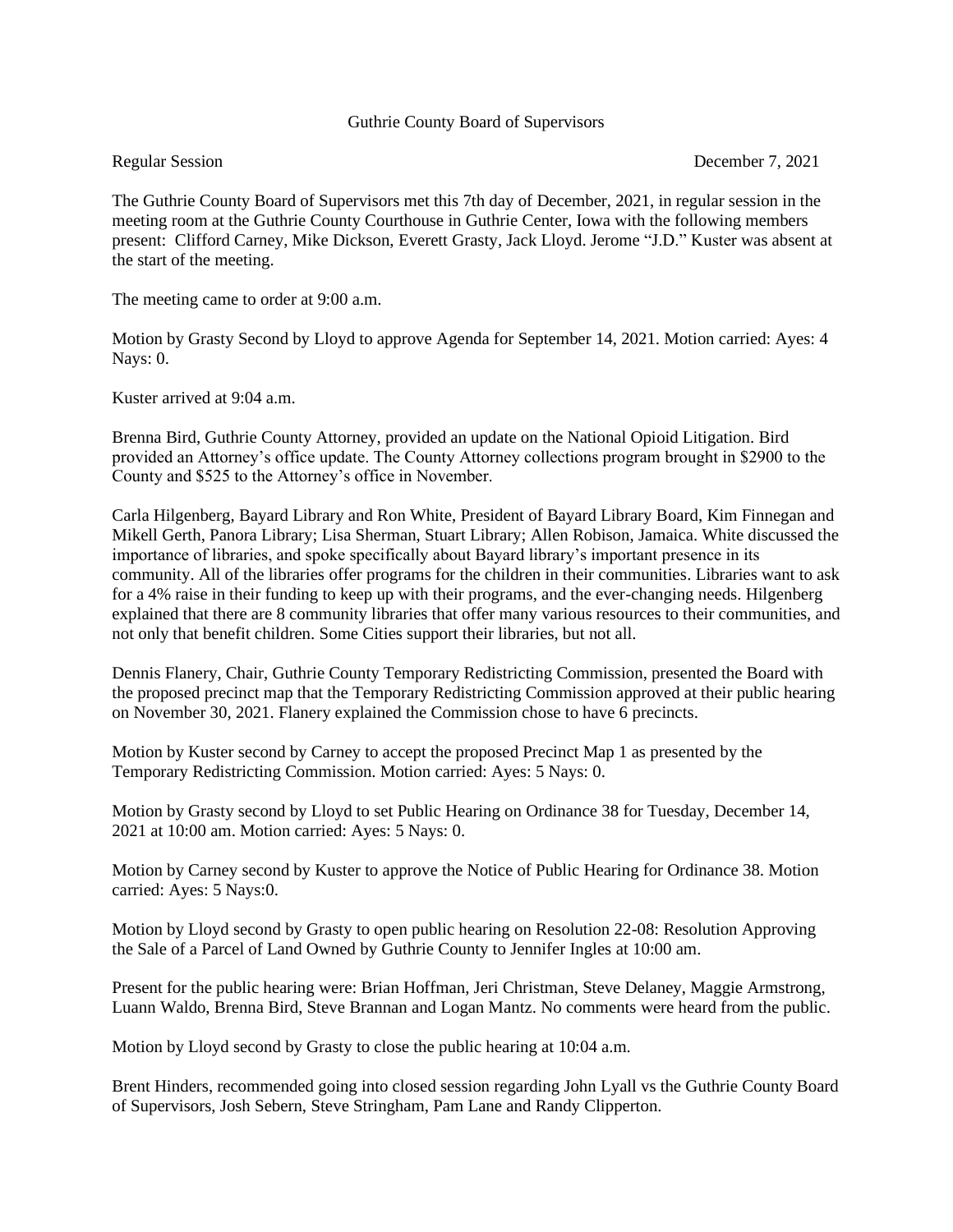Motion by Grasty second by Lloyd to enter into closed session per Iowa Code section 21.5(1)(c) at 10:07 a.m. Motion carried on a roll call vote: Lloyd: Aye, Kuster: Aye, Grasty: Aye, Carney: Aye, Dickson: Aye.

Motion by Carney second by Kuster to exit closed session at 10:36 a.m. Motion carried: Ayes: 5 Nays: 0.

Becky Benton, State Street Insurance, discussed property insurance renewal with Iowa Communities Assurance Pool for 2022.

Motion by Lloyd second by Grasty to approve Resolution 22-08: Resolution Approving the Sale of a Parcel of Land Owned by Guthrie County to Jennifer Ingles. Motion carried on a roll call vote: Lloyd: Aye, Kuster: Aye, Grasty: Aye, Carney: Aye, Dickson: Aye.

Board reviewed Resolution 22-17: Remaining Budget Appropriation for Fiscal Year 2022.

Motion by carney second by Kuster to approve resolution 22-17: Remaining Budget Appropriation for Fiscal Year 2022. Motion carried on a roll call vote: Lloyd: Aye, Kuster: Aye, Grasty: Aye, Carney: Aye, Dickson: Aye.

Board has to reappoint Civil Service Commission Member as their current appointed member, Rita King, expires 12/31/2021. King has expressed interest in remaining on the Commission.

Motion by Kuster second by Grasty to reappoint Rita King to the Civil Service Commission for a 6-year term to expire 12/31/2027. Motion carried: Ayes: 5 Nays: 0.

Cody Lawrence, Superintendent, The Samuels Group, provided an update on the Law Enforcement Center addition project. Brian Hoffman, Guthrie County IT Administrator, joined the meeting to discuss access points that were included in the original design, but the County is being charged for again. Board reviewed plan changes.

Motion by Carney second by Grasty to approve PR-15: IT Data Changes. Motion carried: Ayes: 5 Nays: 0.

Motion by Kuster second by Lloyd to approve Change Order 52 for Room 108 Document Tray in the amount of \$4825.60. Motion carried: Ayes: 5 Nays: 0.

Motion by Kuster second by Carney to approve Change Order 53 for Emergency Shelter Door: Swing Door in the amount of \$452.00. Motion carried: Ayes: 5 Nays: 0.

Board discussed time and materials cost for winter conditions with a not to exceed amount of \$37,690.54.

Dickson discussed a third 911 station in the emergency shelter, which would be a rough cost of \$9500 for the station alone. The consideration is to rough it in now, so that equipment could be put there later, essentially splitting the cost up so it's not paid all at once. Half of the main roof is done.

Motion by Carney second by Kuster to approve minutes from November 30, 2021 as amended. Motion carried: Ayes: 5 Nays: 0.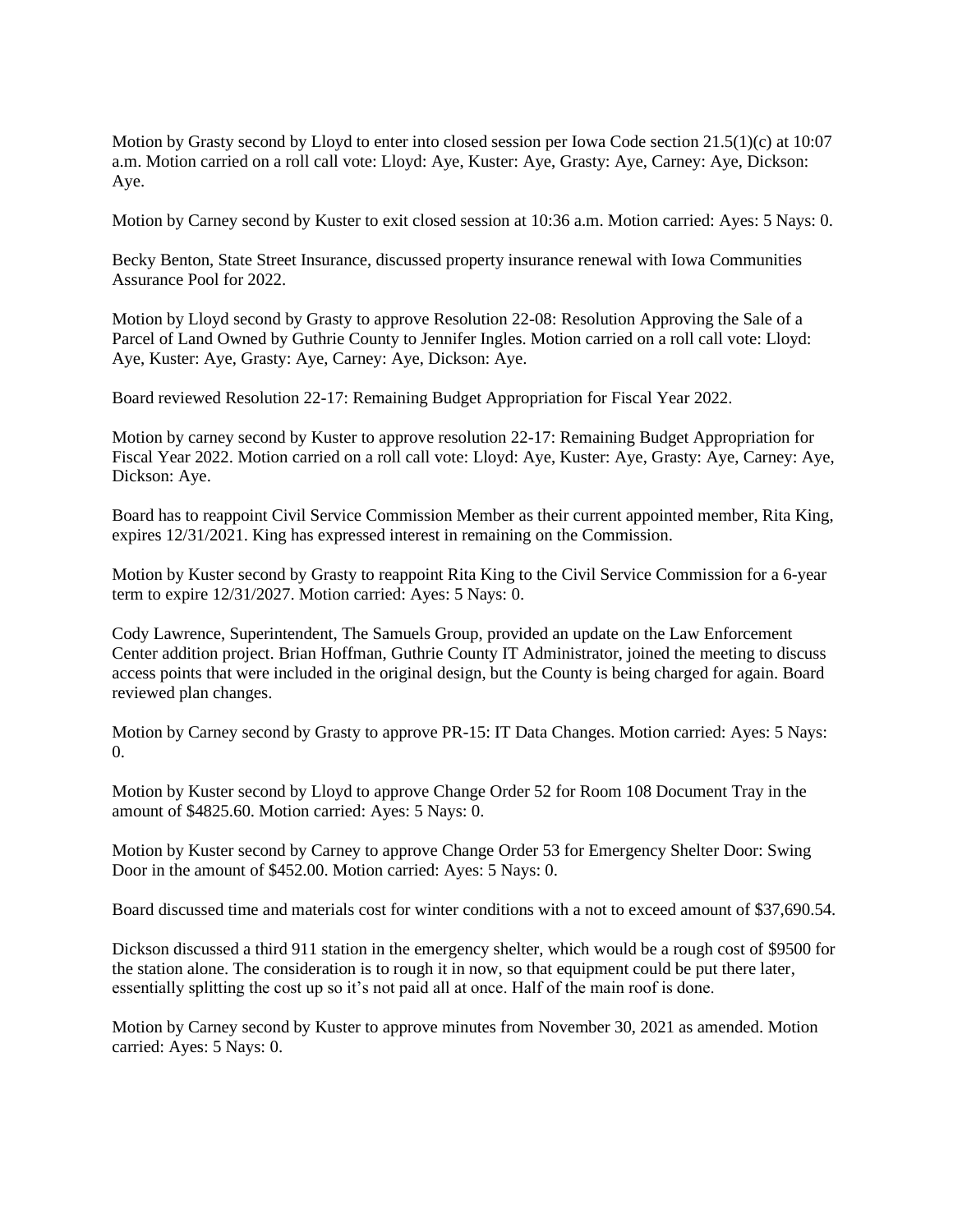There being no further business to come before the Board at this time, the Board adjourned at 11:55 a.m. until its regularly scheduled meeting on Tuesday, December 14, 2021. Motion by Kuster second by Carney. Motion carried: Ayes: 5 Nays: 0.

Mike Dickson, Chair **Attest: Dani Fink**, Guthrie County Board of Supervisors **Guthrie County Auditor** Guthrie County Auditor

Guthrie County Board of Supervisors

Regular Session December 14, 2021

The Guthrie County Board of Supervisors met this 14th day of December, 2021, in regular session in the meeting room at the Guthrie County Courthouse in Guthrie Center, Iowa with the following members present: Clifford Carney, Mike Dickson, Everett Grasty, Jack Lloyd and Jerome "J.D." Kuster.

The meeting came to order at 9:00 a.m.

Motion by Grasty Second by Lloyd to approve Agenda for December 14, 2021. Motion carried: Ayes: 5 Nays: 0.

Brad Halterman, Guthrie County Conservation Director, provided minutes from the November 8, 2021 Conservation Board Meeting. Halterman stated that the Conservation Board renewed his contract for another year. They have also been working on the bike trail clearing limbs while the weather has been nice.

Becky Benton, State Street Insurance, provided some insurance updates. The County has a \$26M blanket coverage. Benton provided the 2022 Insurance Renewal form, a proxy form and commitment to pay. The Board will consider these at their December 21<sup>st</sup> Board meeting.

Jotham Arber, Guthrie, provided the list of projects that the American Rescue Plan (ARP) Committee would like to propose to use the funds received. The projects presented were as follows: SUV - \$51,795.50. Radio Project - \$299,890.16, Sheriff Body Cameras, Jail Cameras and Vehicle Cameras - \$103,486.00. The Board previously approved a shower house project for Nations Bridge Park for \$175,000 and reimbursement to Public Health for their COVID work for \$200,000. Arber then discussed premium pay for Guthrie County Employees. He discussed the need to take care of County employees, but there are also options within the plan to offer to outside businesses.

Motion by Kuster second by Grasty to move forward with the following American Rescue Plan Projects; SUV - \$51,795.50. Radio Project - \$299,890.16, Sheriff Body Cameras, Jail Cameras and Vehicle Cameras - \$103,486.00. Motion carried: Ayes: 5 Nays: 0.

Board discussed premium pay figures for County employees and poll workers who worked the Primary and General Elections in 2020.

Motion by Carney second by Lloyd to provide premium pay to poll workers in the amount of \$100.00. Motion carried: Ayes: 5 Nays: 0.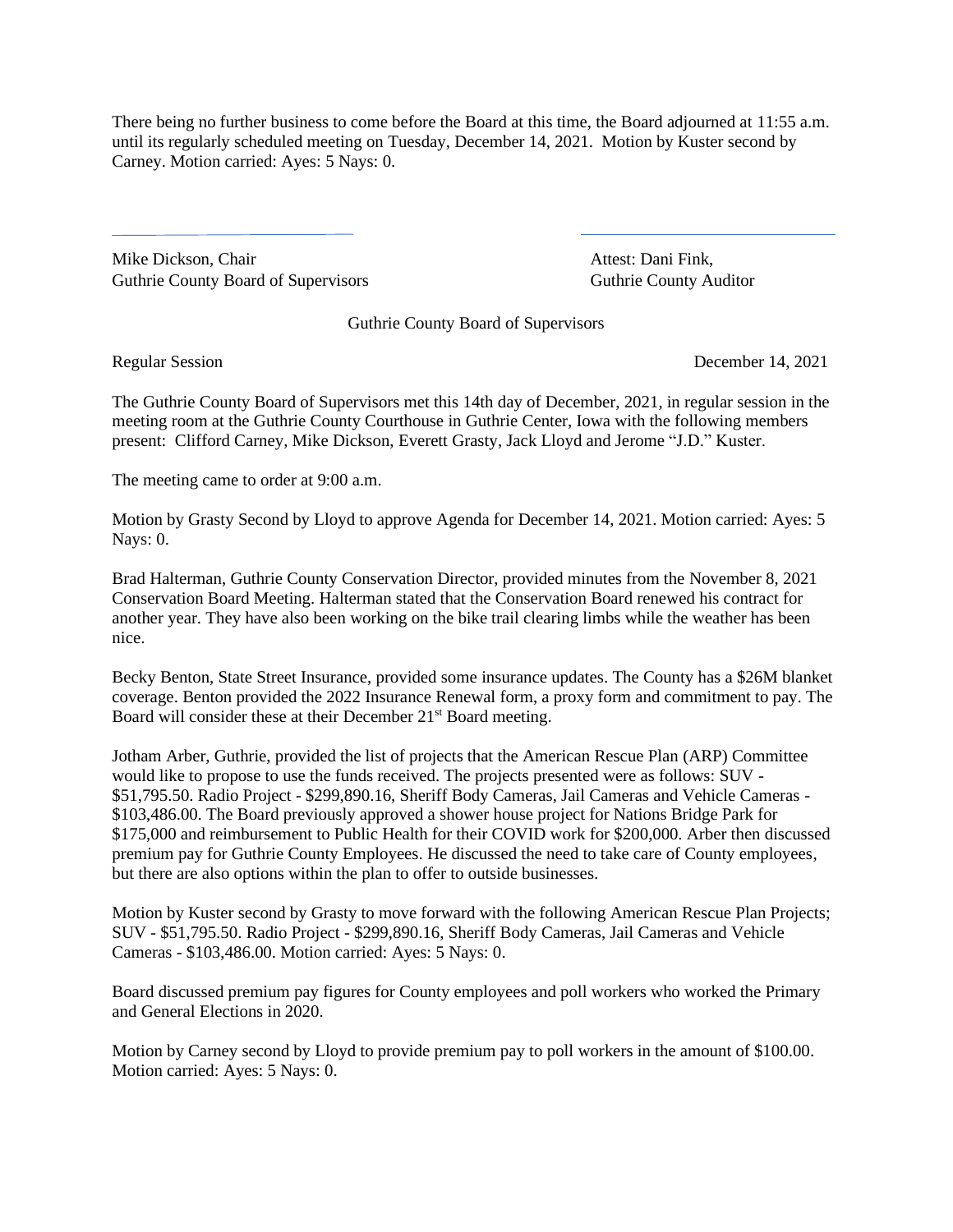Dickson stated that he would be ok with \$5000 premium pay, as long as the Committee opens up to other public sectors that did not have additional funds available to them, such as the schools. Arber suggested putting out a Request for Proposal to the schools.

Motion by Grasty second by Lloyd to approve \$5000 premium pay for full-time employees, the payment will be split so that \$2500.00 will be paid by the end of 2021, and the remaining \$2500.00 will be paid when the second half of ARPA funds are received in August 2022. Motion carried: Ayes: 5 Nays: 0.

Board then discussed Elected Officials receiving ARP funds.

Motion by Kuster second by Carney to allocate \$5000 for Election Officials pending Compensation Board approval, to be paid after July 2022.

Motion by Grasty second by Lloyd to open public hearing on the First Reading of Ordinance 38: Establishing Election Precinct Boundaries for Guthrie County at 10:21 am.

No comments were heard from the public.

Motion by Grasty second by Lloyd to close public hearing at 10:30 am.

Motion by Carney second by Kuster to accept the first reading of Ordinance 38. Motion carried: Ayes: 5 Nays: 0.

Motion by Carney second by Grasty to set public hearing for second reading of Ordinance 38 for December 28, 2021 at 9:30 a.m.

Board canvassed the Lake Panorama and Diamondhead Lake Rural Improvement Zone Election.

Board discussed an appointment for the Board of Adjustment. Kuster is going to bring a name to the Board at their December 21, 2021 meeting.

Motion by Carney second by Kuster to approve Elderbridge 28E Agreement. Motion carried: Ayes: 5 Nays: 0.

Motion by Grasty second by Lloyd to approve liquor license for Lake Panorama National. Motion carried: Ayes: 5 Nays: 0.

Motion by Grasty second by Lloyd to approve 28E Agreement with Iowa Land Records. Motion carried: Ayes: 5 Nays: 0.

Motion by Carney second by Grasty to approve bid packet for the Law Enforcement Center Furniture, Fixtures and Equipment (FFE). Motion carried: Ayes: 5 Nays: 0.

Motion by Kuster second by Carney to approve bid notice for the Law Enforcement Center Furniture, Fixtures and Equipment (FFE). Motion carried: Ayes: 5 Nays: 0.

Motion by Carney second by Lloyd to table Samuels Group Pay App #14. Motion carried: Ayes: 5 Nays: 0.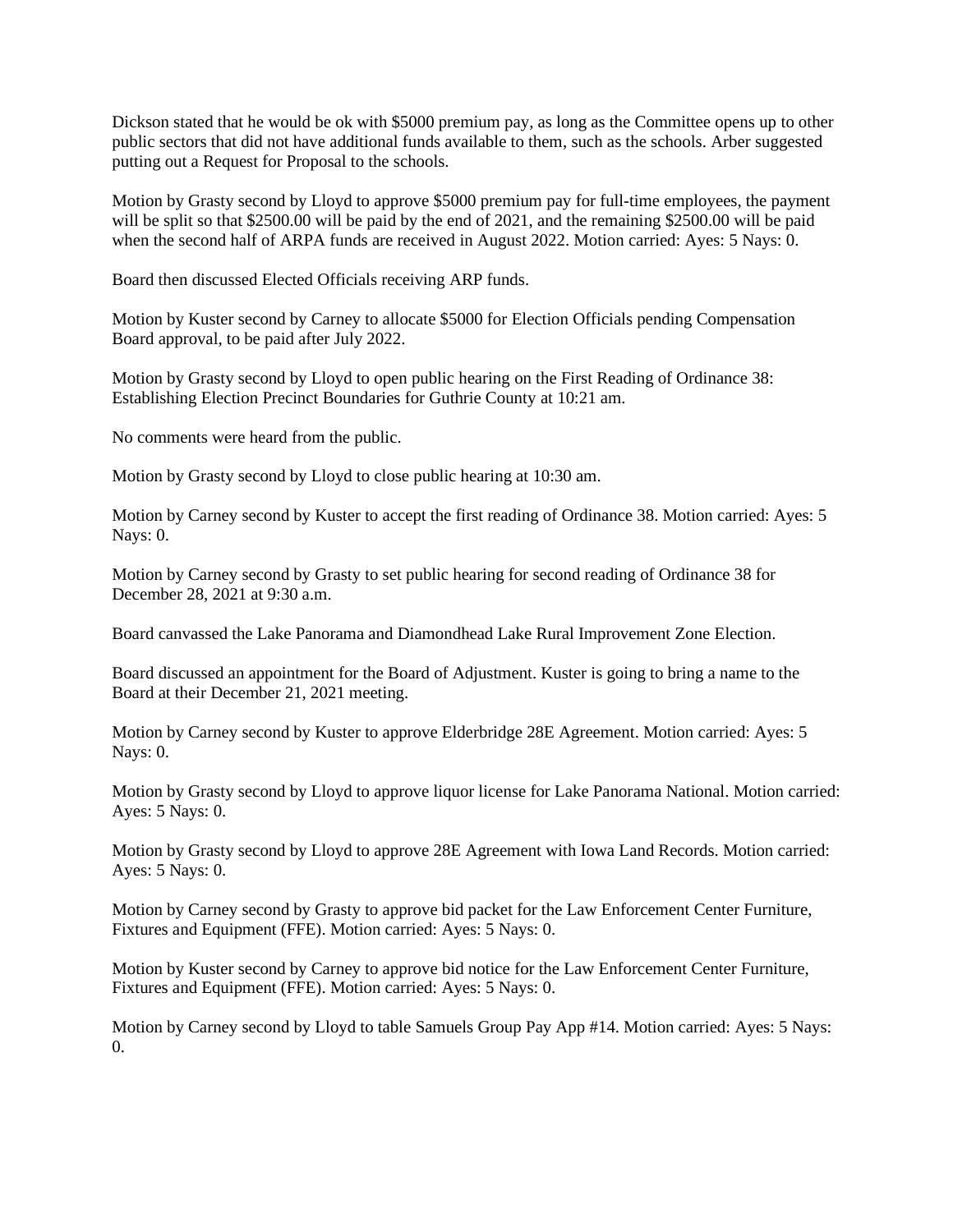Brandon Thompson, Facilities Manager, provided an update on the law enforcement center project. Thompson stated that he approved Change Order 55: Sanitary Drain Tie, and will pay out of his budget. It needed done, and there wasn't time for deliberation, so he made the decision to move forward.

Motion by Kuster second by Carney to approve Change Order 55: Sanitary Drain Tie. Motion carried: Ayes: 5 Nays: 0.

Motion by Carney second by Grasty to approve claims from November 30, 2021 through December 14, 2021 in the amount of \$412,787.60. Motion carried: Ayes: 5 Nays: 0.

Motion by Kuster second by Carney to approve minutes from December 7, 2021 as presented. Motion carried: Ayes: 5 Nays: 0.

There being no further business to come before the Board at this time, the Board adjourned at 11:41 a.m. until its regularly scheduled meeting on Tuesday, December 21, 2021. Motion by Kuster second by Carney. Motion carried: Ayes: 5 Nays: 0.

Mike Dickson, Chair **Attest: Dani Fink**, Guthrie County Board of Supervisors **Guthrie County Auditor** Guthrie County Auditor

Guthrie County Board of Supervisors

Regular Session December 21, 2021

The Guthrie County Board of Supervisors met this 21st day of December, 2021, in regular session in the meeting room at the Guthrie County Courthouse in Guthrie Center, Iowa with the following members present: Clifford Carney, Mike Dickson, Everett Grasty, Jack Lloyd and Jerome "J.D." Kuster.

The meeting came to order at 9:00 a.m.

Motion by Grasty Second by Lloyd to approve Agenda for December 21, 2021. Motion carried: Ayes: 5 Nays: 0.

Jotham Arber, Guthrie County Health Services Director, presented a 28E Agreement for Audubon County and Guthrie County Public Health.

Motion by Kuster second by Carney to accept the 28E Agreement with Audubon County and Guthrie County Public Health. Motion carried: Ayes: 5 Nays: 0.

Brian Hoffman, Guthrie County IT Administrator, provided an IT update. Hoffman discussed updating the Courthouse Security Cameras so that the County is using a universal system between the Courthouse, the new Law Enforcement Center and Public Health. The cost needs to be discussed.

Motion by Grasty second by Carney to move forward with Embark for County Security Cameras. Motion carried: Ayes: 5 Nays: 0.

Jodi Hoadley and Matt Wedemeyer, Adair County Board of Supervisors, joined the meeting to discuss Adair and Guthrie County Emergency Management. Hoadley sits on the Emergency Management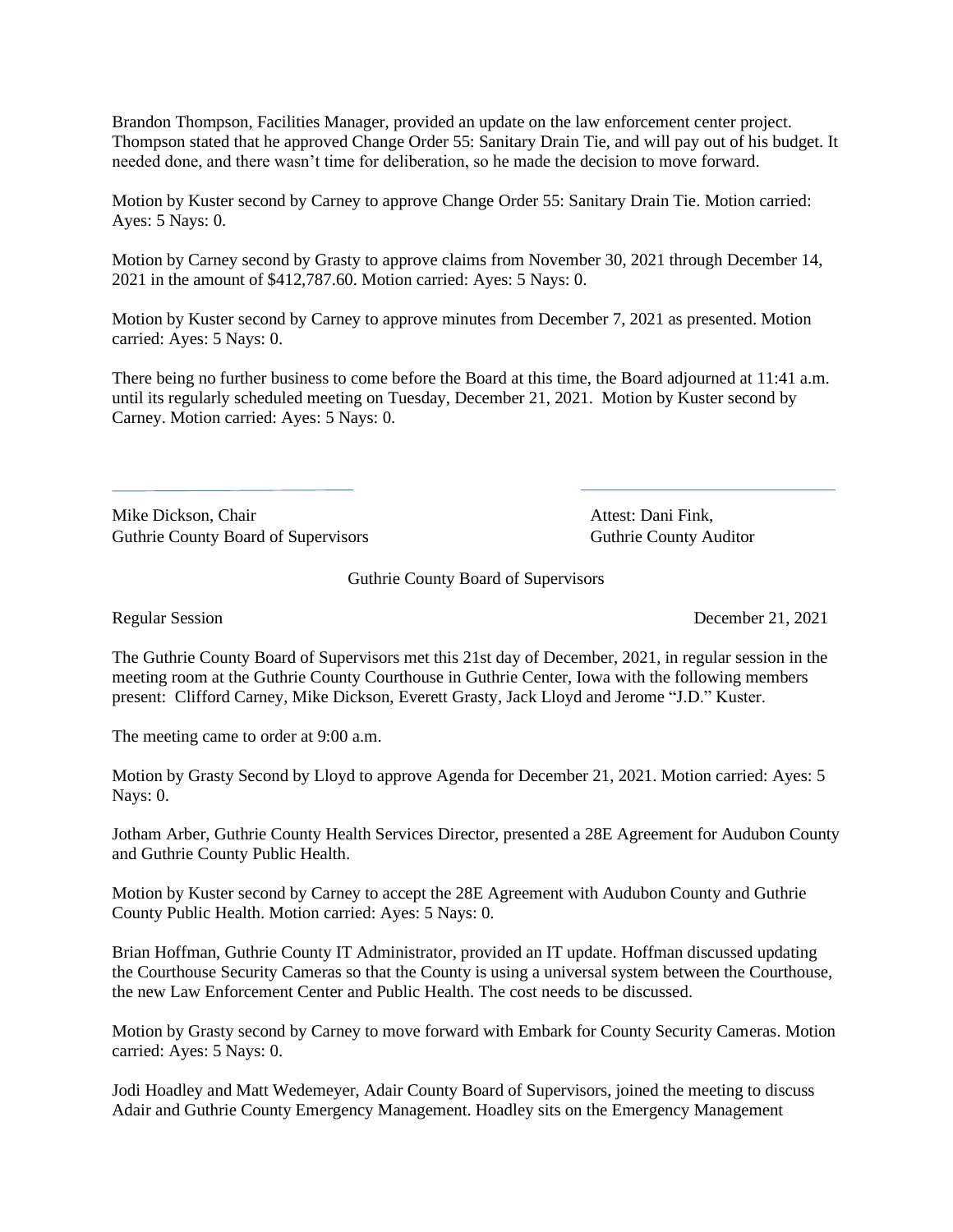Commission for Adair County, and she mentioned that the Adair County Board of Supervisors have concerns with the amount of money going into emergency management. She brought up that they thought Bob Kempf would be retiring within a couple of years of bringing on an assistant, and now it doesn't look like that is going to be happening soon. The budget has doubled since Guthrie County and Adair County joined in emergency management. They also don't want to lose Jeremy Cooper, who is the part-time Deputy Coordinator. Wedemeyer stated that the budgets continual increases are one of the major concerns to him. The Counties are paying the full amount, and the Cities aren't paying their portions. The Board agrees the budget increases have been topics of concern in the past. Hoadley stated that she's heard Kempf has been helping Audubon County, but to her knowledge there is no agreement for reimbursement for Audubon County. Last year it was suggested that Kempf move to part time and Cooper move to fulltime, and that was not well received. Neither Kempf or Cooper are employees of either Adair County or Guthrie County, so the Counties have no say in their positions.

Hoffman resumed his update. Hoffman provided the Board with an EDM Report. The Board reviewed a contract with Tyler Technologies Incode/Property Tax Contract.

Motion by Carney second by Grasty to approve contract with Tyler Technologies, which outlines payment terms. Motion carried: Ayes: 5 Nays: 0.

Hoffman discussed contract hours with Guthrie Center Communications.

Motion by Grasty second by Lloyd to purchase 5 contract hours with Guthrie Center Communications. Motion carried: Ayes: 5 Nays: 0.

Josh Sebern, Guthrie County Engineer, presented payroll change notices for Tracy Foster and Ryan Wheatley. Foster is moving from a laborer to a truck driver, with an increase in pay to \$23.03/hr from \$21.23/hr. Wheatley is moving from truck driver to equipment operator, with an increase in pay to \$23.62/hr from \$23.20/hr.

Motion by Grasty second by Lloyd to approve payroll change notice for Tracy Foster in the amount of \$23.03/hr. Motion carried: Ayes: 5 Nays: 0.

Motion by Carney second by Kuster to approve payroll change notice for Ryan Wheatley in the amount of \$23.62/hr. Motion carried: Ayes: 5 Nays: 0.

Sebern provided a Secondary Roads Department update.

Tim Nordlund, Samuels Group, joined the meeting to discuss pay app #14. Nordlund outlined that on the September pay app, they withheld money from Lang while they are working through some lien waivers. They have an all-inclusive lien waiver from Lang, but don't have subcontract lien waivers. Dickson asked what is the remaining balance owed to Lang based on their contract, which is \$1.396M. \$22,434 amount withheld in September, October pay app will have \$35,000 come off, once the lien waivers come back. If the County pays the pay app, Samuels group will withhold the money on their end from Lang.

Motion by Kuster second by Carney to approve Pay App #14 in the amount of \$377,224.99. Motion carried: Ayes: 5 Nays: 0.

Board discussed American Rescue Plan premium pay.

Motion by Carney second by Kuster to pay current full-time employees, as of December 14, 2021, \$2500 in premium pay from American Rescue Plan Funds before the end of calendar year 2021. Motion carried: Ayes: 4 Nays: 1 (Grasty)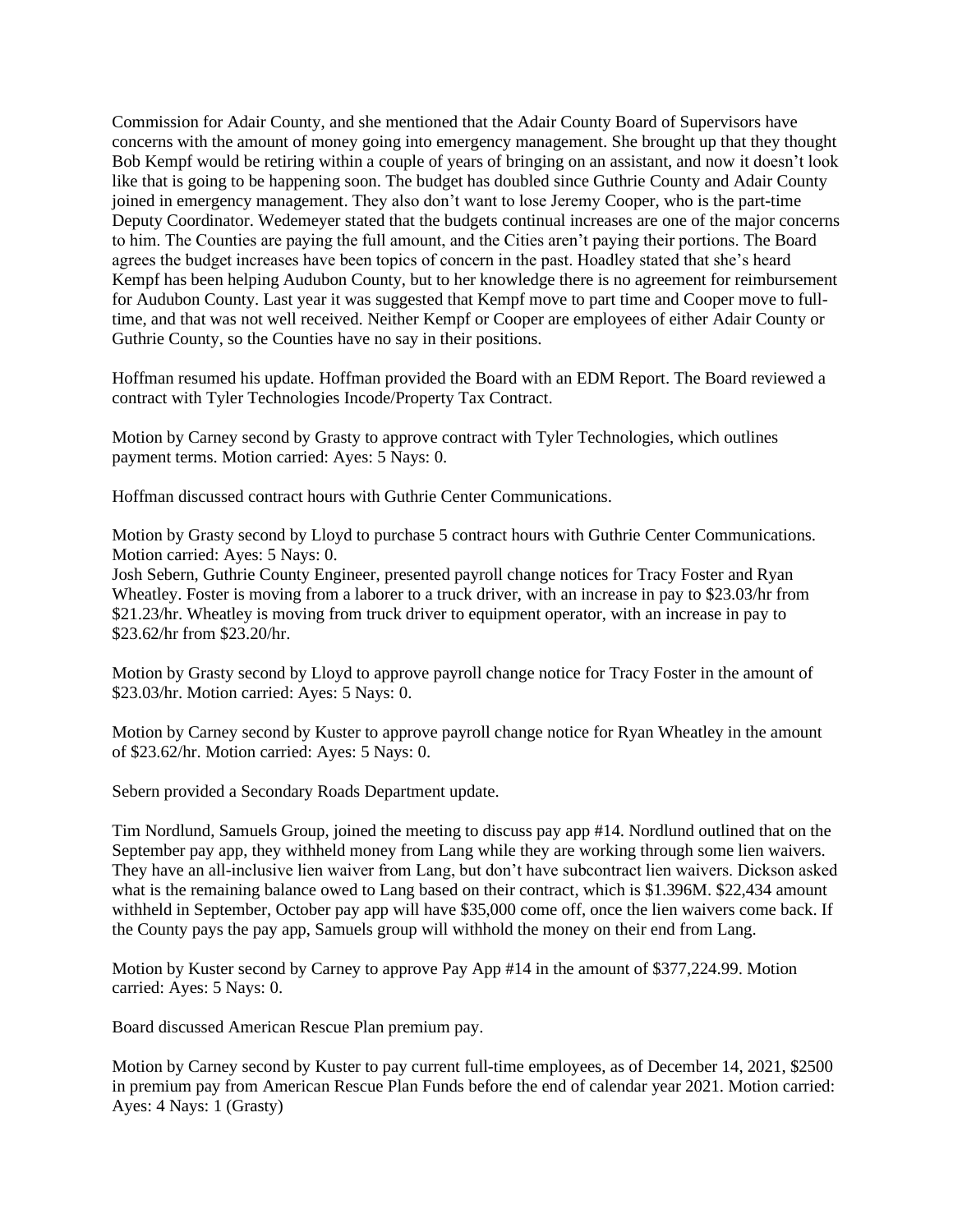Motion by Kuster second by Grasty to pay current part-time employees, as of December 14, 2021, \$1250 in premium pay from American Rescue Plan Funds before the end of calendar year 2021. Motion carried: Ayes: 5 Nays: 0.

Motion by Grasty second by Lloyd to approve ICAP Anniversary Acknowledgment form. Motion carried: Ayes: 5 Nays: 0.

Motion by Kuster second by Carney to approve ICAP member proxy form for Jamie Lindsay, HR Coordinator as primary contact and Dani Fink, County Auditor, secondary contact. Motion carried: Ayes: 5 Nays: 0.

Motion by Grasty second by Lloyd to approve ICAP Commitment to Continue Membership form. Motion carried: Ayes: 5 Nays: 0.

Motion by Carney second by Lloyd to approve minutes from December 14, 2021 as presented. Motion carried: Ayes: 5 Nays: 0.

Motion by Kuster second by Grasty to approve job description of Lead Custodian. Motion carried: Ayes: 5 Nays: 0.

There being no further business to come before the Board at this time, the Board adjourned at 12:03 p.m. until its regularly scheduled meeting on Tuesday, December 28, 2021. Motion by Kuster second by Carney. Motion carried: Ayes: 5 Nays: 0.

Mike Dickson, Chair **Attest: Dani Fink**, Attest: Dani Fink, Guthrie County Board of Supervisors Guthrie County Auditor

Guthrie County Board of Supervisors

Regular Session December 28, 2021

The Guthrie County Board of Supervisors met this 28th day of December, 2021, in regular session in the meeting room at the Guthrie County Courthouse in Guthrie Center, Iowa with the following members present: Clifford Carney, Mike Dickson, Everett Grasty, Jack Lloyd and Jerome "J.D." Kuster.

The meeting came to order at 9:00 a.m.

Motion by Grasty Second by Carney to approve Agenda for December 28, 2021. Motion carried: Ayes: 5 Nays: 0.

Lisa Calvert, Secretary, Guthrie County Compensation Board and John Tews, President, Guthrie County Compensation Board, discussed the Compensation Board meeting that was held on Thursday, December 16, 2021 at 2:30 p.m. Calvert stated that the Compensation Board decided on a 27% salary increase for the Sheriff and a 15% salary increase for all other Elected Officials. Calvert stated that the reason behind the large recommendations this year were cost of living increase, and that the majority of the elected officials are 10% behind the State averages. A new Back the Blue Bill that came into effect for 2021, which was the main reason for the Sheriff's recommended salary. The final recommended salary figures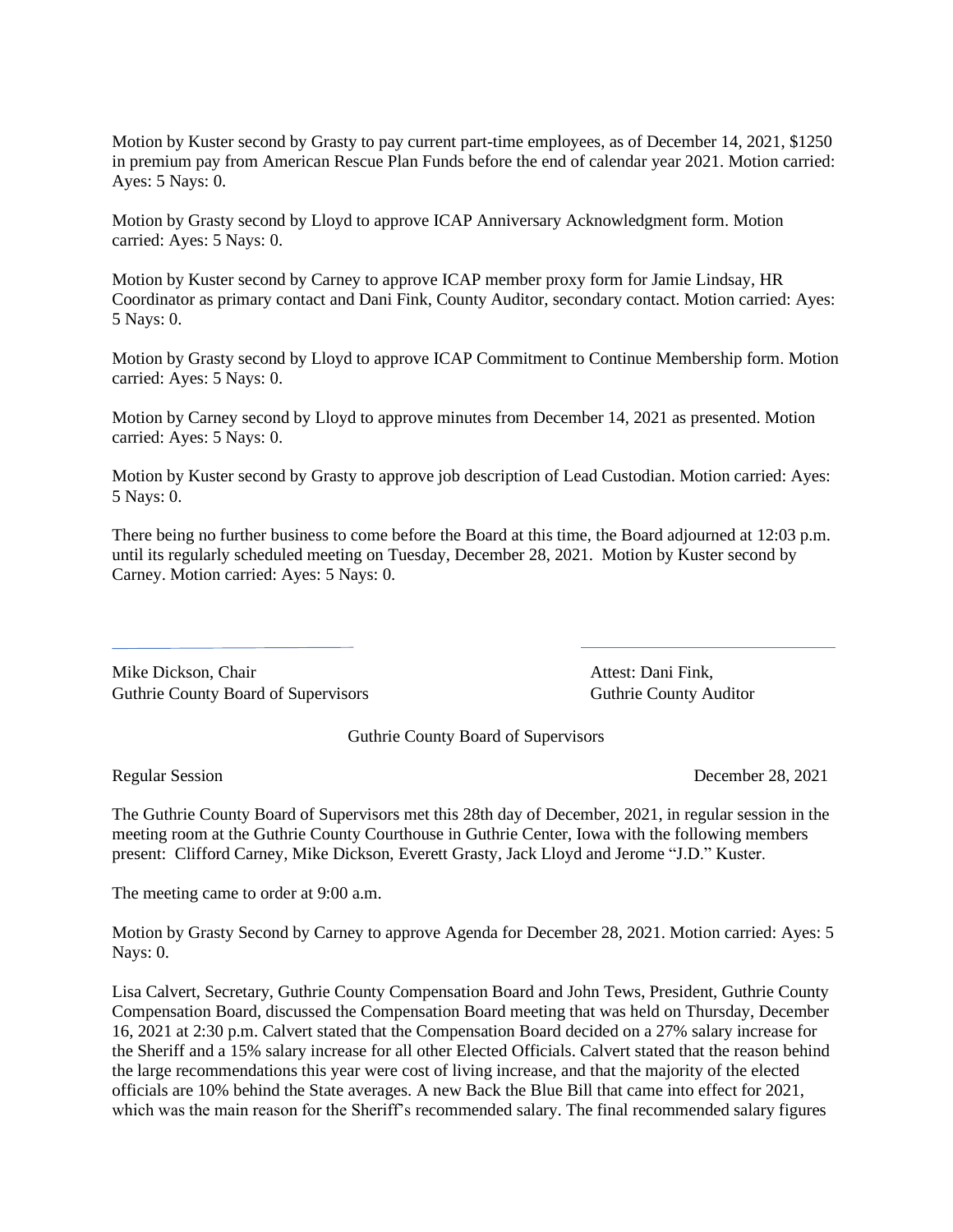for FY2023 are as follows; BOS: \$34,760, Sheriff: \$98,845, Auditor: \$68,552, Treasurer: \$67,793, Recorder: \$69,796, Attorney: \$106,784. Dickson asked how the Comp Board came to the 15% recommendation. Calvert stated that they based it on cost of living, and the average of Salaries from surrounding Counties and Counties like in size. Dickson asked if salaries were compared to jobs in the private sector? Calvert stated with her experience it is hard to compare with the private sector. Kuster asked how Calvert thinks the public will receive the recommendation? Calvert said you will have some that will not agree with it, but it's getting harder and harder to fill positions, her opinion right now is that it's an employee market versus an employer market. Tews added that they know the Board has a tough position, and the Comp Board is in just as tough a position. He knows that some people will not like the recommendation, but they also want to do that right thing for the Elected Officials.

Board discussed if they want to decide on salaries today. They discussed different figures, and wanting to provide decent wage increases this year. They admit that they've fallen behind in the past several years. They discussed averages of surrounding Counties, and even though Dallas County is larger, since it's a neighboring County they are considered part of our work force.

Motion by Grasty to set salaries for FY2023 by the end of January 2022. Motion died due to lack of second.

Motion by Kuster second by Lloyd to accept Compensation Board's Recommendation of 27% for the Sheriff and 15% for Board of Supervisors, Auditor, Attorney, Recorder and Treasurer. Motion failed on a roll call vote: Lloyd: Aye, Kuster: Aye, Grasty: Nay; Carney: Nay, Dickson: Nay.

Motion by Carney second by Dickson to set salaries for Sheriff at 21.6% and Supervisors, Attorney, Auditor, Recorder and Treasurer at 12%. Motion carried on a roll call vote: Lloyd: Aye, Kuster: Aye, Grasty: Nay, Carney: Aye, Dickson: Aye.

Dickson stated that he hopes in the future that the Comp Board votes on the position and not the person in the position.

Motion by Grasty second by Lloyd to open public hearing for the Second Reading of Ordinance 38: Establishing Precinct Boundaries for Guthrie County, Iowa at 9:47 a.m.

No comments were heard from the public.

Motion by Grasty second by Kuster to close public hearing at 9:55 a.m.

Motion by Carney second by Grasty to accept 2<sup>nd</sup> reading of Ordinance 38. Motion carried: Ayes: 5 Nays: 0.

Motion by Carney second by Lloyd to approve Resolution 22-18: A Resolution Authorizing a Fund Transfer from the American Rescue Plan Fund to the General Basic Fund, General Supplemental Fund, Secondary Roads Fund, Rural Services Fund, Assessor Fund and Emergency Management Fund. Motion carried on a roll call vote: Lloyd: Aye, Kuster: Aye, Grasty: Aye, Carney: Aye, Dickson: Aye.

Motion by Lloyd second by Carney to approve Resolution 22-19: Resolution Approving the Distribution for American Rescue Plan Act Funding. Motion carried on a roll call vote: Lloyd: Aye, Kuster; Aye, Grasty: Nay, Carney: Aye, Dickson: Aye.

Motion by Grasty second by Lloyd to open public hearing on the proposed Amendment to the Guthrie County Urban Renewal Area at 10:11 a.m.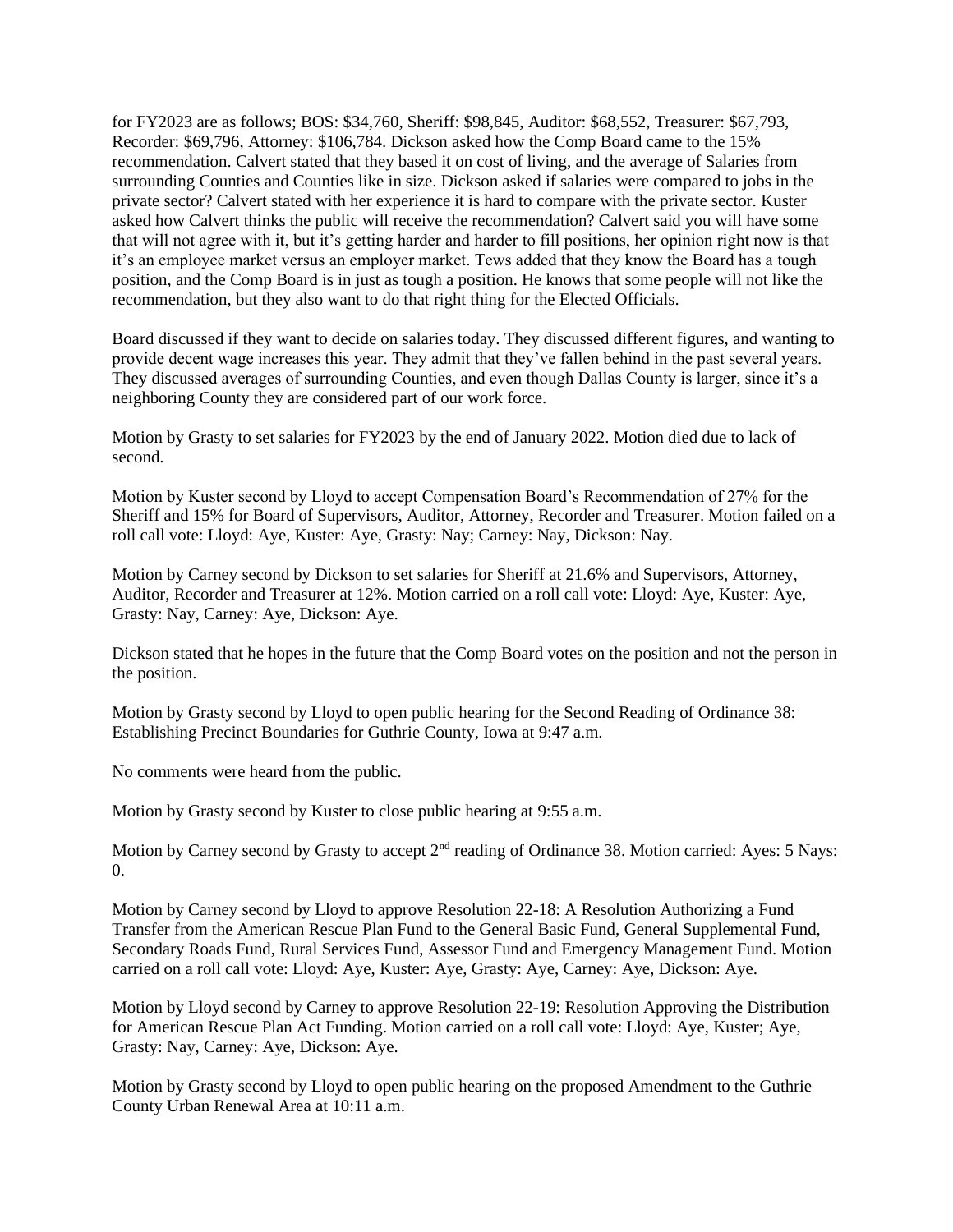Chip Schultz, stated that he is optimistic that there should be some information from MidAmerican in January on the turbines. Board will discuss refinancing at the later time.

Motion by Grasty second by Carney to close public hearing at 10:22 a.m.

Motion by Carney second by Kuster to approve resolution 22-20: Resolution to Declare Necessity and Establish an Expanded Urban Renewal Area, Pursuant to Section 403.4 of the Code of Iowa and Approve Urban Renewal Plan Amendment for Guthrie County Urban Renewal Area. Motion carried on a roll call vote: Lloyd: Aye, Kuster: Aye, Grasty: Aye, Carney: Aye, Dickson: Aye.

Brenna Bird, Guthrie County Attorney, thanked the Board of Supervisors for the nice things they said about the Attorney's office and staff. Bird then provided an Attorney's office update. Bird then discussed the National Opioid Litigation Settlement. The Board discussed how they could spend the money that they would receive from the settlement, which may be up to \$196,000 spent over 18 years.

Motion by Kuster second by Grasty to approve Resolution 22-21: Resolution for National Opioid Litigation Settlement. Motion carried on a roll call vote: Lloyd: Aye, Kuster: Aye, Grasty: Aye, Carney: Aye, Dickson: Aye.

Motion by Carney second by Kuster to hold the Board of Supervisors meeting on Monday, January 3, 2022 and cancel the regularly scheduled meeting on Tuesday, January 4, 2022. Motion carried: Ayes: 5 Nays: 0.

Cody Lawrence, Superintendent, The Samuels Group, provided some credit updates on the Law Enforcement Center project. The credits received totaled \$3881. Lawrence discussed a beam to be added to take pressure off of the weight bearing walls, it is a change order not to exceed \$6,929.33. Lawrence provided the figures from Elder and Jensen for their winter condition totals which are as follows: Elder: \$12,198.21; Jensen: \$20,226.08, these amounts are to be withheld from Lang, and will not cost the County more dollars.

Motion by Carney second by Grasty to approve PR-028 Roof Beam Modifications in the amount of \$6,929.33. Motion carried: Ayes: 5 Nays: 0.

Dickson stated the UPS (backup between losing power and the generator kicking on) is being considered to be moved from the emergency shelter room to the storage room, but there is a cost associated with that move.

Dickson discussed attorney fees for the Law Enforcement Center project. The Attorney that the Board previously hired to assist with the Law Enforcement Center project, stated that the initial \$7500 threshold that was set has been met, and Dickson would like the Board's approval to have him continue work and exceed that threshold.

Motion by Kuster second by Carney to continue to use Jeff Stone, Perrine Simmons, for attorney services for the Law Enforcement Center project, and the Board is acknowledging that they will exceed their initial \$7500 threshold they set. Motion carried: Ayes: 5 Nays: 0.

Motion by Carney second by Grasty to approve minutes from December 21, 2021 as amended. Motion carried: Ayes: 5 Nays: 0.

Board reviewed claims from December 14, 2021 through December 28, 2021.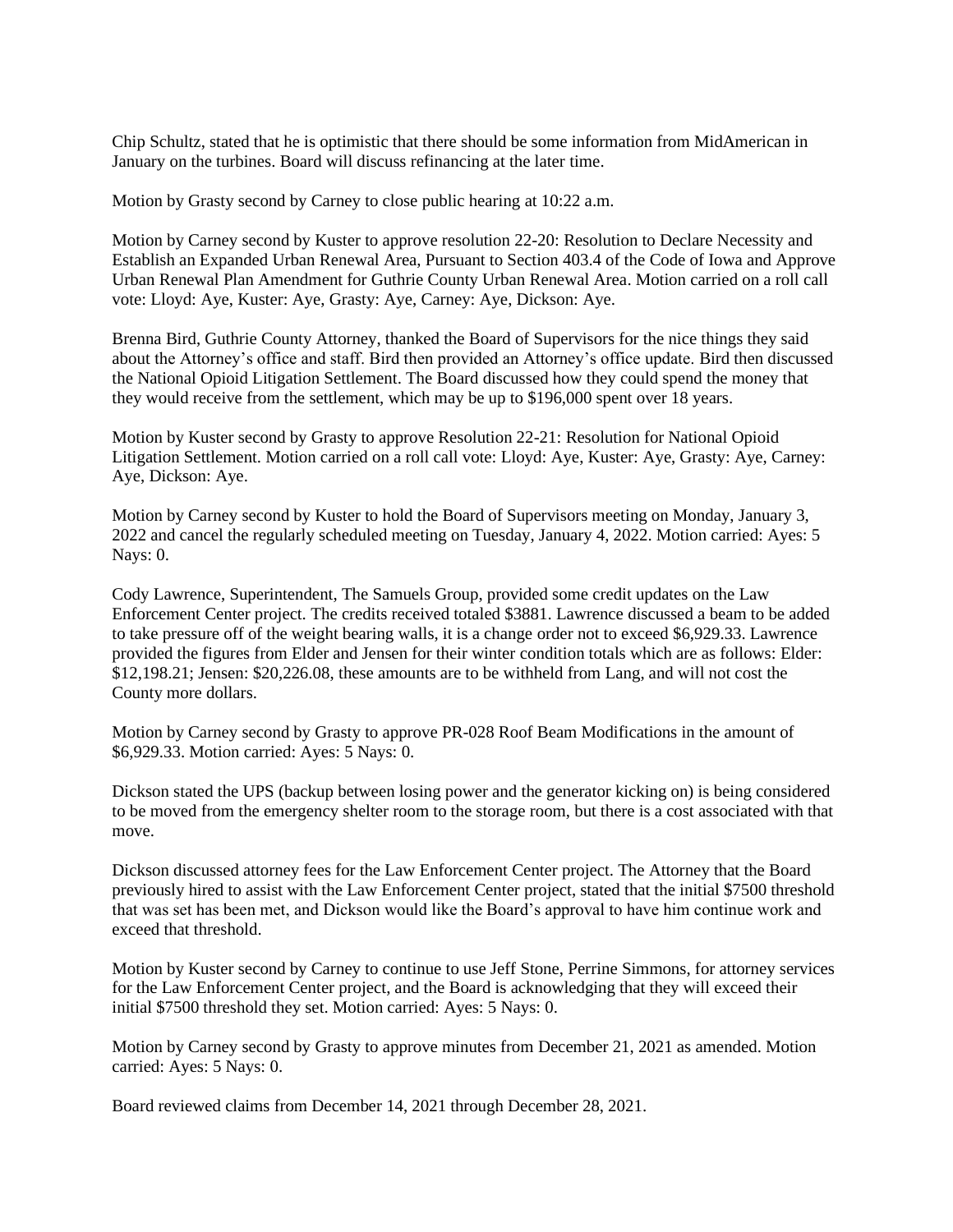Motion by Grasty second by Lloyd to approve claim from December 14, 2021 through December 28, 2021 in the amount of \$488,455.12. Motion carried: Ayes: 5 Nays: 0.

There being no further business to come before the Board at this time, the Board adjourned at 12:08 p.m. until its regularly scheduled meeting on Monday, January 3, 2022. Motion by Kuster second by Grasty. Motion carried: Ayes: 5 Nays: 0.

Mike Dickson, Chair **Attest: Dani Fink**, Guthrie County Board of Supervisors Guthrie County Auditor

Guthrie County Board of Supervisors

Regular Session January 3, 2022

The Guthrie County Board of Supervisors met this 3rd day of January, 2022, in regular session in the meeting room at the Guthrie County Courthouse in Guthrie Center, Iowa with the following members present: Clifford Carney, Mike Dickson, Everett Grasty and Jerome "J.D." Kuster and Jack Lloyd.

The meeting came to order at 9:00 a.m.

Motion by Grasty second by Lloyd to approve the Agenda for January 3, 2022. Motion carried: Ayes: 5 Nays: 0.

Motion by Kuster second by Lloyd to appoint Mike Dickson as Chair of the Board of Supervisors for 2022, Grasty asked why 3 years in a row, Kuster stated that because Dickson has done a lot of work on the jail, and Grasty agreed that he has, but doesn't agree with keeping it three years going. Motion carried: Ayes: 4 Nays: 1(Grasty)

Motion by Grasty second by Carney to appoint J.D. Kuster as Vice Chair of the Board of Supervisors for 2022. Motion carried: Ayes: 5 Nays: 0.

Motion by Grasty second by Carney to approve the following paid holidays for 2022: Memorial Day: Monday, May 30, 2022 Independence Day: Monday, July 4, 2022 Labor Day: Monday, September 5, 2022 Veterans Day: Friday, November 11, 2022 Thanksgiving Day and the Day After: Thursday, November 24, 2022 and Friday, November 25, 2022 Christmas Eve and Christmas: Friday, December 23, 2022 and Monday, December 26, 2022 New Year's Day: Monday, January 2, 2023 Motion carried: Ayes: 5 Nays: 0.

Motion by Carney second by Lloyd to reappoint Lloyd, Grasty, and Auditor to Region XII Council of Governments. Motion carried: Ayes: 5 Nays: 0.

Supervisors reviewed submissions from Central Iowa Publishing and the Guthrie County Times Vedette.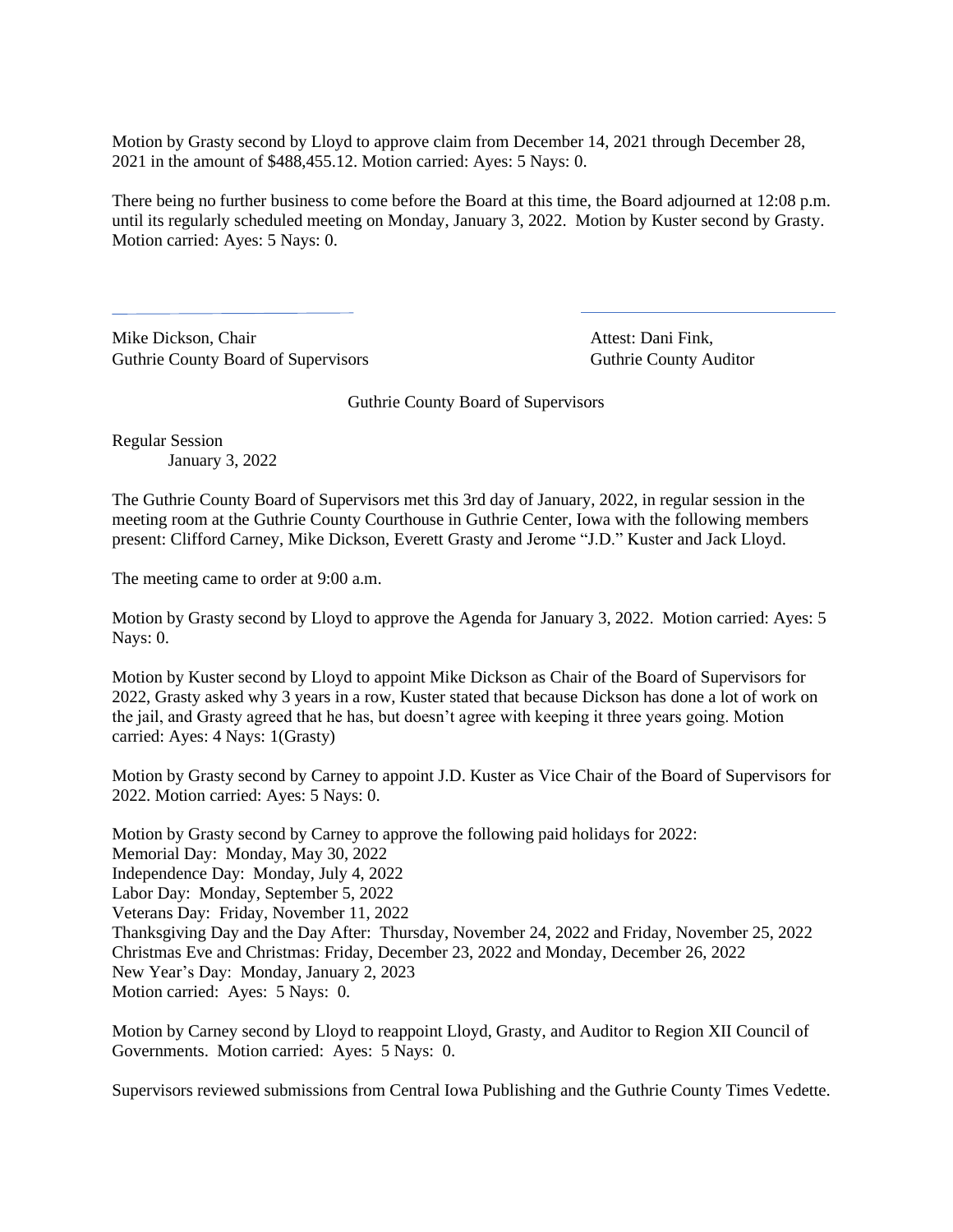Motion by Carney second by Kuster to approve Central Iowa Publishing and the Guthrie County Times Vedette as the official newspapers for 2022. Motion carried: Ayes: 5 Nays: 0.

Motion by Kuster second by Lloyd to appoint Tim Masters, Supervisor, Guthrie County Integrated Roadside Vegetative Management (IRVM), as the Guthrie County Weed Commissioner. Motion carried: Ayes: 5 Nays: 0.

Motion by Kuster second by Lloyd to reappoint Amy Davis as the Guthrie County General Relief Director and the Veteran Affairs Administrator for Guthrie County for 2022. Motion carried: Ayes: 5 Nays: 0. The Supervisors acknowledge the Guthrie County Veteran Affairs Board Members as Stacey Harris-Molina, Barry Chalfant and Steven James.

Motion by Carney second by Grasty to reappoint Kuster as the representative and Grasty as the alternate representative to the New Opportunities Board of Directors. Motion carried on a vote: Ayes: 5 Nays: 0.

Motion by Grasty second by Carney to reappoint Dickson to the 5<sup>th</sup> Judicial District Department of Correctional Services. Motion carried: Ayes: 5 Nays: 0.

Motion by Carney second by Grasty to reappoint Dickson, Lloyd, and Kuster to the Guthrie County Planning Board and to serve on the Guthrie County Public Safety Commission. Motion carried: Ayes: 5 Nays: 0.

Motion by Kuster second by Lloyd to reappoint Grasty as the representative and Dickson as the alternate representative to the Midwest Partnership Board. Motion carried on: Ayes: 5 Nays: 0.

Motion by Grasty second by Kuster to reappoint Peter Johnson, Midwest Partnership Economic Development Corporation, Executive Director, to the Enterprise Zone Board. Motion carried: Ayes: 5 Nays: 0.

Motion by Carney second by Lloyd to reappoint Kristine Jorgensen, Guthrie County Historical Village Curator, to the Western Iowa Tourism Region. Motion carried: Ayes: 5 Nays: 0.

Motion by Grasty second by Lloyd to appoint Chair of the Guthrie County Board of Supervisors as the representative and Kuster as the primary alternate to the Adair/Guthrie County Emergency Management Commission. Motion carried: Ayes: 5 Nays: 0.

Motion by Kuster second by Carney to reappoint Robert Kempf, Guthrie County Emergency Management Coordinator, and Sheriff Marty Arganbright, Guthrie County Sheriff, to the South-Central Iowa Regional 911 Board. Motion carried: Ayes: 5 Nays: 0.

Motion by Carney second by Lloyd to reappoint Grasty to the Decategorization Governance Board. Motion carried: Ayes: 5 Nays: 0.

Motion by Kuster second by Grasty to reappoint Carney as the representative and Dickson, as the alternate representative, to the Heart of Iowa Region Board. Motion carried: Ayes: 5 Nays: 0.

Motion by Grasty second by Lloyd to reappoint Carney to the Hungry Canyons Alliance. Motion carried: Ayes: 5 Nays: 0.

Motion by Carney second by Kuster to reappoint Dr. Josh Strehle as the Guthrie County Medical Examiner. Motion carried: Ayes: 5 Nays: 0.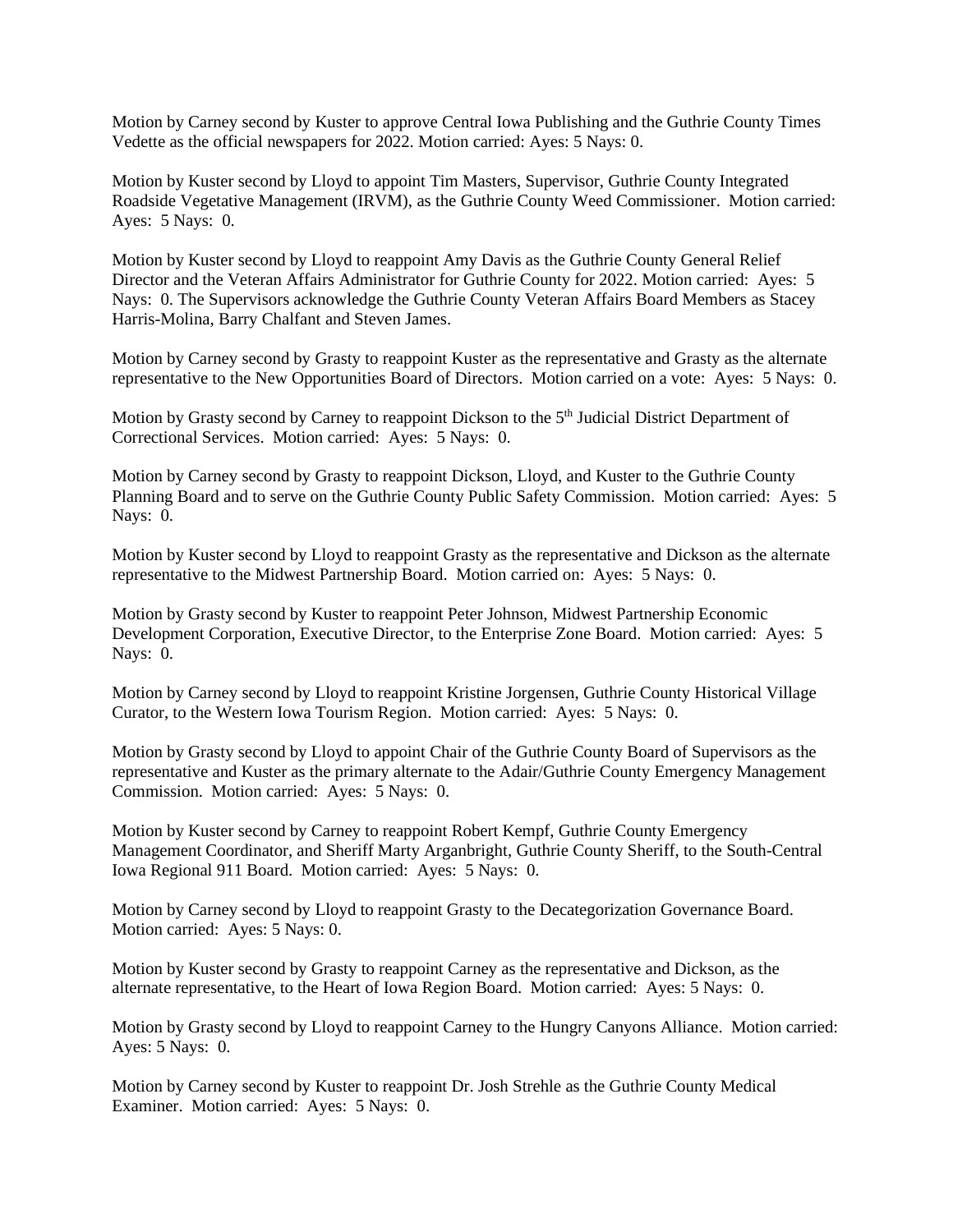Motion by Kuster second by Carney to reappoint Dr. Steve Bascom and Peg Snyder to the Guthrie County Board of Health for a term of three (3) years ending December 31, 2024. Motion carried: Ayes: 5 Nays: 0.

Motion by Carney second by Grasty to reappoint Brenna Bird, Guthrie County Attorney, to the Guthrie County Involuntary Hospitalization Board. Motion carried: Ayes: 5 Nays: 0.

Motion by Carney second by Kuster to table the appointment of someone to the Guthrie County Zoning Board of Adjustment for a term of four (4) years ending December 31, 2024. Motion carried: Ayes: 5 Nays: 0.

Motion by Kuster second by Carney to appoint Terry Laughery to the Guthrie County Zoning Board of Adjustment for a term of two (2) years ending December 31, 2023. Motion carried: Ayes: 5 Nays: 0.

Motion by Grasty second by Carney to reappoint Janet Dickson to the Guthrie County Zoning Board of Adjustment for a term of five (5) years ending December 31, 2026. Motion carried: Ayes: 5 Nays: 0.

Motion by Grasty second by Kuster to reappoint Region XII Council of Governments as the Guthrie County Zoning Administrator. Motion carried: Ayes: 5 Nays: 0.

Motion by Kuster second by Grasty to reappoint Kristen Crouthamel to the Guthrie County Conservation Board for a term of five (5) years ending December 31, 2026. Motion carried: Ayes: 5 Nays: 0.

Motion by Carney second by Kuster to reappoint the Board of Supervisors over the land at the Guthrie County Farm, Courthouse Grounds, Public Health Buildings, Sanitary Landfill/Transfer Station, and Secondary Roads Department Buildings for 2021. Motion carried: Ayes: 5 Nays: 0.

Motion by Carney second by Kuster to authorize the Chair of the Guthrie County Board of Supervisors and the Guthrie County Auditor to execute leases and deeds on behalf of Guthrie County for 2022. Motion carried: Ayes: 5 Nays: 0.

Motion by Grasty second by Lloyd to authorize the Guthrie County Auditor to purchase supplies for the Guthrie County Courthouse. Motion carried on: Ayes: 5 Nays: 0.

Motion by Carney second by Kuster to reappoint the Chair of the Guthrie County Board of Supervisors as the Board's representative on the Guthrie County Risk Management Committee. Motion carried: Ayes: 5 Nays: 0.

Motion by Grasty second by Kuster to authorize the Chair of the Guthrie County Board of Supervisors to approve emergency expenses. Motion carried: Ayes: 5 Nays: 0.

Motion by Grasty to approve the mileage reimburse. Died due to lack of second.

Motion by Grasty second by Kuster to approve the mileage reimbursement rate for Guthrie County employees at 58.5 cents per mile which is the 2022 Internal Revenue Service mileage rate. Motion carried: Ayes: 5 Nays: 0.

Motion by Carney second by Lloyd to reappoint Joshua Sebern, Guthrie County Engineer, to the Intermodal Surface Transportation Efficiency Act (ISTEA) Board. Motion carried: Ayes: 5 Nays: 0.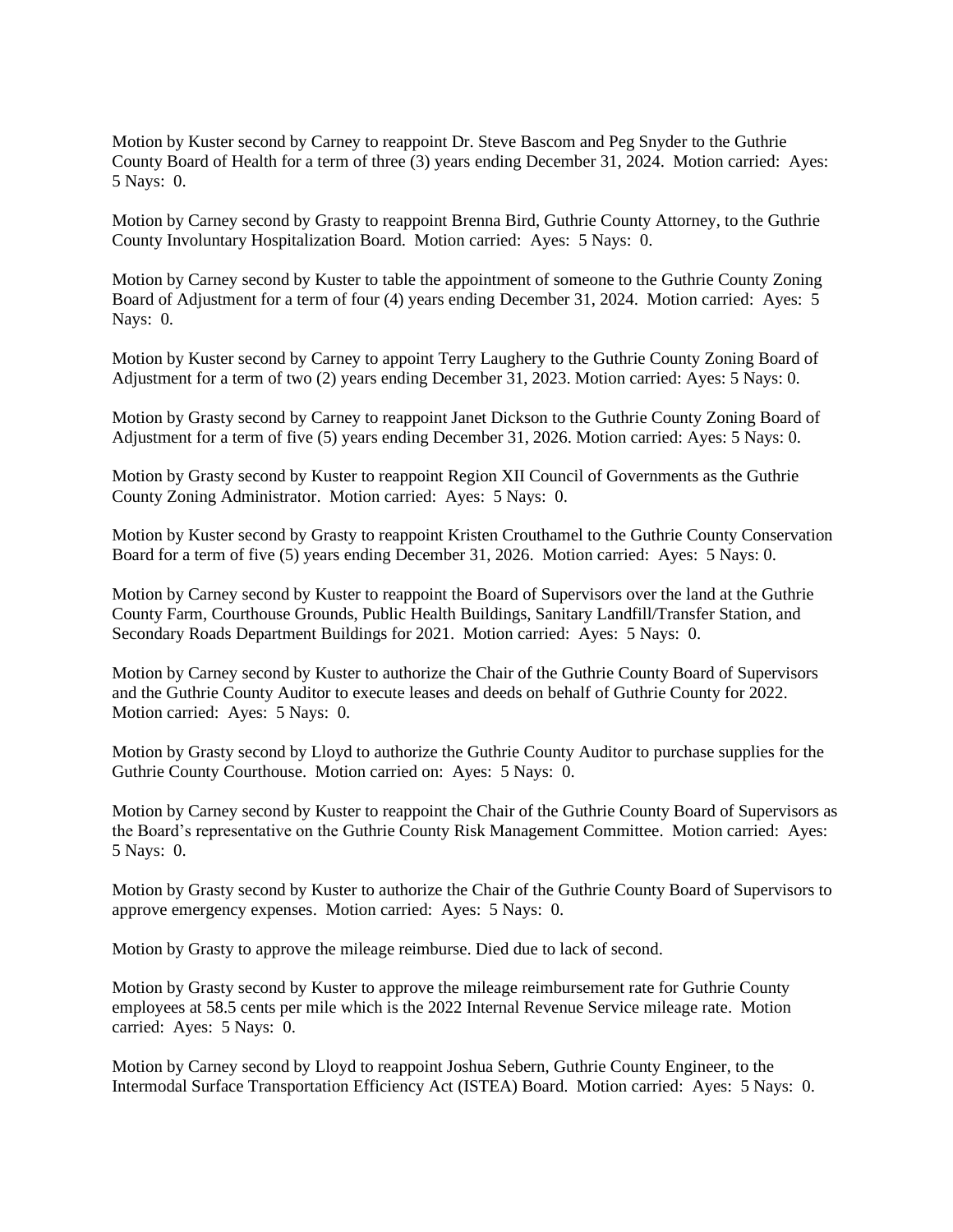Motion by Grasty second by Lloyd to approve the Certificates of Assessment for the centrally assessed utilities in Guthrie County as certified by the Iowa Department of Revenue and authorize the Guthrie County Auditor to disperse same to the appropriate taxing districts. Motion carried: Ayes: 5 Nays: 0.

Motion by Carney second by Lloyd to set the Guthrie County Board of Supervisors' regularly scheduled meetings at 9:00 A.M. on Tuesday and Thursday from January 6, 2022 to March 31, 2022 and on Tuesday from April 5, 2022 to December 31, 2022 in the Supervisors' Meeting Room at the Guthrie County Courthouse with any changes posted on the Agenda. Motion carried: Ayes: 5 Nays: 0.

Motion by Grasty second by Lloyd to table Resolution 22-22: Resolution Appointing Members of the 2022 Compensation Commission as amended. Motion carried on a roll call vote: Lloyd: Aye, Kuster: Aye, Grasty: Aye, Carney: Aye, Dickson: Aye.

Motion by Kuster second by Lloyd to approve Resolution 22-23: Resolution Authorizing Auditor to Pay Fixed Charges and Other claims. Motion carried on a roll call vote: Carney: Aye, Dickson: Aye, Grasty: Aye, Lloyd: Aye, Kuster: Aye.

Motion by Carney second by Lloyd to approve Resolution 22-24: Resolution Giving the County Engineer the Right of Final Acceptance. Motion carried on a roll call vote: Carney: Aye, Dickson: Aye, Grasty: Aye, Lloyd: Aye, Kuster: Aye.

Motion by Grasty second by Lloyd to approve Resolution 22-25: Construction Evaluation Resolution (Master Matrix for Large Animal Confinement Operations). Motion carried on a roll call vote: Carney: Aye, Dickson: Aye, Grasty: Aye, Lloyd: Aye, Kuster: Aye.

The full text of all Resolutions adopted by the Guthrie County Board of Supervisors after July 1, 2018 are available on the Guthrie County website at [http://guthriecounty.org/government/boards](http://guthriecounty.org/government/boards-commissions/board-of-supervisors/agendas-minutes/)[commissions/board-of-supervisors/agendas-minutes/](http://guthriecounty.org/government/boards-commissions/board-of-supervisors/agendas-minutes/) .

Motion by Grasty second by Lloyd to appoint Gary Evans to Lake Panorama On-Site Wastewater Management District for a term of three (3) years to expire December 31, 2024. Motion carried: Ayes: 5 Nays: 0.

Motion by Grasty second by Lloyd to waive the 3<sup>rd</sup> reading of Ordinance 38: Establishing Election Precinct Boundaries for Guthrie County, Iowa. Motion carried: Ayes: 5 Nays: 0.

Board reviewed Ordinance 38: Establishing Election Precinct Boundaries for Guthrie County, Iowa.

Motion by Grasty second by Carney to approve Ordinance 38: Establishing Election Precinct Boundaries for Guthrie County, Iowa. Motion carried: Ayes: 5 Nays: 0.

Motion by Carney second by Kuster to table minutes from December 28, 2021. Motion carried: Ayes: 5 Nays: 0.

There being no further business to come before the Board at this time, the Board adjourned at 10:22 a.m. until its regularly scheduled meeting on Thursday, January 6, 2022. Motion by Kuster second by Grasty. Motion carried on a vote: Ayes: 5 Nays: 0.

Mike Dickson, Chair **Attest:** Dani Fink, Guthrie County Board of Supervisors **Guthrie County Auditor** Guthrie County Auditor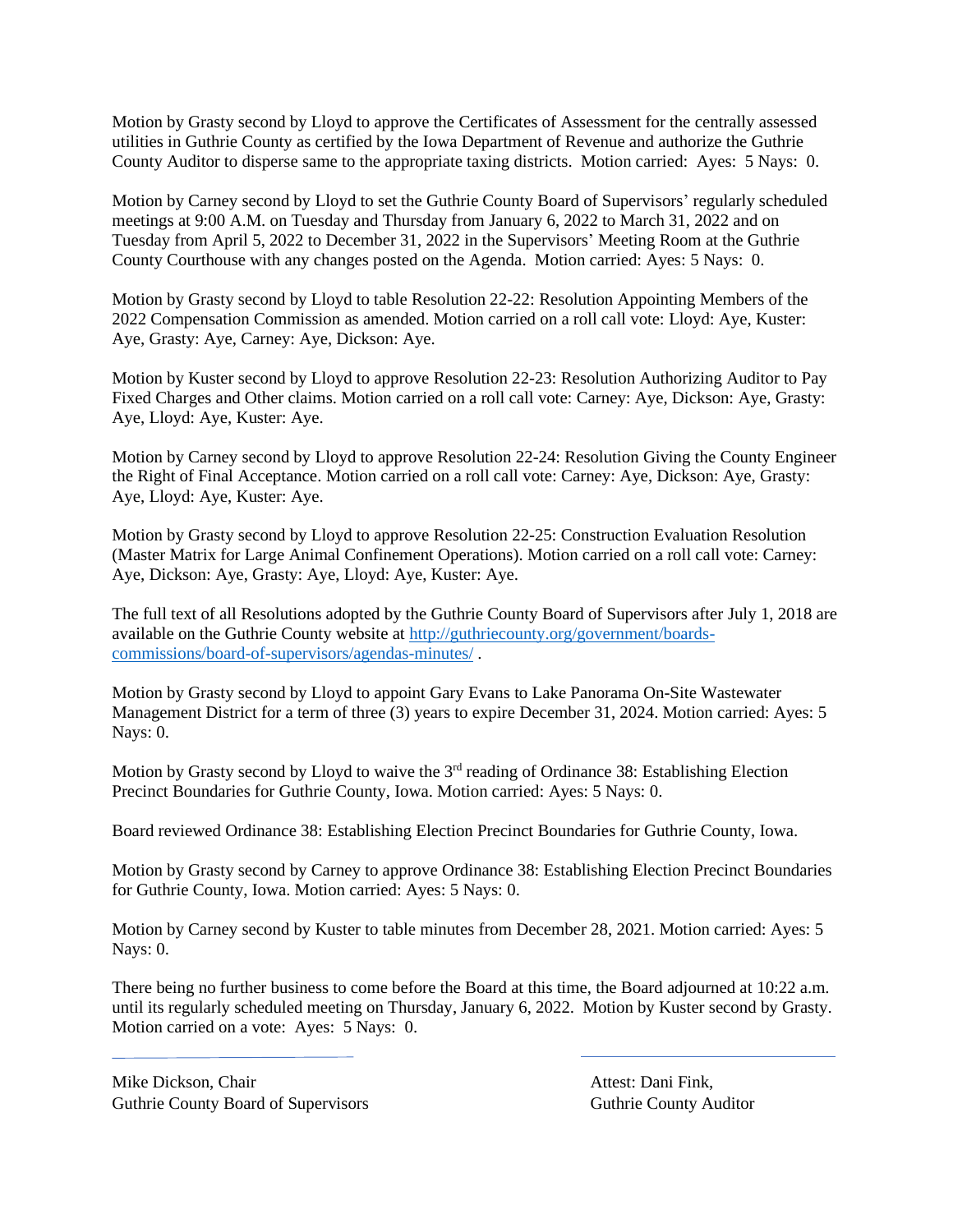# Guthrie County Board of Supervisors

# Regular Session January 6, 2022

The Guthrie County Board of Supervisors met this 6th day of January, 2022, in regular session in the meeting room at the Guthrie County Courthouse in Guthrie Center, Iowa with the following members present: Clifford Carney, Mike Dickson, Everett Grasty and Jack Lloyd. Jerome "J.D." Kuster joined via phone.

The meeting came to order at 9:14 a.m.

Motion by Grasty Second by Lloyd to approve Agenda for January 6, 2022. Motion carried: Ayes: 5 Nays: 0.

Jotham Arber, Guthrie County Health Services Director, presented a 28E Agreement with Union County Environmental Health. This allows Guthrie County to assist Union County if they are short staffed.

Motion by Carney second by Grasty to approve 28E Agreement with Union County for Environmental Health. Motion carried: Ayes: 5 Nays: 0.

Dani Fink, Guthrie County Auditor, presented Auditor Year 2021 Valuations.

Board reviewed Resolution 22-26: Resolution Approving the Fiscal Year 2022-2023 Annual Salary for Elected Officials in Guthrie County, Iowa.

Motion by Carney second by Lloyd to approve Resolution 22-26: Resolution Approving the Fiscal Year 2022-2023 Annual Salary for Elected Officials in Guthrie County, Iowa. Motion carried on a roll call vote: Lloyd: Aye, Kuster: Aye, Grasty: Nay, Carney: Aye, Dickson: Aye.

Kuster left the meeting at 9:38 a.m.

Board worked on their Fiscal Year 2022-2023 budget.

Motion by Carney second by Grasty to approve minutes from December 28, 2021 and January 3, 2022 as amended. Motion carried: Ayes: 5 Nays: 0.

There being no further business to come before the Board at this time, the Board adjourned at 11:22 a.m. until its regularly scheduled meeting on Tuesday, January 11, 2022. Motion by Carney second by Grasty. Motion carried: Ayes: 5 Nays: 0.

Mike Dickson, Chair **Attest: Dani Fink**, Guthrie County Board of Supervisors **Guthrie County Auditor** Guthrie County Auditor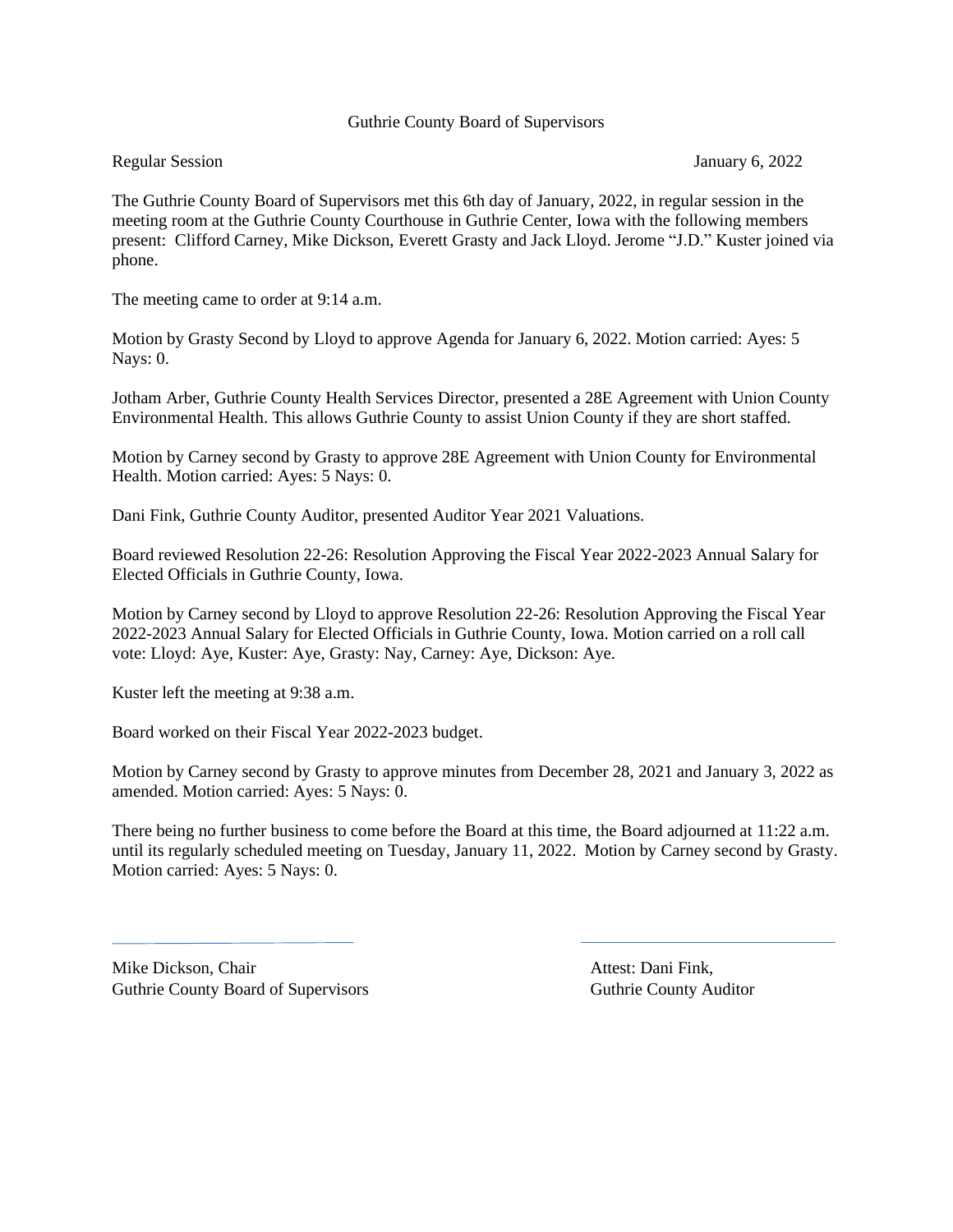## Guthrie County Board of Supervisors

# Regular Session January 11, 2022

The Guthrie County Board of Supervisors met this 11th day of January, 2022, in regular session in the meeting room at the Guthrie County Courthouse in Guthrie Center, Iowa with the following members present: Clifford Carney, Mike Dickson, Jack Lloyd and Jerome "J.D." Kuster. Everett Grasty was absent from the meeting.

The meeting came to order at 9:00 a.m.

Motion by Lloyd Second by Kuster to approve Agenda for January 11, 2022. Motion carried: Ayes: 4 Nays: 0.

Marci Schreck, Guthrie County Treasurer, presented the semi-annual report.

Motion by Kuster second by Lloyd to allow Board Chairman Dickson to sign the City Agreements for the Guthrie County Urban Renewal Area Plan Amendment as they come in. Motion carried: Ayes: 4 Nays: 0.

Board talked about doing performance evaluations for Department Heads in December and January, so that they can budget for salary increases for the next fiscal year, which may be more on an employee-toemployee basis rather than a blanket figure. Board would like to set a maximum raise, and then look at each individual department head separately.

Motion by Kuster second by Lloyd to set maximum wage increase for Department Heads at 12%. Motion carried: Ayes: 4 Nays: 0.

Dickson mentioned OSHA's federal vaccine mandate, which is still being considered by the Supreme Court, and that the Iowa OSHA Director will not enforce the federal mandate. For now, the Board will take no action on a policy, but feel it would be a good idea to have a policy drafted in case the Supreme Court upholds the mandate.

Cody Lawrence, Superintendent, The Samuels Group, discussed the law enforcement center project. Lawrence stated the project is 70% complete, and the roof is mostly complete. The Board reviewed Samuels Group Pay App #15.

Motion by Kuster second by Lloyd to approve Samuels Group Pay App #15 in the amount of \$389,555.45. Motion carried: Ayes: 4 Nays: 0.

Board reviewed change orders for the Law Enforcement Center project.

Motion by Kuster second by Carney to approve Change Order 29 which is a credit of \$2963.00. Motion carried: Aye: 4 Nays: 0.

Motion by Lloyd second by Carney to approve Change Order 58 in the amount of \$5502.49. Motion carried:

Motion by Lloyd second by Carney to approve Change Order 57. Motion carried: Ayes: 4 Nays: 0.

Motion by Kuster second by Lloyd to table claims from December 28, 2021 through January 11, 2022 until the Thursday, January 13, 2022 meeting. Motion carried: Ayes: 4 Nays: 0.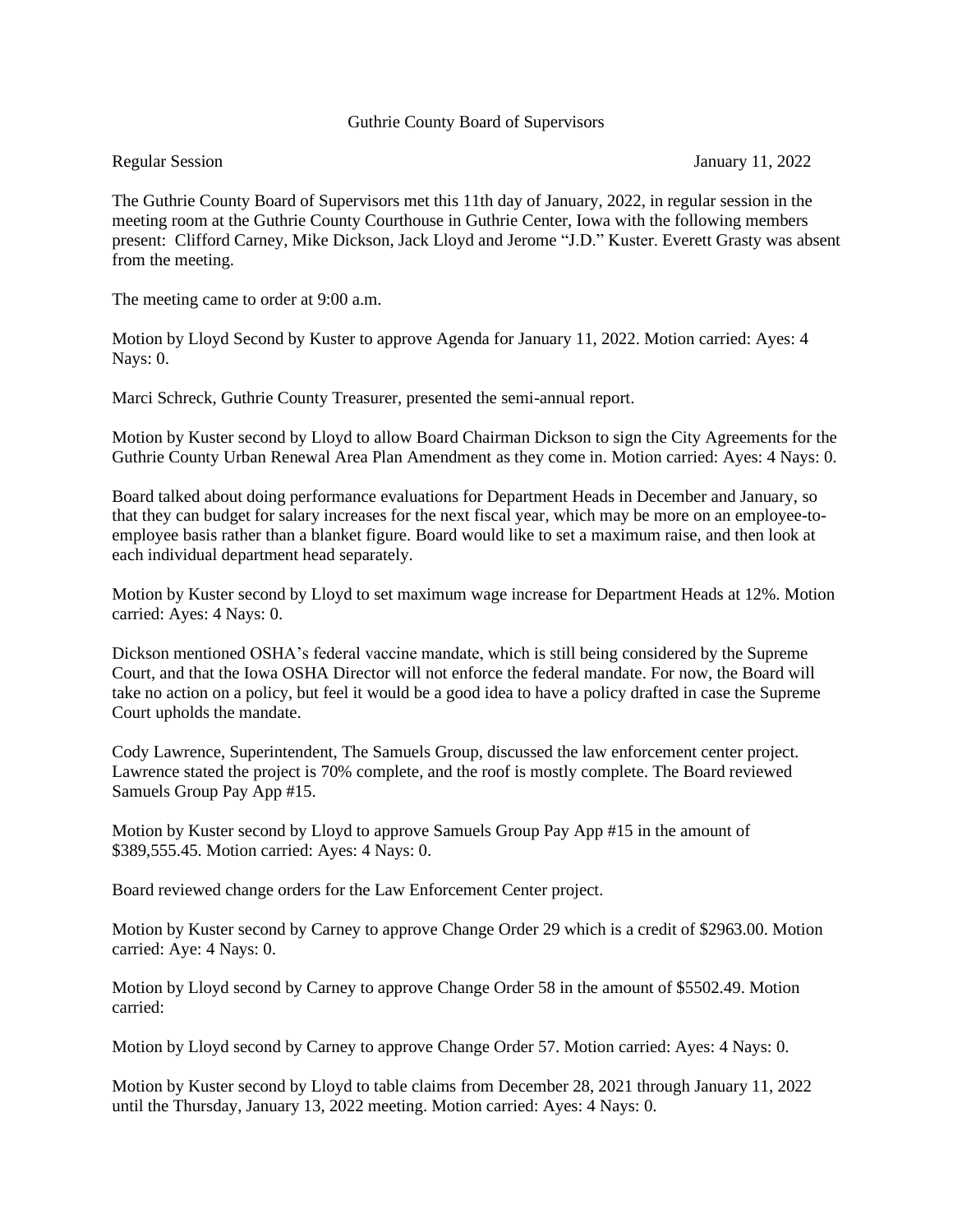Motion by Kuster second by Carney to table minutes from January 6, 2022. Motion carried: Ayes: 4 Nays: 0.

There being no further business to come before the Board at this time, the Board adjourned at 10:04 a.m. until its regularly scheduled meeting on Thursday, January 13, 2022. Motion by Kuster second by Lloyd. Motion carried: Ayes: 4 Nays: 0.

Mike Dickson, Chair **Attest: Dani Fink**, Guthrie County Board of Supervisors Guthrie County Auditor

Guthrie County Board of Supervisors

Regular Session January 13, 2022

The Guthrie County Board of Supervisors met this 13th day of January, 2022, in regular session in the meeting room at the Guthrie County Courthouse in Guthrie Center, Iowa with the following members present: Clifford Carney, Mike Dickson, Everett Grasty, Jack Lloyd and Jerome "J.D." Kuster.

The meeting came to order at 9:00 a.m.

Motion by Grasty Second by Lloyd to approve Agenda for January 13, 2022. Motion carried: Ayes: 5 Nays: 0.

Marci Schreck, Guthrie County Treasurer, presented the Treasurer's Fiscal Year 2022-2023 Budget.

Tristen Richard, Guthrie County Recorder, presented the Recorder's Fiscal Year 2022-2023 Budget.

Jamie Lindsay, Guthrie County Human Resources Coordinator, presented the Human Resources and Risk Management Fiscal Year 2022-2023 Budget.

Marty Arganbright, Guthrie County Sheriff, Leora Laughery, Civil Clerk, Jesse Swenson, Deputy Sheriff, Jeremy Bennett, Chief Deputy Sheriff and Chuck Cleveland, Dispatcher, joined the meeting to present the Sheriff Budget for Fiscal Year 2022-2023.

Lloyd left the meeting at 11:21 a.m.

Motion by Grasty second by Kuster to approve payroll change notice for Dana Tews at \$25.00/hr. Motion carried: Ayes: 4 Nays: 0.

Motion by Grasty second by Kuster to approve minutes from January 6, 2022 as presented. Motion carried: Ayes: 4 Nays: 0.

Motion by Kuster second by Grasty to approve minutes from January 11, 2021 as amended. Motion carried: Ayes: 4 Nays: 0.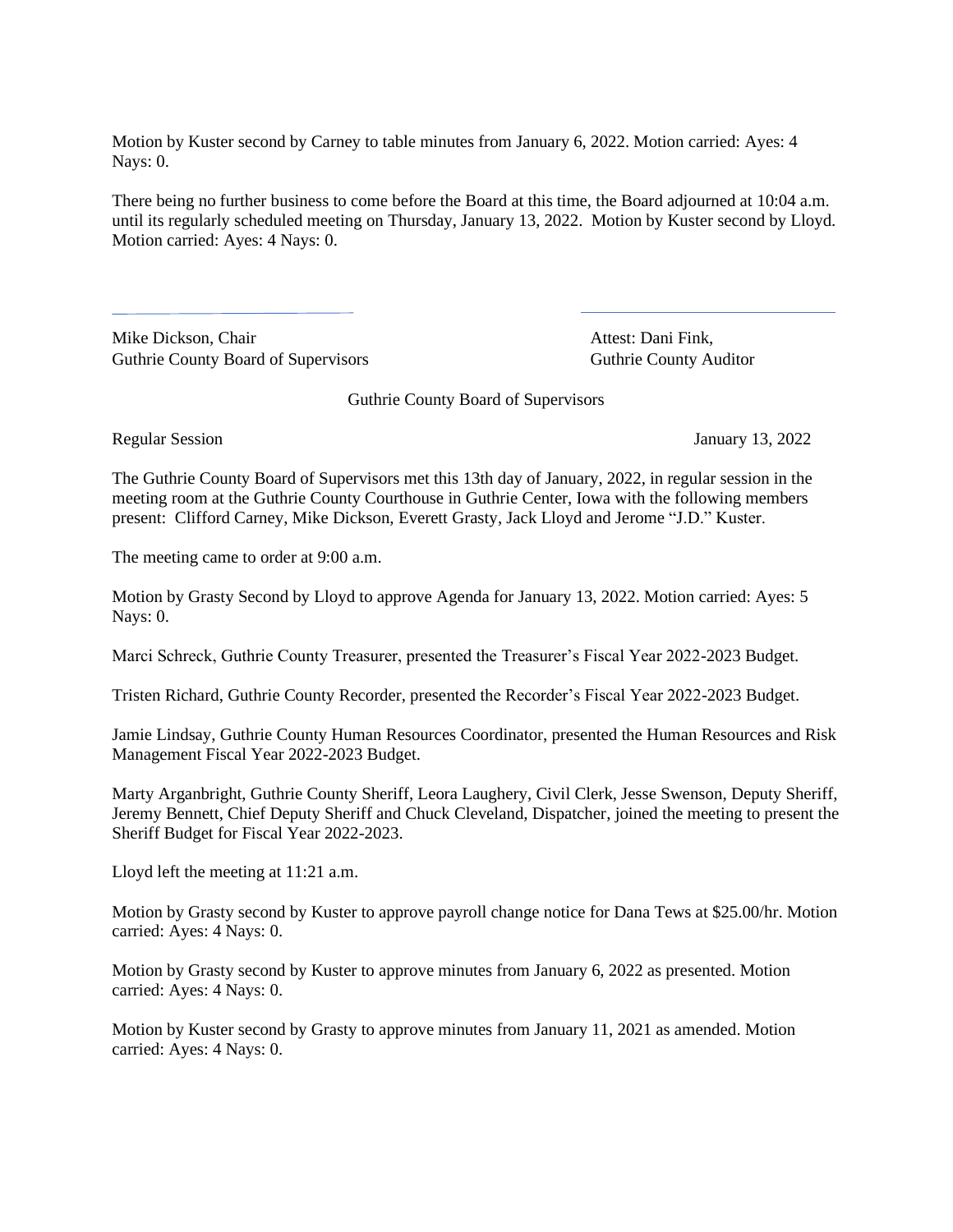Motion by Kuster second by Grasty to approve claims from December 28, 2021 through January 11, 2022 in the amount of \$540,791.93. Motion carried: Ayes: 3 Nays: 0, Carney abstained from a vote since he had not seen the claims.

There being no further business to come before the Board at this time, the Board adjourned at 11:43 a.m. until its regularly scheduled meeting on Tuesday, January 18, 2022. Motion by Kuster second by Carney. Motion carried: Ayes: 5 Nays: 0.

Mike Dickson, Chair **Attest: Dani Fink**, Guthrie County Board of Supervisors **Guthrie County Auditor** Guthrie County Auditor

Guthrie County Board of Supervisors

Regular Session January 18, 2022

The Guthrie County Board of Supervisors met this 18th day of January, 2022, in regular session in the meeting room at the Guthrie County Courthouse in Guthrie Center, Iowa with the following members present: Clifford Carney, Mike Dickson, Everett Grasty, Jack Lloyd and Jerome "J.D." Kuster.

The meeting came to order at 9:00 a.m.

Motion by Grasty Second by Lloyd to approve Agenda for January 18, 2022. Motion carried: Ayes: 5 Nays: 0.

Amy Davis, Guthrie County Veteran Affairs and General Relief, presented her Fiscal Year 2022-2023 budgets. The Board discussed her salary and agreed on budgeting a 12% salary increase for Davis, as they had previously decided to set a max of 12% for Guthrie County Department Head salary increases. Steve James and Stacy Harris-Molina, Veterans Affairs Commission were present, and both advocated for Davis to receive a higher increase.

Brian Hoffman, Guthrie County IT Administrator, presented his Fiscal Year 2022-2023 IT budget.

Dani Fink, Guthrie County Auditor, presented her Fiscal Year 2022-2023 budget

Cody Lawrence, Superintendent, The Samuels Group, presented Change Order 064: RFI Kitchen Hood, which is a cost of \$2684.00.

Motion by Grasty second by Carney to approve Change Order 064: Kitchen Hood in the amount of \$2684.00. Motion carried: Ayes: 5 Nays: 0.

Lawrence discussed security ceiling in the Law Enforcement Center (LEC). There are a few areas that just have drop ceiling, and there are security ceiling areas that do not have access points for maintenance. Lawrence stated that the total estimated cost to make these ceiling changes is \$67,000. He is asked for the Board to approve him to order the materials, but the Board would like to see an updated budget on the Law Enforcement Center prior to approval. Lawrence recommends looking at this as a separate project so it does not cause any delay on the overall timeline of the LEC.

Board reviewed an engagement letter with Jeff Stone at Simmons Perrine Moyer Bergman PLC.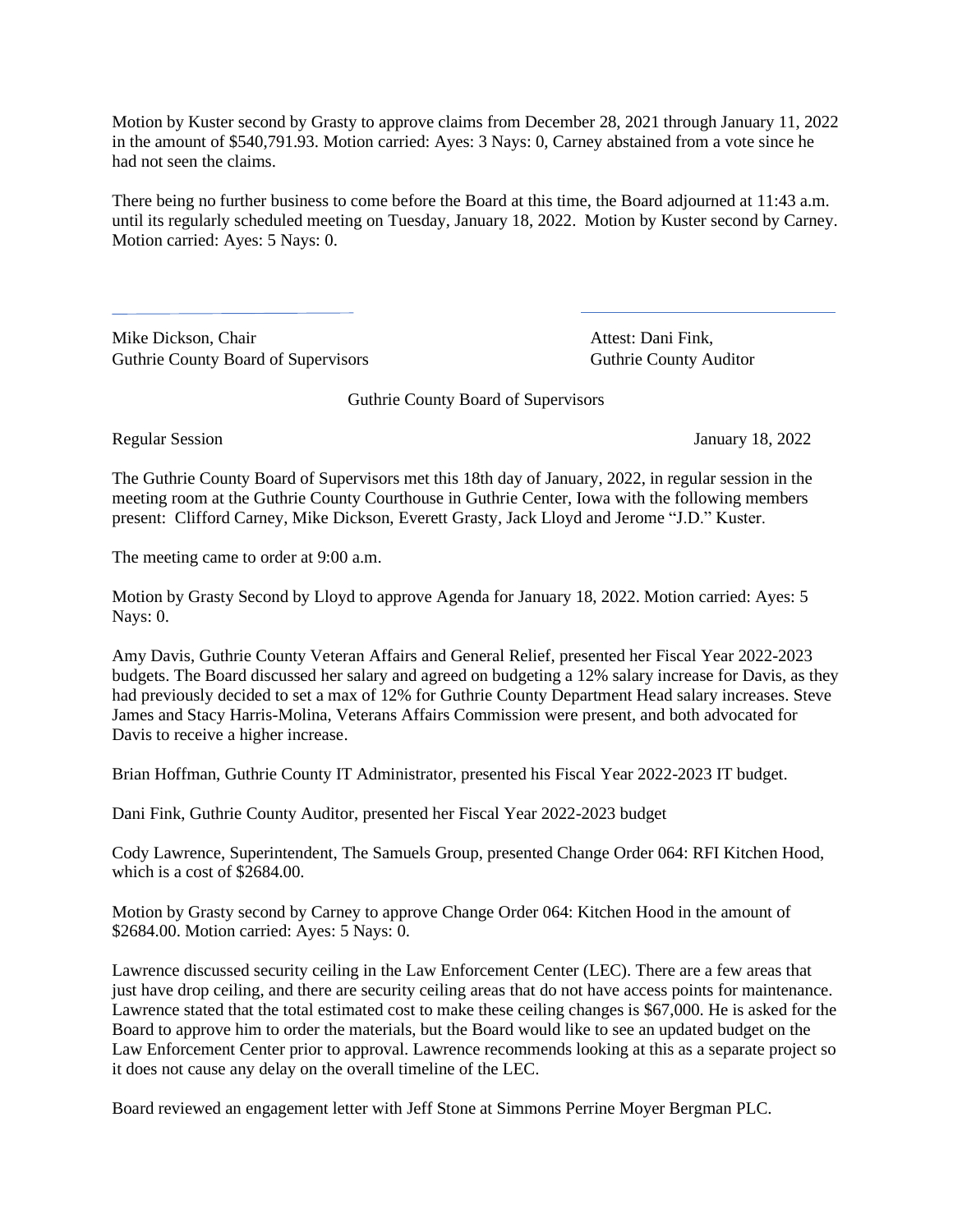Motion by Grasty second by Lloyd to approve engagement letter with Simmons Perrine Moyer Bergman PLC. Motion carried: Ayes: 5 Nays: 0.

Board reviewed the Substance Abuse Prevention & Treatment Semi Annual Report.

Motion by Kuster second by Carney to approve the Substance Abuse Prevention & Treatment Semi-Annual report. Motion carried: Ayes: 5 Nays: 0.

Brenna Bird, Guthrie County Attorney, presented her Fiscal Year 2022-2023 budgets for Count Attorney, District Court, Grand Jury and Petit Jury. There was discussion on the Assistant County Attorney's salary, the Board adjusted the presented salary from \$96,000 annually, to \$88,399, because the lesser figure is 85% of the County Attorney's salary. Since Bird is currently designated as a part-time County Attorney, the Assistant County Attorney may make more than 85% of her salary, but if the Attorney position would go back to a full-time status, the Assistant County Attorney's salary would have to be reduced to 85% or below. The Board does not want to chance having to reduce someone's salary in the future.

Motion by Kuster second by Carney to approve minutes from January 13, 2022 as presented. Motion carried: Ayes: 5 Nays: 0.

There being no further business to come before the Board at this time, the Board adjourned at 12:14 p.m. until its regularly scheduled meeting on Thursday, January 20, 2022. Motion by Kuster second by Lloyd. Motion carried: Ayes: 5 Nays: 0.

Mike Dickson, Chair **Attest: Dani Fink**, Attest: Dani Fink, Guthrie County Board of Supervisors **Guthrie County Auditor** Guthrie County Auditor

Guthrie County Board of Supervisors

Regular Session January 20, 2022

The Guthrie County Board of Supervisors met this 20th day of January, 2022, in regular session in the meeting room at the Guthrie County Courthouse in Guthrie Center, Iowa with the following members present: Clifford Carney, Mike Dickson, Everett Grasty, Jack Lloyd and Jerome "J.D." Kuster.

The meeting came to order at 9:00 a.m.

Motion by Grasty Second by Lloyd to approve Agenda for January 20, 2022. Motion carried: Ayes: 5 Nays: 0.

Brad Halterman, Guthrie County Conservation Director, presented minutes from the December 13, 2021 Conservation Board meeting. He then presented his Fiscal Year 2022-2023 Budgets for Conservation and the Guthrie County Historical Village. Scott Benton, Kristen Crouthamel and George Hemmen, Guthrie County Conservation Board, joined the meeting for the budget presentation.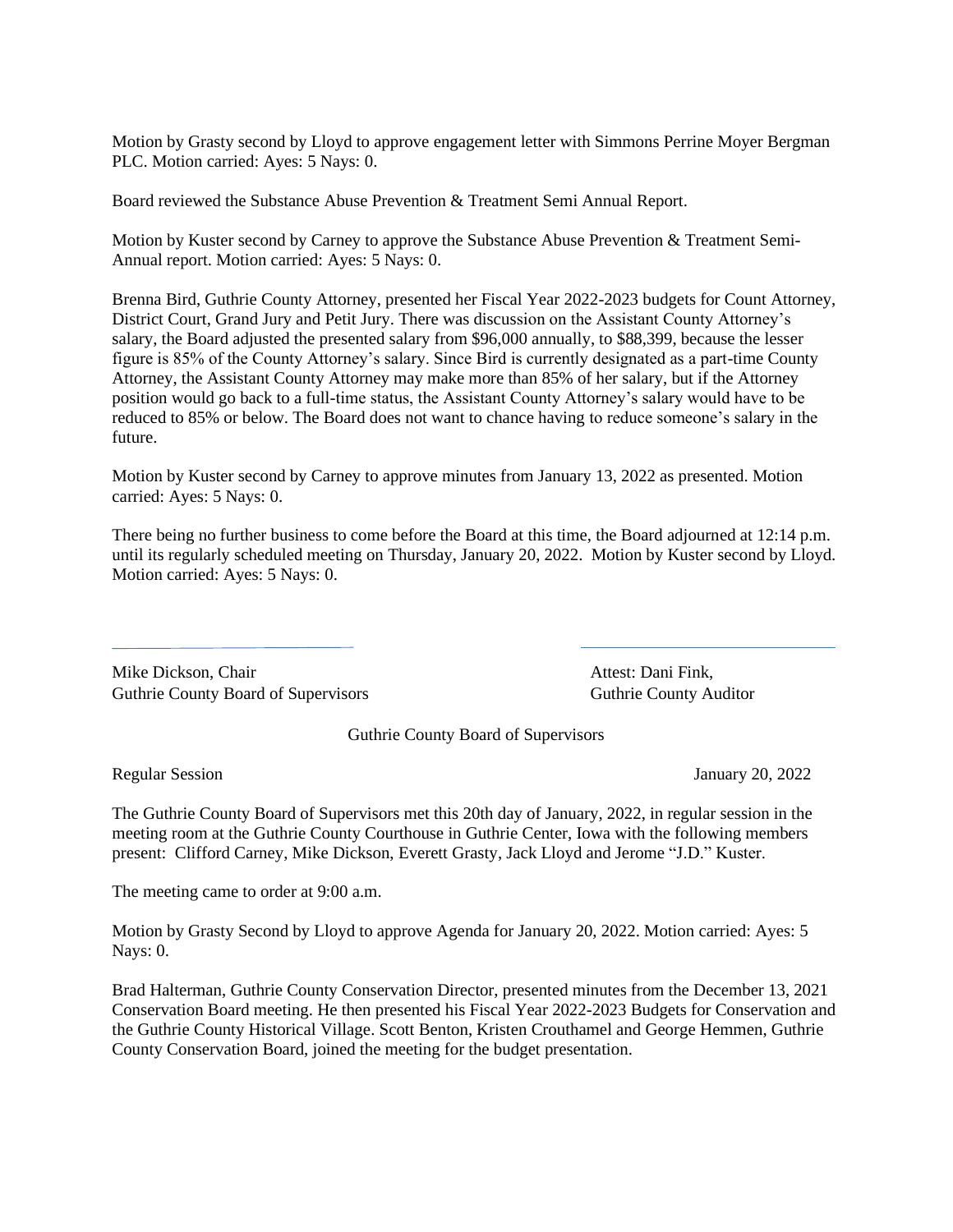Peter Johnson, Midwest Partnership, asking for the same contribution from Guthrie County as the current Fiscal Year contribution, which is \$35,127. Johnson reviewed highlights that Midwest Partnership has been working on.

Motion by Grasty second by Carney to approve Midwest Partnership Funding for Fiscal Year 2022-2023 in the amount of \$35,127, that includes Greater Des Moines Partnership contribution. Motion carried: Ayes: 5 Nays: 0.

Josh Sebern, Guthrie County Engineer, presented a PowerPoint presentation of his fiscal year 2022-2023 Secondary Roads and IRVM budget changes. Sebern then presented salary proposals for Fiscal Year 2023. He is looking at 7% plus \$0.50/hour, with some positions receiving slightly higher increases. Roadside tech positions 7% plus an additional couple of dollars per hour to get them close to operator pay.

Cody Lawrence, Superintendent, The Samuels Group, joined the meeting to discuss change orders for the Law Enforcement Center Project.

The Board discussed change order 21: Drain Tile Damage Repair, which is a credit of \$3938.04 to Elder.

Motion by Kuster second by Carney to approve Change Order 21: Drain Tile Damage repair, credit of \$3938.04 to Elder from Lang. Motion carried: Ayes: 5 Nays: 0.

Motion by Carney second by Kuster to approve Change Order 6 for Elder's change in contracted amount due to Change Order 21. Motion carried: Ayes: 5 Nays: 0.

Board reviewed change order 62: Conflict with Proposed Dept, which is a credit of \$3381.00.

Motion by Grasty second by Lloyd to approve Change Order 62: Conflict with Proposed Depth, which is a credit of \$3381.00 to the County. Motion carried: Ayes: 5 Nays: 0.

Board reviewed change order 8: Credit for Parking Lot Barriers which is pulling the credit back from Jensen and Elder in time and materials.

Motion by Carney second by Lloyd to approve Change Order 8: Credit for Parking Lot Barriers. Motion carried: Ayes: 5 Nays: 0.

Motion by Grasty second by Lloyd to approve Change Order 28 which is a credit back of \$3354.00. Motion carried: Ayes: 5 Nays: 0.

Motion by Kuster second by Carney to approve minutes from January 18, 2022 as presented. Motion carried: Ayes: 5 Nays: 0.

There being no further business to come before the Board at this time, the Board adjourned at 11:48 a.m. until its regularly scheduled meeting on Tuesday, January 25, 2022. Motion by Carney second by Kuster. Motion carried: Ayes: 5 Nays: 0.

Mike Dickson, Chair **Attest: Dani Fink**, Guthrie County Board of Supervisors **Guthrie County Auditor** Guthrie County Auditor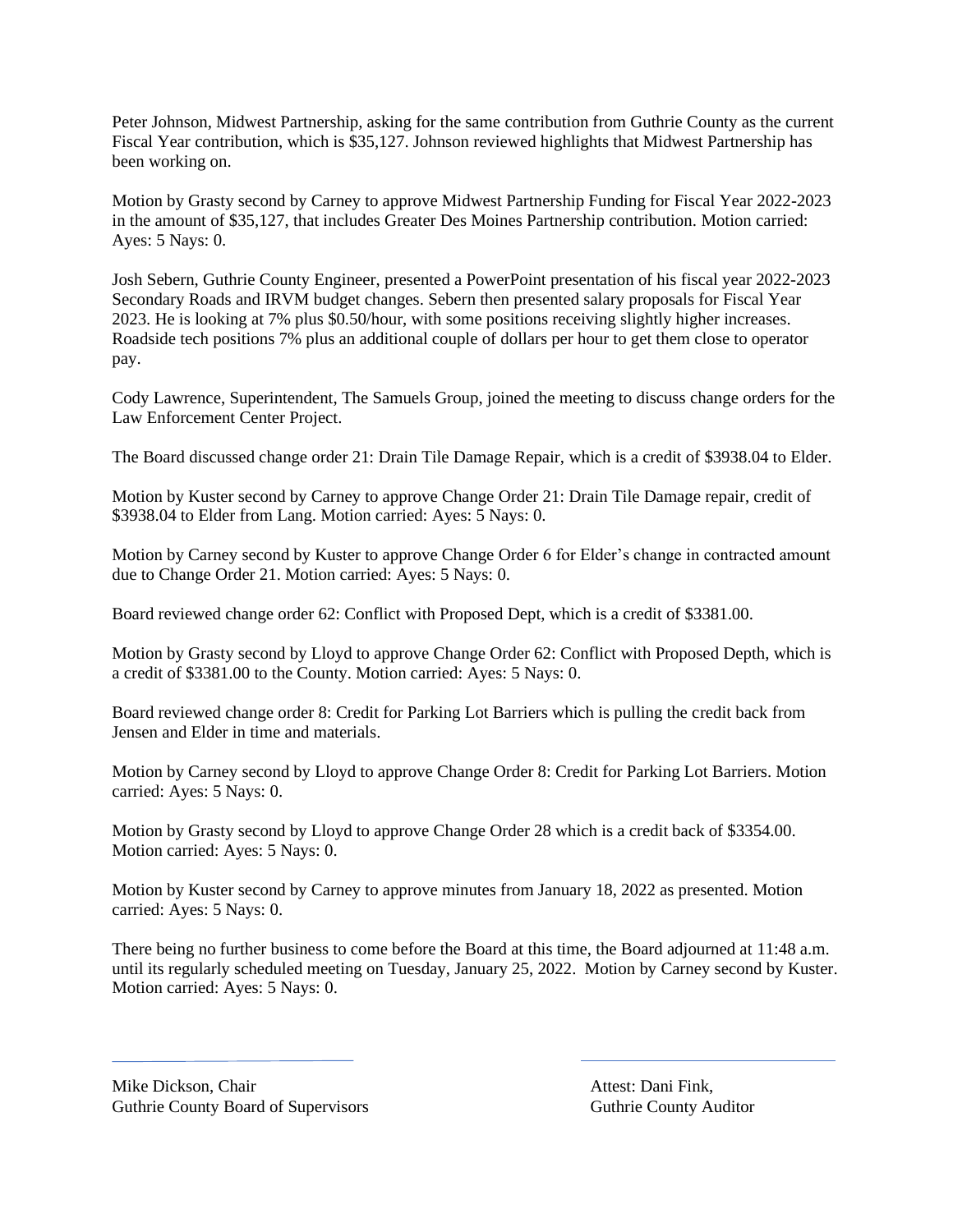## Guthrie County Board of Supervisors

The Guthrie County Board of Supervisors met this 25th day of January, 2022, in regular session in the meeting room at the Guthrie County Courthouse in Guthrie Center, Iowa with the following members present: Clifford Carney, Mike Dickson, Everett Grasty, Jack Lloyd and Jerome "J.D." Kuster.

The meeting came to order at 9:00 a.m.

Motion by Grasty Second by Lloyd to approve Agenda for January 25, 2022. Motion carried: Ayes: 5 Nays: 0.

Ron Benton, Tyler Carney and Erin Bendickson, Guthrie County Fair Board, thanked the Board of Supervisors for their support over the years. Benton stated that they've put up new fence around the fairgrounds, they've added a new transformer, completed campground improvements, and updated electrical in the swine barn. Benton stated that during the fair they don't have anywhere to hold smaller events, and they would like to put up an amphitheater, with a 40' x 26' stage. That would allow them to hold the talent show at the fairgrounds, and somewhere to have the County Fair Queen contest, or any small shows. The County has budgeted \$30,000 for the Fairgrounds and \$8,000 for 4-H for the past 3 years.

Motion by Carney second by Grasty to continue funding for the Fair Board at \$30,000 for the fairgrounds and \$8,000 for 4-H. Motion carried: Ayes: 5 Nays: 0.

Board reviewed the Veterans Affairs Quarterly Report ending December 2021.

Motion by Lloyd second by Kuster to approve the Veterans Affairs Quarterly Report ending December 2021. Motion carried: Ayes: 5 Nays: 0.

The Board reviewed a letter from the State Legislative Services Agency that states they are rejecting the County's reprecincting plan, and then they reviewed an email from the Secretary of State's office stating that the State and LSA will be completing the County's reprecincting process and then LSA will complete the Supervisor redistricting.

Carney left the meeting at 9:47 a.m.

Cody Lawrence, Superintendent, The Samuels Group, provided an update on the Law Enforcement Center project.

Board discussed change order 65 for an acoustical ceiling.

Motion by Kuster second by Lloyd to approve change order 65 in the amount of \$1,726.40. Motion carried: Ayes: 4 Nays: 0.

Board discussed change order 56 for additional door controls.

Motion by Grasty second by Lloyd to approve change order 56 in the amount of \$197.75. Motion carried: Ayes 4 Nays: 0.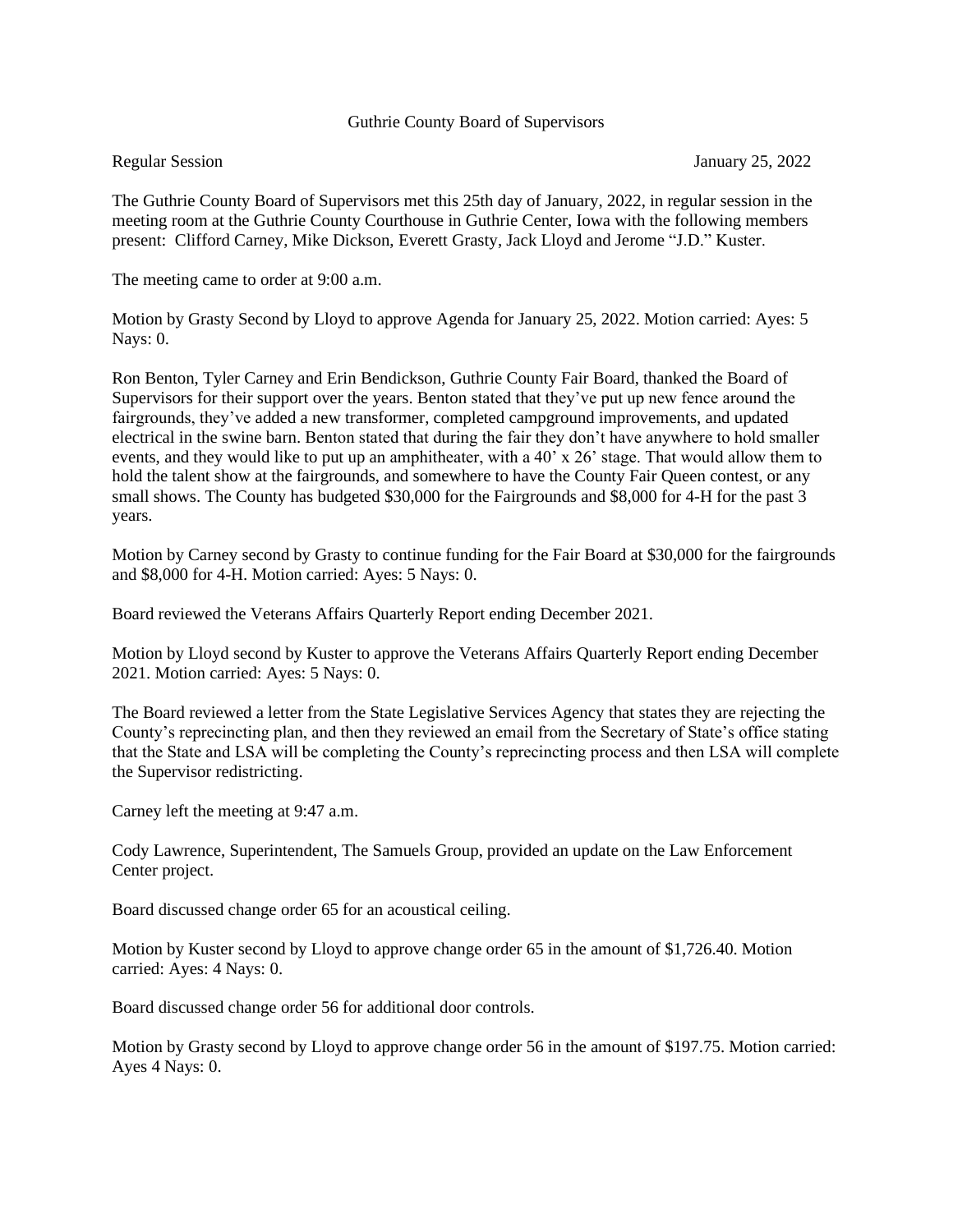Motion by Kuster second by Grasty to approve minutes from January 20, 2022 as amended. Motion carried: Ayes: 4 Nays: 0.

Motion by Kuster second by Lloyd to approve claims from January 12, 2022 through January 25, 2022 in the amount of \$157,395.89. Motion carried: Ayes: 4 Nays: 0.

There being no further business to come before the Board at this time, the Board adjourned at 10:20 a.m. until its regularly scheduled meeting on Thursday, January 27, 2022. Motion by Kuster second by Grasty. Motion carried: Ayes: 4 Nays: 0.

Mike Dickson, Chair **Attest: Dani Fink**, Guthrie County Board of Supervisors Guthrie County Auditor

Guthrie County Board of Supervisors

Regular Session January 27, 2022

The Guthrie County Board of Supervisors met this 27th day of January, 2022, in regular session in the meeting room at the Guthrie County Courthouse in Guthrie Center, Iowa with the following members present: Clifford Carney, Mike Dickson, Everett Grasty, Jack Lloyd and Jerome "J.D." Kuster.

Dickson stated that Brandon Thompson would be unable to attend the meeting today, so he should be removed from the agenda.

The meeting came to order at 9:00 a.m.

Motion by Grasty second by Lloyd to approve the agenda for January 27, 2022 as revised. Motion carried: Ayes: 5 Nays: 0.

Jotham Arber, Guthrie County Health Services Director, and Jo Rasmussen, Financial Coordinator, presented the fiscal year 2022-2023 Transfer Station Budget. Arber presented the Board a listing of fee increases at the Transfer Station.

Motion by Grasty second by Carney to approve transfer station fee increases as presented, effective March 1, 2021. Motion carried: Ayes: 5 Nays: 0.

The Board reviewed their Fiscal Year 2022-2023 budget.

Board reviewed a letter from the City of Menlo regarding an informational meeting for a voluntary annexation of parcel 0000186900. The Board expressed that they have no objections to the annexation.

The Board took a tour of the Law Enforcement Center.

Motion by Carney second by Lloyd to approve minutes from January 25, 2022 as presented. Motion carried: Ayes: 5 Nays: 0.

There being no further business to come before the Board at this time, the Board adjourned at 11:48 a.m.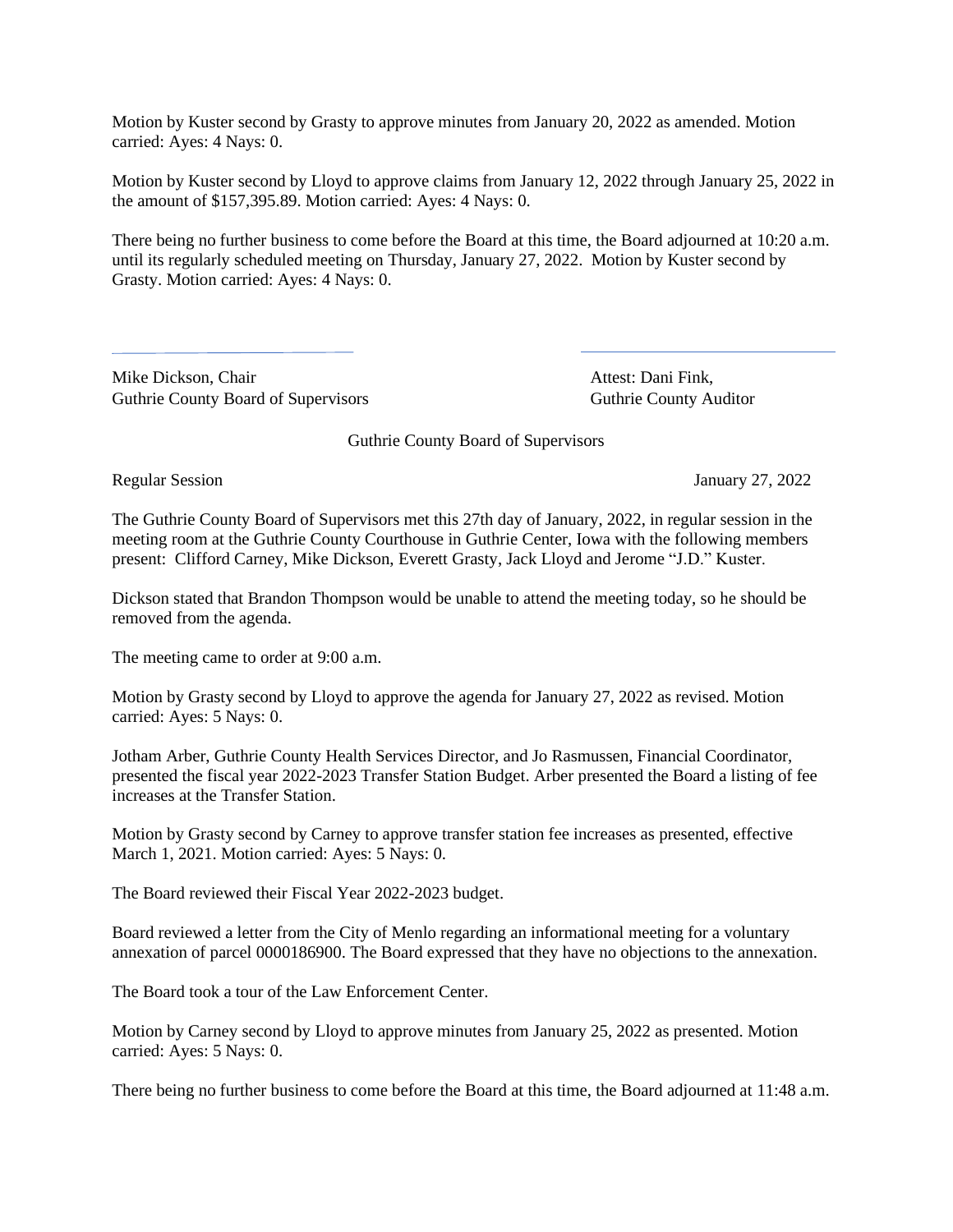until its regularly scheduled meeting on Tuesday, February 1, 2022. Motion by Kuster second by Carney. Motion carried: Ayes: 5 Nays: 0.

Mike Dickson, Chair **Attest: Dani Fink**, Guthrie County Board of Supervisors Guthrie County Auditor

Guthrie County Board of Supervisors

Regular Session February 1, 2022

The Guthrie County Board of Supervisors met this 1st day of February, 2022, in regular session in the meeting room at the Guthrie County Courthouse in Guthrie Center, Iowa with the following members present: Clifford Carney, Mike Dickson, Everett Grasty, Jack Lloyd and Jerome "J.D." Kuster.

The meeting came to order at 9:00 a.m.

Motion by Grasty Second by Lloyd to approve Agenda for February 1, 2022. Motion carried: Ayes: 5 Nays: 0.

Brandon Thompson, Guthrie County Facilities Manager and Jotham Arber, Guthrie County Health Services Manager, presented the Fiscal Year 2022-2023 Transfer Station Budget. Thompson then presented the Fiscal Year 2022-2023 Facilities and Custodian budget.

Cody Lawrence, Superintendent, The Samuels Group, joined the meeting to discuss the Law Enforcement Center Project. The Board discussed change order 64: kitchen hood.

Motion by Grasty second by Carney to approve change order 64: kitchen hood, in the amount of \$2380.56. Motion carried: Ayes: 5 Nays: 0.

Board reviewed change order 68: revised pricing on the 3rd dispatch station. Brian Hoffman, IT Administrator, stated that the County will complete the set up for a 3<sup>rd</sup> dispatch station on their own, to avoid a \$2500 charge to have Noah Detention complete the set up.

Motion by Kuster second by Lloyd to reject change order 68. Motion carried: Ayes: 5 Nays: 0.

Board reviewed adding security ceiling in the dormitory, and the interview room, which do not currently have security ceilings. Lawrence sent out requests to add the security ceilings, and access panels to current security ceilings for maintenance. The total cost of all these changes comes to \$88,019.83. Some of the trades have stated that if these projects are completed after the project, the cost could increase upwards of \$20,000. Sheriff Arganbright has agreed to pay the charges out of his fiscal year 2022 budget, the Board will take a closer look at the funds at a later date.

Motion by Carney second by Grasty to approve Change Order 67: Dormitory and Interview Ceilings with a total cost of \$88,019.83, to be funded by the Sheriff's budget. Motion carried: Ayes: 5 Nays: 0.

Motion by Carney second by Grasty to table minutes from January 27, 2022. Motion carried: Ayes: 5 Nays: 0.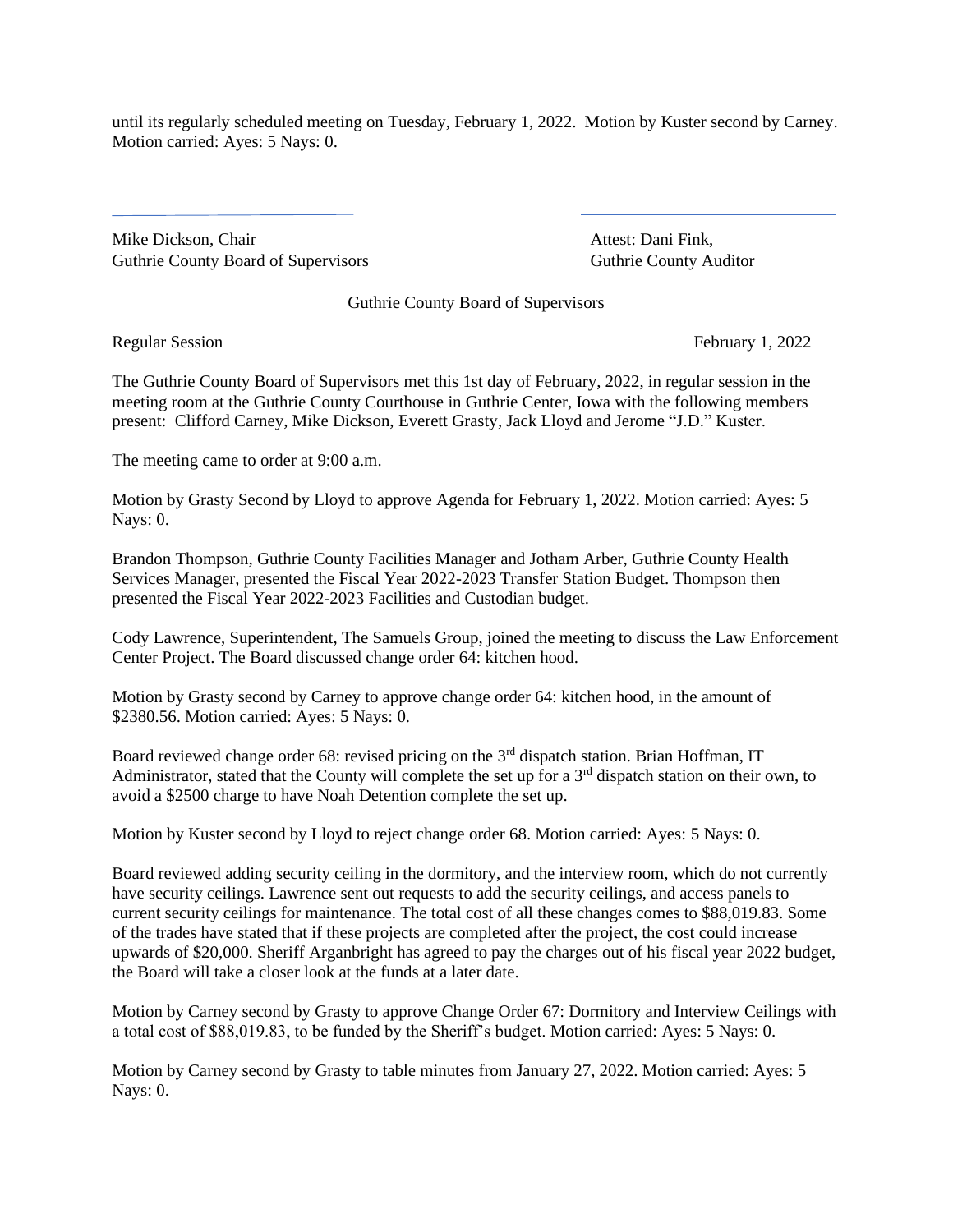Josh Sebern, presented Resolution 22-27: Resolution to Award Contract for Project STBG-SWAP-C039(98) – FG – 39. The low bidder was Henningson out of Atlantic with a bid amount of \$4.4M.

Motion by Kuster second by Carney to approve Resolution 22-27: Resolution to Award Contract for Project STBG-SWAP-C039(98) – FG – 39. Motion carried on a roll call vote: Lloyd: Aye, Kuster: Aye, Grasty: Aye, Carney: Aye, Dickson: Aye.

Sebern discussed that the Coon Rapids Grader Shed was damaged in the December 2021 derecho, with a \$15,000 estimate to repair. He is interested in purchasing a property that is for sale in Bayard, with a 40x80 shed. The cost to replace the shed would be roughly \$350,000, this Bayard property can house 2 graders and has roughly 5 acres, with livable space. The asking price on the property is \$225,000.

Motion by Kuster second by Carney to enter closed session at 11:25 a.m. pursuant to Iowa Code 21.5(1)(j). Motion carried on a roll call vote: Lloyd: Aye, Kuster: Aye, Grasty: Aye, Carney: Aye, Dickson; Aye.

Motion by Grasty second by Lloyd to exit closed session at 11:52 a.m. Motion carried: Ayes: 5 Nays: 0.

Motion by Carney second by Grasty to approve what was discussed in closed session. Motion carried: Ayes: 4 Nays: 0, Lloyd abstained from a vote.

There being no further business to come before the Board at this time, the Board adjourned at 11:55 a.m. until its regularly scheduled meeting on Thursday, February 3, 2022. Motion by Kuster second by Grasty. Motion carried: Ayes: 5 Nays: 0.

Mike Dickson, Chair **Attest: Dani Fink**, Attest: Dani Fink, Guthrie County Board of Supervisors **Guthrie County Auditor** Guthrie County Auditor

Guthrie County Board of Supervisors

Regular Session **February 3, 2022** 

The Guthrie County Board of Supervisors met this 3rd day of February, 2022, in regular session in the meeting room at the Guthrie County Courthouse in Guthrie Center, Iowa with the following members present: Clifford Carney, Mike Dickson, Everett Grasty, Jack Lloyd and Jerome "J.D." Kuster.

The meeting came to order at 9:00 a.m.

Motion by Grasty Second by Lloyd to approve Agenda for February 3, 2022. Motion carried: Ayes: 5 Nays: 0.

Jotham Arber, Guthrie County Health Services Director and Jo Rasmussen, Financial Coordinator, joined the meeting to present the Fiscal Year 2022-2023 budgets for Public Health and Environmental Health.

The Board reviewed the Fiscal Year 2022-2023 Budget for the County.

Motion by Carney second by Kuster to approve minutes from January 27, 2021 as amended. Motion carried: Ayes: 5 Nays: 0.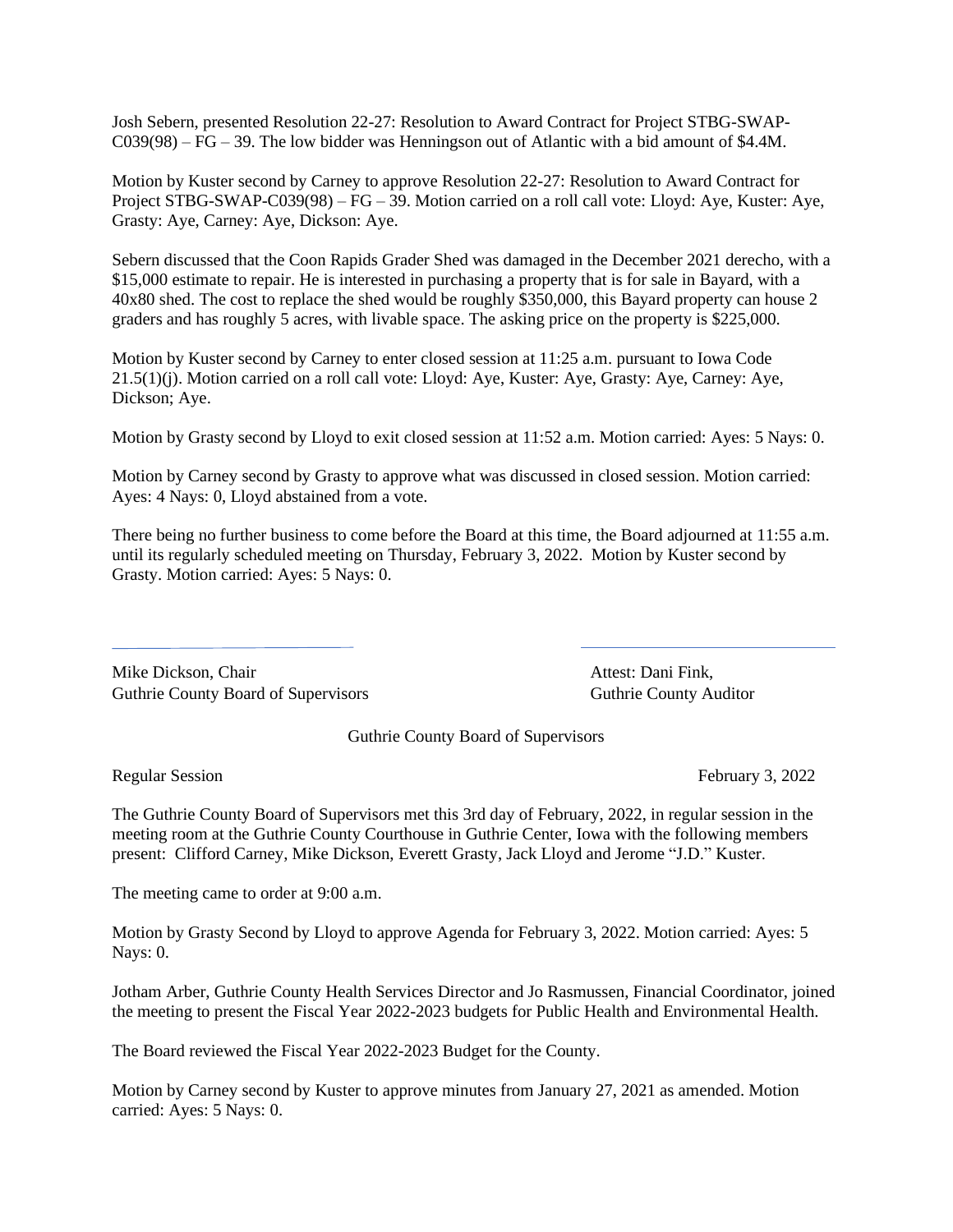Motion by Carney second by Lloyd to approve minutes from February 1, 2021 as presented. Motion carried: Ayes: 5 Nays: 0.

There being no further business to come before the Board at this time, the Board adjourned at 11:15 a.m. until its regularly scheduled meeting on Tuesday, February 8, 2021. Motion by Kuster second by Grasty. Motion carried: Ayes: 5 Nays: 0.

Mike Dickson, Chair **Attest: Dani Fink**, Guthrie County Board of Supervisors Guthrie County Auditor

Guthrie County Board of Supervisors

Regular Session February 8, 2022

The Guthrie County Board of Supervisors met this 8th day of February, 2022, in regular session in the meeting room at the Guthrie County Courthouse in Guthrie Center, Iowa with the following members present: Clifford Carney, Mike Dickson, Everett Grasty, Jack Lloyd and Jerome "J.D." Kuster.

The meeting came to order at 9:00 a.m.

Motion by Grasty Second by Lloyd to approve Agenda for February 8, 2022. Motion carried: Ayes: 5 Nays: 0.

Jamie Lindsay, Guthrie County Human Resources Coordinator, discussed making some changes to how the County handles part-time employee leave benefits. Board discussed part-time vacation, sick and wellness time. They would like to see a change to part-time employees who work 20-29 hours receive a 20 hour bucket each year to use for time off.

Cody Lawrence, Superintendent, The Samuels Group, called in to the meeting to discuss contract extensions to June 1, 2022.

Board reviewed Change Order 12: Camblin Mechanical: Contract Extension to June 1, 2022.

Motion by Grasty Second by Carney to approve Change Order 12. Motion carried: Ayes: 5 Nays: 0.

Board reviewed Change Order 11: Jensen Builders, Cast in Place Concrete, in the amount of \$2,284.99.

Motion by Carney second by Lloyd to approve Change Order 11: Cast in Place Concrete in the amount of \$2,284.99. Motion carried: Ayes: 5 Nays: 0.

Board reviewed Change Order 08: Noah Detention contract extension.

Motion by Kuster second by Carney to approve Change Order 08. Motion carried: Ayes: 5 Nays: 0.

Board reviewed Change order 02: Brockway Mechanical contract extension.

Motion by Lloyd second by Grasty to approve Change Order 02. Motion carried: Ayes: 5 Nays: 0.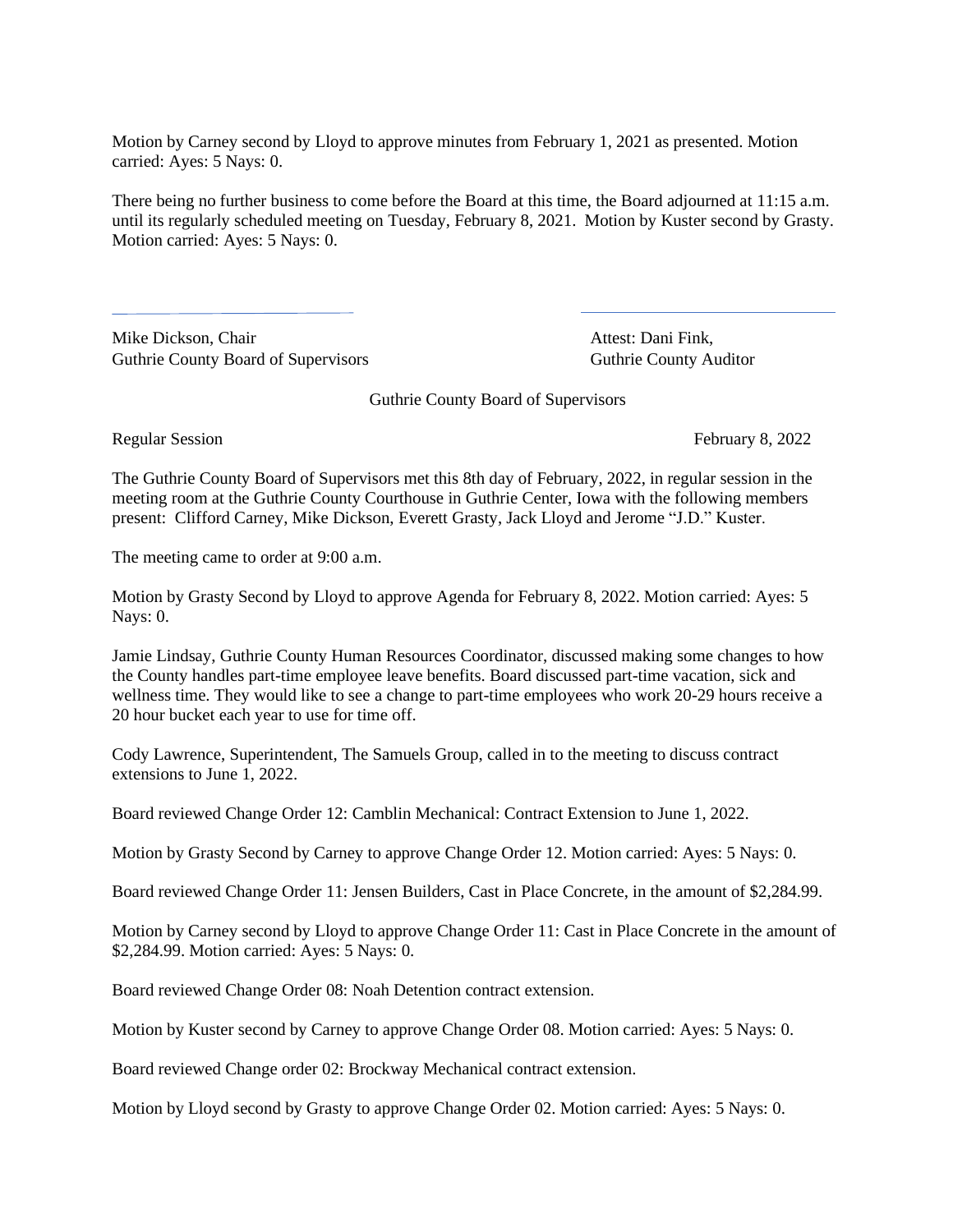Board reviewed Change order 03: Lang contract extension.

Motion by Grasty second by Carney to approve Change Order 03. Motion carried: Ayes: 5 Nays: 0.

Board reviewed Shive Hattery Invoice 4184441-18 in the amount of \$14,183.30 for structural roof slope changes. They also reviewed Shive Hattery Invoice 4184441-19 in the amount of \$2,955.70 for security ceiling changes.

Motion by Grasty second by Kuster to approve Shive Hattery Invoice 4184441-18 in the amount of \$14,183.30. Motion carried: Ayes: 5 Nays: 0.

Motion by Kuster second by Lloyd to approve Shive Hattery Invoice 4184441-19 in the amount of \$2,955.70. Motion carried: Ayes: 5 Nays: 0.

Motion by Carney second by Kuster to approve minutes from February 3, 2022 as presented. Motion carried: Ayes: 5 Nays: 0.

Motion by Grasty second by Kuster to approve claims from January 25, 2022 – February 8, 2022 in the amount of \$249,761.11. Motion carried: Ayes: 5 Nays: 0.

There being no further business to come before the Board at this time, the Board adjourned at 11:31 a.m. until its regularly scheduled meeting on Thursday, February 10, 2022. Motion by Kuster second by Lloyd. Motion carried: Ayes: 5 Nays: 0.

Mike Dickson, Chair **Attest: Dani Fink**, Attest: Dani Fink, Guthrie County Board of Supervisors Guthrie County Auditor

Guthrie County Board of Supervisors

Regular Session February 10, 2022

The Guthrie County Board of Supervisors met this 10th day of February, 2022, in regular session in the meeting room at the Guthrie County Courthouse in Guthrie Center, Iowa with the following members present: Clifford Carney, Mike Dickson, Everett Grasty, Jack Lloyd and Jerome "J.D." Kuster.

The meeting came to order at 9:00 a.m.

Motion by Grasty Second by Lloyd to approve Agenda for February 10, 2022. Motion carried: Ayes: 5 Nays: 0.

Cody Lawrence, Superintendent, The Samuels Group, joined the meeting to provide an update on the Law Enforcement Center Project.

Motion by Kuster second by Carney to approve change order for Van Maanen Electric and Jensen Builders for contract extension. Motion carried: Ayes: 5 Nays: 0.

Board held a fiscal year 2022-2023 budget work session.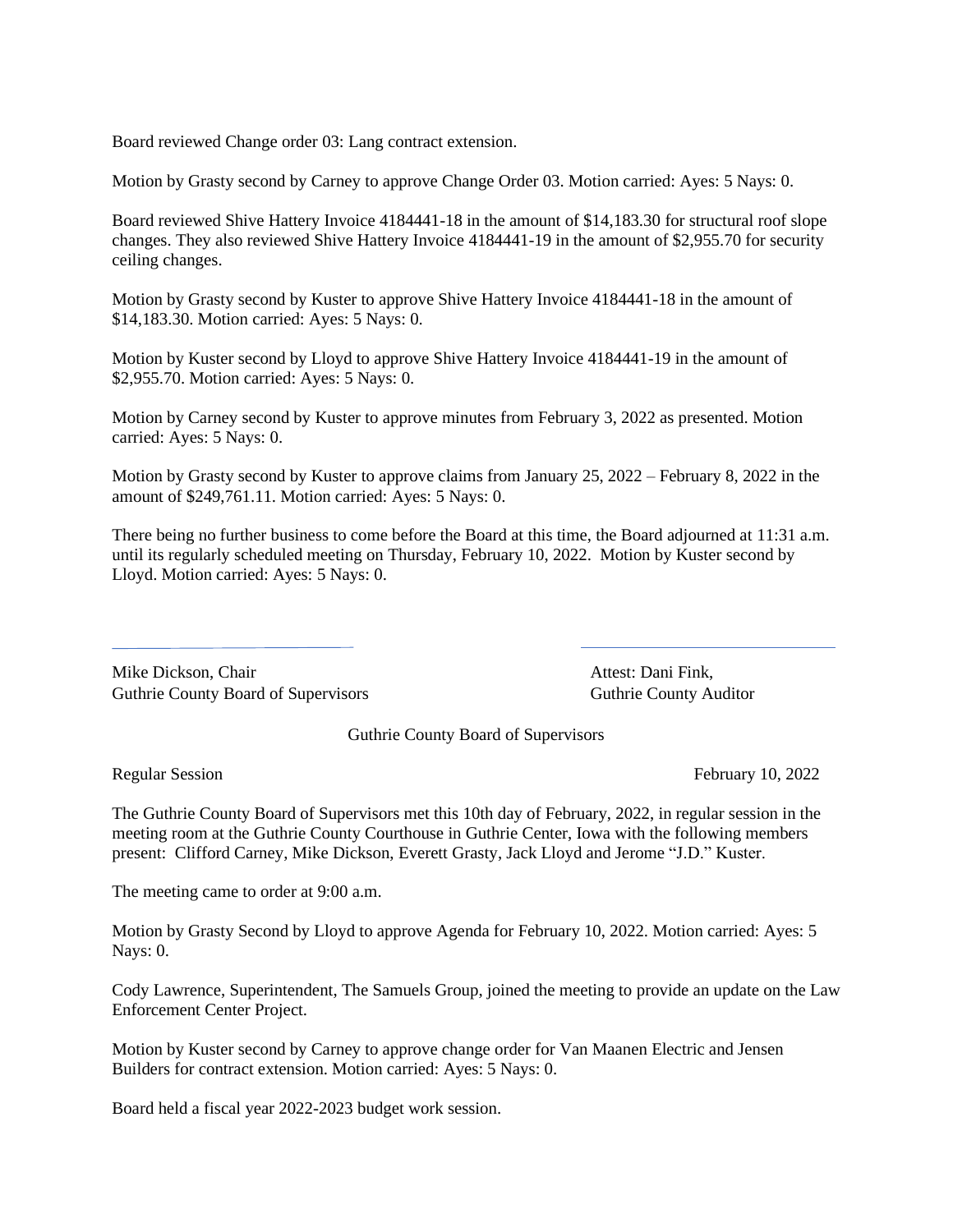Kuster left the meeting at 9:40 a.m.

Motion by Carney second by Lloyd to approve minutes from February 8, 2022 as presented. Motion carried: Ayes: 4 Nays: 0.

There being no further business to come before the Board at this time, the Board adjourned at 10:42 a.m. until its regularly scheduled meeting on Tuesday, February 15, 2022. Motion by Grasty second by Lloyd. Motion carried: Ayes: 4 Nays: 0.

Mike Dickson, Chair **Attest: Dani Fink**, Attest: Dani Fink, Guthrie County Board of Supervisors **Guthrie County Auditor** Guthrie County Auditor

Guthrie County Board of Supervisors

Regular Session February 15, 2022

The Guthrie County Board of Supervisors met this 15th day of February, 2022, in regular session in the meeting room at the Guthrie County Courthouse in Guthrie Center, Iowa with the following members present: Clifford Carney, Mike Dickson, Everett Grasty, Jack Lloyd and Jerome "J.D." Kuster.

The meeting came to order at 9:00 a.m.

Motion by Grasty Second by Lloyd to approve Agenda for January 6, 2022. Motion carried: Ayes: 5 Nays: 0.

Adam, deputy warden at Rockwell city, discussed the PIE program where businesses such as Landus and Rose Acres apply to participate in the PIE program, where offenders come work at private sector jobs, where there is need shown. 14-15 offenders currently work with Landus, their income goes through the correctional facility where the offender receives 20% of the pay, and the remaining 80% goes towards any restitution and their stay at the state facilities. Grasty – what are the requirements for the offenders to be a participant. Offenders go through Oakdale and are classified, and then they are farmed out. Rockwell city is a minimum security, and they vet them on their own, and work them into these jobs. Employees provide transportation, they pick them up at 5 or 6 am and return them around 6 pm. Some businesses will rehire the offenders after they are released. Average stay for offender is 8 months, but they do have some that have come from higher security facilities. They are paid the standard wage for any employee. They typically provide food, or they take sack lunches from the facility.

Brad Halterman, Guthrie County Conservation Director, presented minutes from the January 10, 2022 conservation board meeting. Halterman plans on getting work done on the Marchant house, and they are working on some new displays for the spring opening.

Brian Hoffman, Guthrie County IT Administrator, discussed cell & radio booster systems for the new Guthrie County Law Enforcement Center. The project for the radios would have a total cost of \$32,092.84. \$19,500 has already been paid as a down payment.

Motion by Carney second by Grasty to approve the project for the radios at \$32,092.84. Motion carried: Ayes: 5 Nays: 0.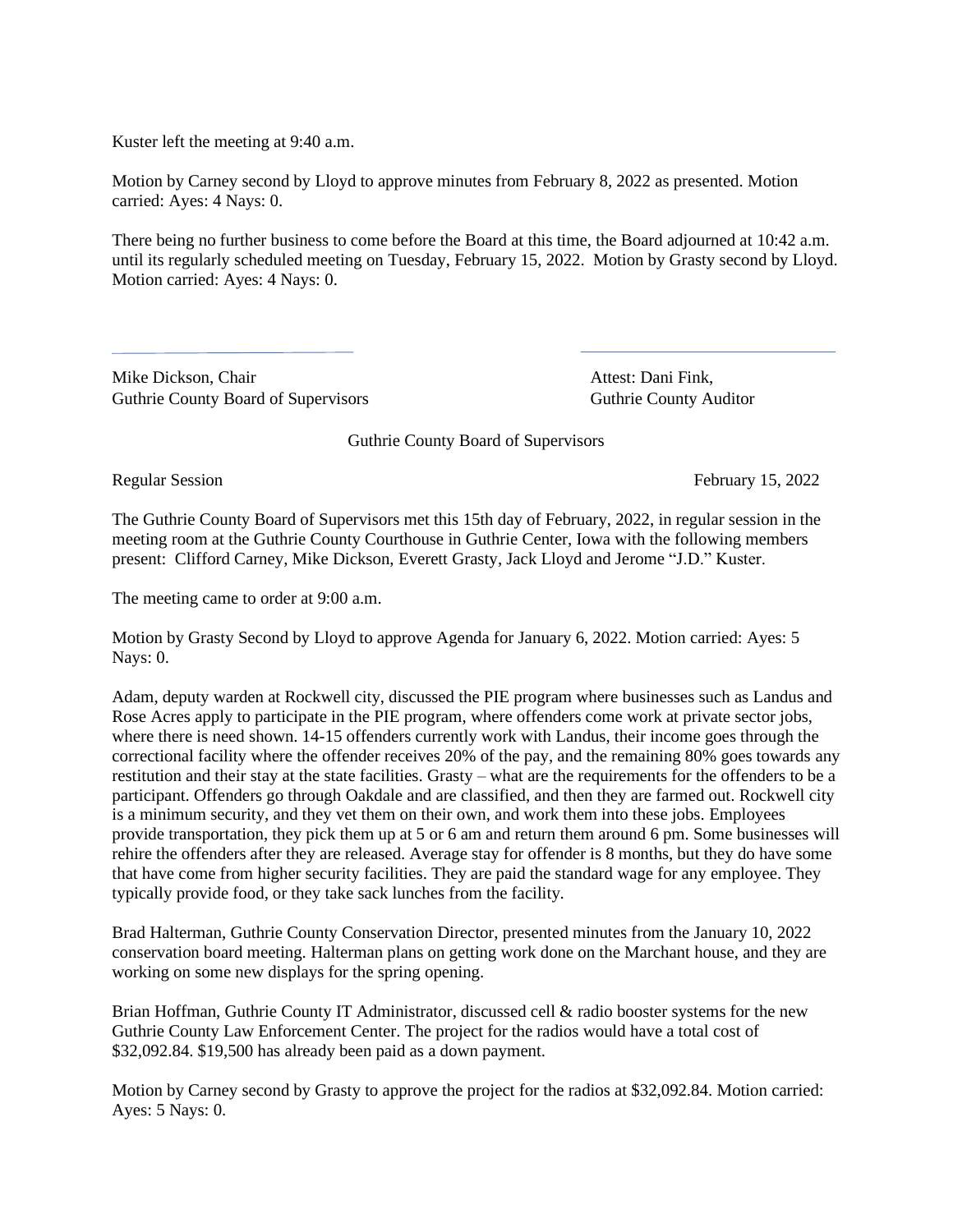Hoffman discussed a cellular booster system for the new law enforcement center, with the concrete walls signal strength is minimal. He presented two bids for cellular booster systems in the LEC.

Motion by Kuster second by Lloyd to approve bid with TechZone in the amount of \$14,245.90. Motion carried: Ayes: 5 Nays: 0.

Brenda Dudley, Stuart Resident, discussed the Bonnie and Clyde 5-mile Run/Walk and 1 mile Fun Run/Walk scheduled for April 23, 2022. The route begins in Dexter and heads to Stuart on White Pole Road. Dudley asked that White Pole Road be closed for about one hour that day.

Motion by Dickson second by Grasty to approve closure of White Pole Road on April 23, 2022 for the Bonnie and Clyde Fun Run. Motion carried: Ayes: 5 Nays: 0.

Josh Sebern, Guthrie County Engineer, presented payroll change notices for new hires Colten Benner and Skylar Willms. Benner will be a laborer out of the shop at secondary roads, and Willms will be a motorgrader out of Bayard.

Motion by Kuster second by Carney to approve payroll change notice for Skylar Willms in the amount of \$23.45. Motion carried: Ayes: 5 Nays: 0.

Motion by Grasty Second by Lloyd to approve payroll change notice for Colten Benner in the amount of \$21.23. Motion carried: Ayes: 5 Nays: 0.

Motion by Kuster second by Carney to enter into closed session at 10:08 a.m. pursuant to Iowa Code 21.5(1)(j). motion carried on a roll call vote: Lloyd: Aye, Kuster: Aye, Grasty: Aye, Carney: Aye, Dickson: Aye.

Motion by Grasty second by Kuster to exit closed session at 10:17 a.m. Motion carried: Ayes: 5 Nays: 0.

Motion by Kuster second by Carney to move forward with what was discussed in closed session. Motion carried: Ayes: 5 Nays: 0.

The Board held a budget work session for the fiscal year 2022-2023 budget.

Board discussed health insurance premiums. A budgeted amount of 5% was discussed.

Motion by Lloyd second by Carney to approve Health Insurance Renewal at 5%. Motion carried: Ayes: 5 Nays: 0.

Motion by Carney second by Kuster to set public hearing for March 8, 2022 at 10:00 am for the Proposed Property Tax Levy for Fiscal Year 2022-2023. Motion carried: Ayes: 5 Nays: 0.

Motion by Lloyd second by Grasty to approve notice of public hearing for Proposed Property Tax Levy. Motion carried: Ayes: 5 Nays: 0.

Board reviewed Samuels Group Pay App #16 in the amount of \$267,088.57.

Motion by Carney second by Kuster to approve minutes from February 10, 2022 as presented. Motion carried: Ayes: 5 Nays: 0.